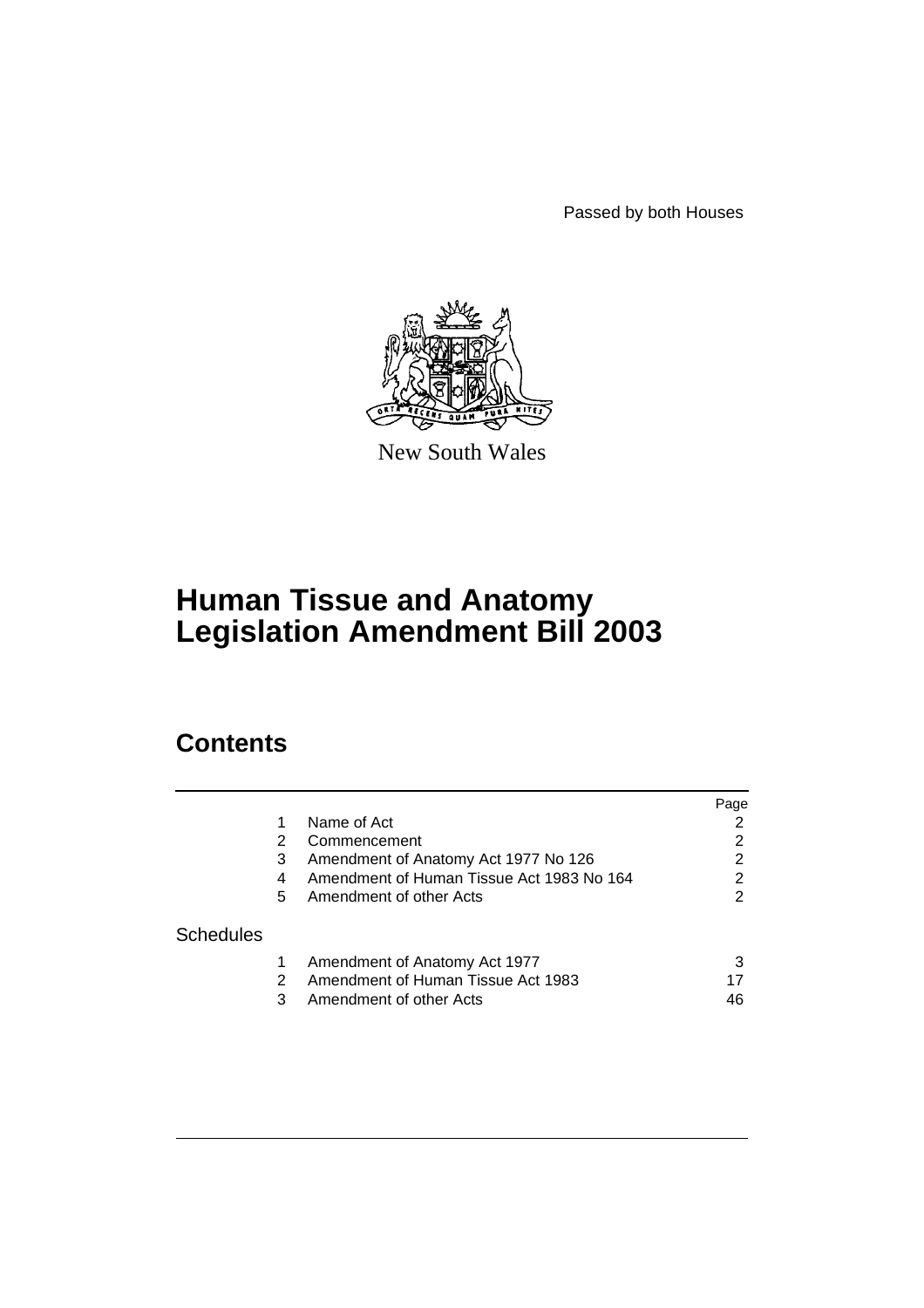*I certify that this PUBLIC BILL, which originated in the LEGISLATIVE ASSEMBLY, has finally passed the LEGISLATIVE COUNCIL and the LEGISLATIVE ASSEMBLY of NEW SOUTH WALES.*

> *Clerk of the Legislative Assembly. Legislative Assembly, Sydney, , 2003*



New South Wales

# **Human Tissue and Anatomy Legislation Amendment Bill 2003**

Act No , 2003

An Act to amend the *Anatomy Act 1977*, the *Human Tissue Act 1983* and other Acts to make further provision with respect to the removal, retention and use of human tissue, post-mortem examinations and anatomical examinations; and for other purposes.

*I have examined this Bill, and find it to correspond in all respects with the Bill as finally passed by both Houses.*

*Chairman of Committees of the Legislative Assembly.*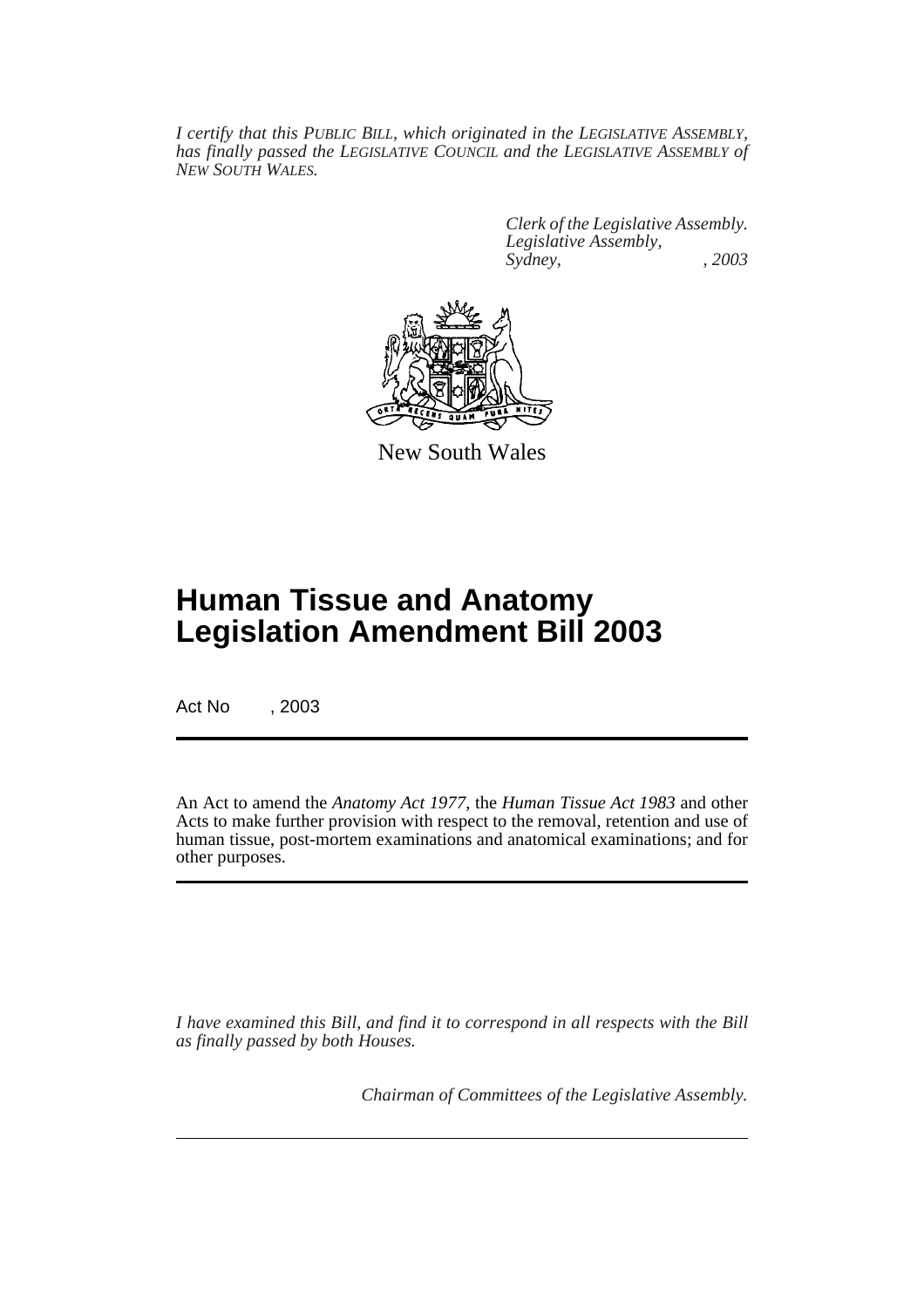## <span id="page-2-0"></span>**The Legislature of New South Wales enacts:**

# **1 Name of Act**

This Act is the *Human Tissue and Anatomy Legislation Amendment Act 2003*.

## <span id="page-2-1"></span>**2 Commencement**

- (1) This Act commences on a day or days to be appointed by proclamation, except as provided by subsection (2).
- (2) Schedule 3.2 and 3.3 commence on the commencement of Division 4 of Part 5 of the *Law Enforcement (Powers and Responsibilities) Act 2002*.

# <span id="page-2-2"></span>**3 Amendment of Anatomy Act 1977 No 126**

The *Anatomy Act 1977* is amended as set out in Schedule 1.

# <span id="page-2-3"></span>**4 Amendment of Human Tissue Act 1983 No 164**

The *Human Tissue Act 1983* is amended as set out in Schedule 2.

## <span id="page-2-4"></span>**5 Amendment of other Acts**

The Acts specified in Schedule 3 are amended as set out in that Schedule.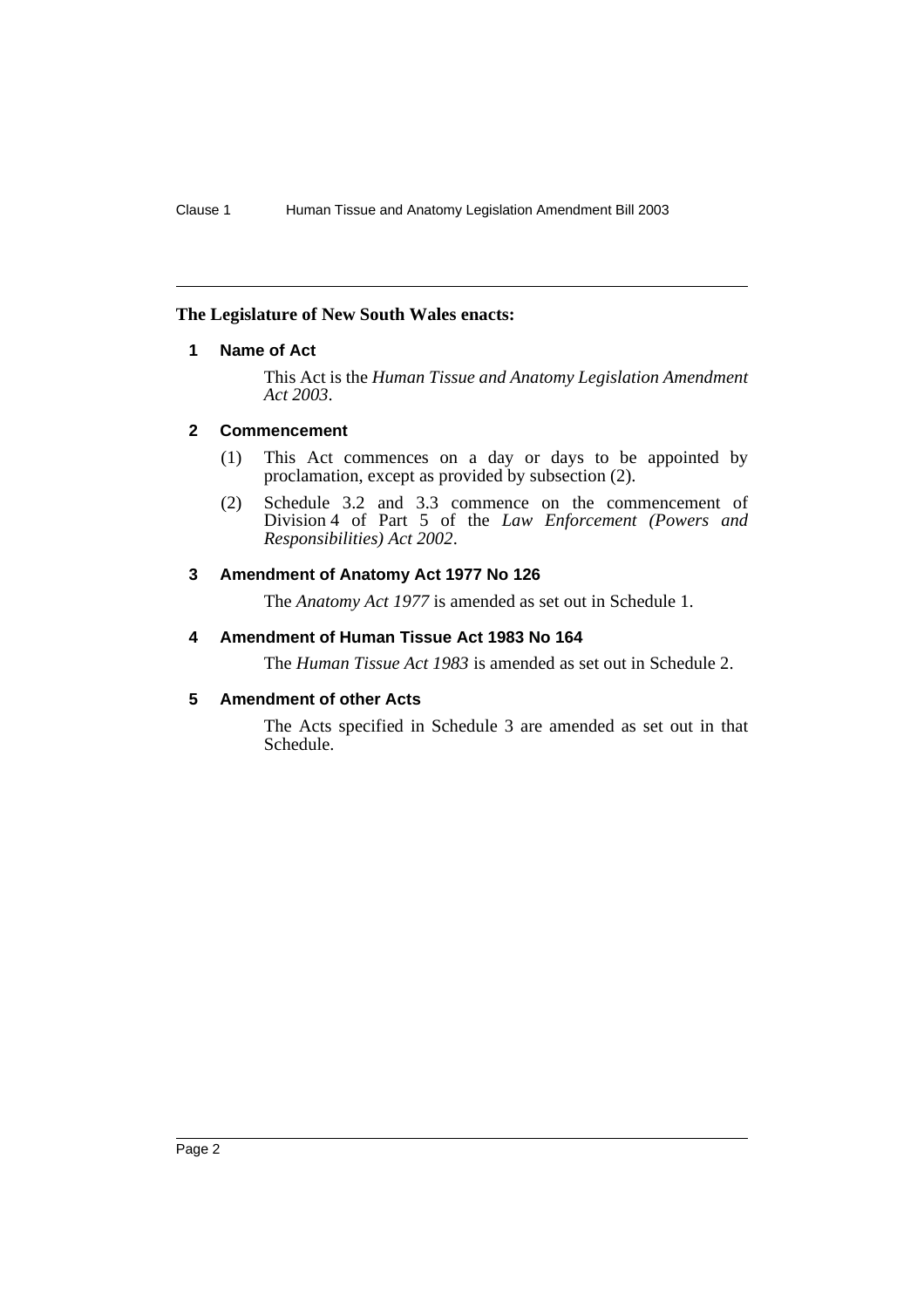Amendment of Anatomy Act 1977 **Schedule 1** Schedule 1

# <span id="page-3-0"></span>**Schedule 1 Amendment of Anatomy Act 1977**

(Section 3)

## **[1] Section 4 Definitions**

Omit the definitions of *anatomy*, *designated officer* and *school of anatomy* from section 4 (1).

Insert in alphabetical order:

*anatomical examination* of a body includes use of the body for medical or scientific purposes.

**Note.** However, an anatomical examination does not include a post mortem examination that is required, directed or authorised as provided by section 5.

#### *designated officer* means:

- (a) in relation to a hospital, a person appointed for the time being under section 5 (1) (a) of the *Human Tissue Act 1983* to be a designated officer for the hospital, or
- (b) in relation to a forensic institution, a person appointed for the time being under section 5 (3) of the *Human Tissue Act 1983* to be a designated officer for the forensic institution.

*exercise* a function includes perform a duty.

#### *forensic institution* means:

- (a) an institution that is under the control of a public health organisation (within the meaning of the *Health Services Act 1997*), or
- (b) an accredited pathology laboratory under the *Health Insurance Act 1973* of the Commonwealth,

at which post mortem examinations of bodies are carried out, but does not include a hospital.

*function* includes a power, authority or duty.

*human tissue* means an organ or other part of a body.

*licensed premises* means a place specified in a licence at which the holder of the licence may conduct anatomical examinations.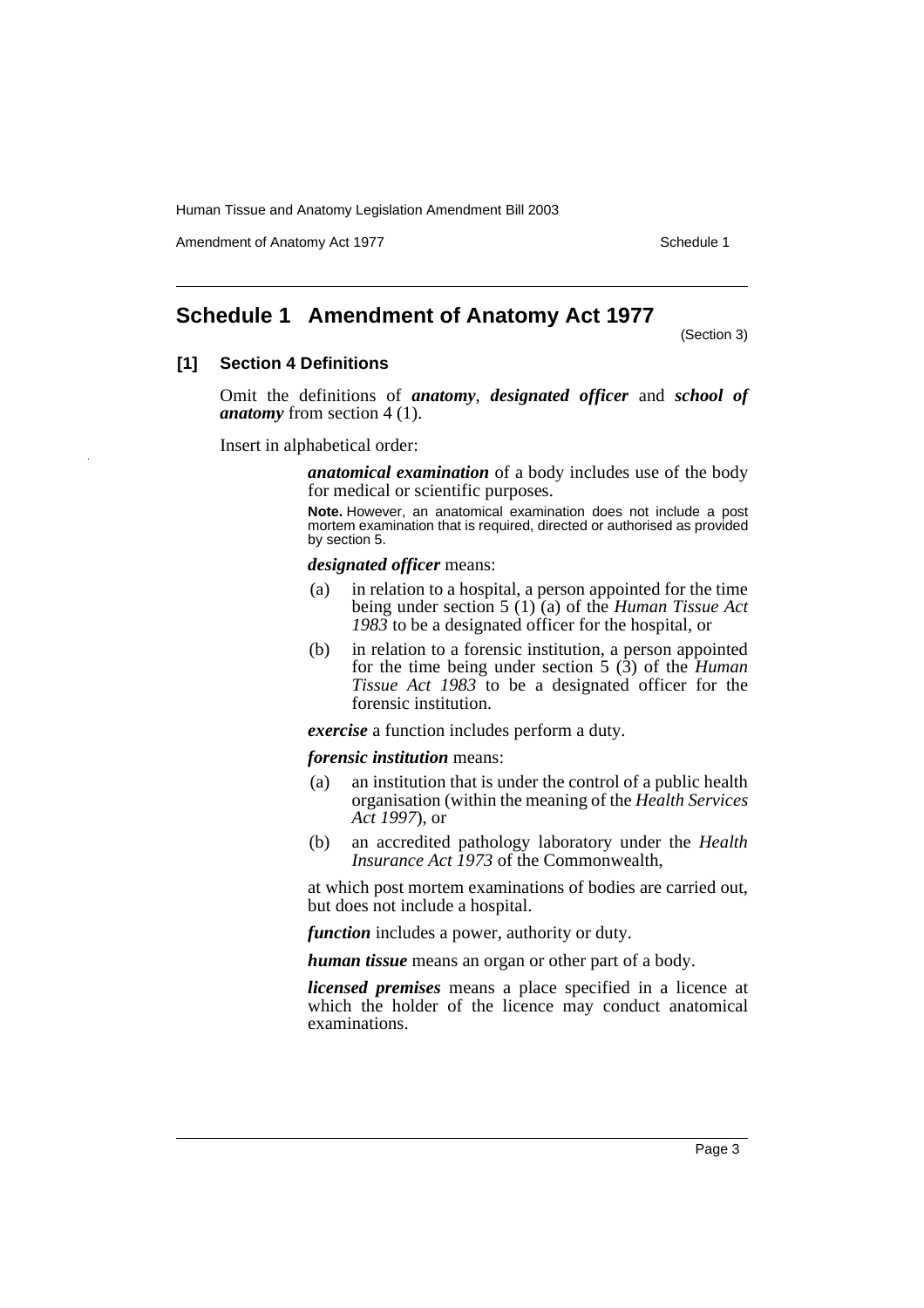Schedule 1 Amendment of Anatomy Act 1977

# **[2] Section 4 (3) and (4)**

Insert after section 4 (2):

- (3) In this Act, a reference to the use of a body for medical or scientific purposes includes carrying out any procedure on the body, or subjecting the body to an experiment, process or research, for medical or scientific purposes.
- (4) In this Act, a reference to medical or scientific purposes includes educational purposes connected with medicine or science.

# **[3] Sections 4A and 4B**

Insert after section 4:

#### **4A Notes**

Notes included in this Act do not form part of this Act.

#### **4B Delegation of functions of next of kin**

- (1) A next of kin of a deceased person may from time to time, by instrument in writing, authorise a person to exercise his or her functions under this Act as a next of kin of the deceased person.
- (2) In such a case, the person so authorised:
	- (a) may exercise the functions of a next of kin of the deceased person under this Act (other than the function conferred by subsection (1)), in the place of the person who authorised him or her, and
	- (b) is taken, for the purposes of this Act, to be a next of kin of the deceased person, and
	- (c) for the purposes of the definition of *senior available next of kin* in section 4 (1), is taken to be a next of kin of the same order as the person who authorised him or her to exercise the functions of a next of kin.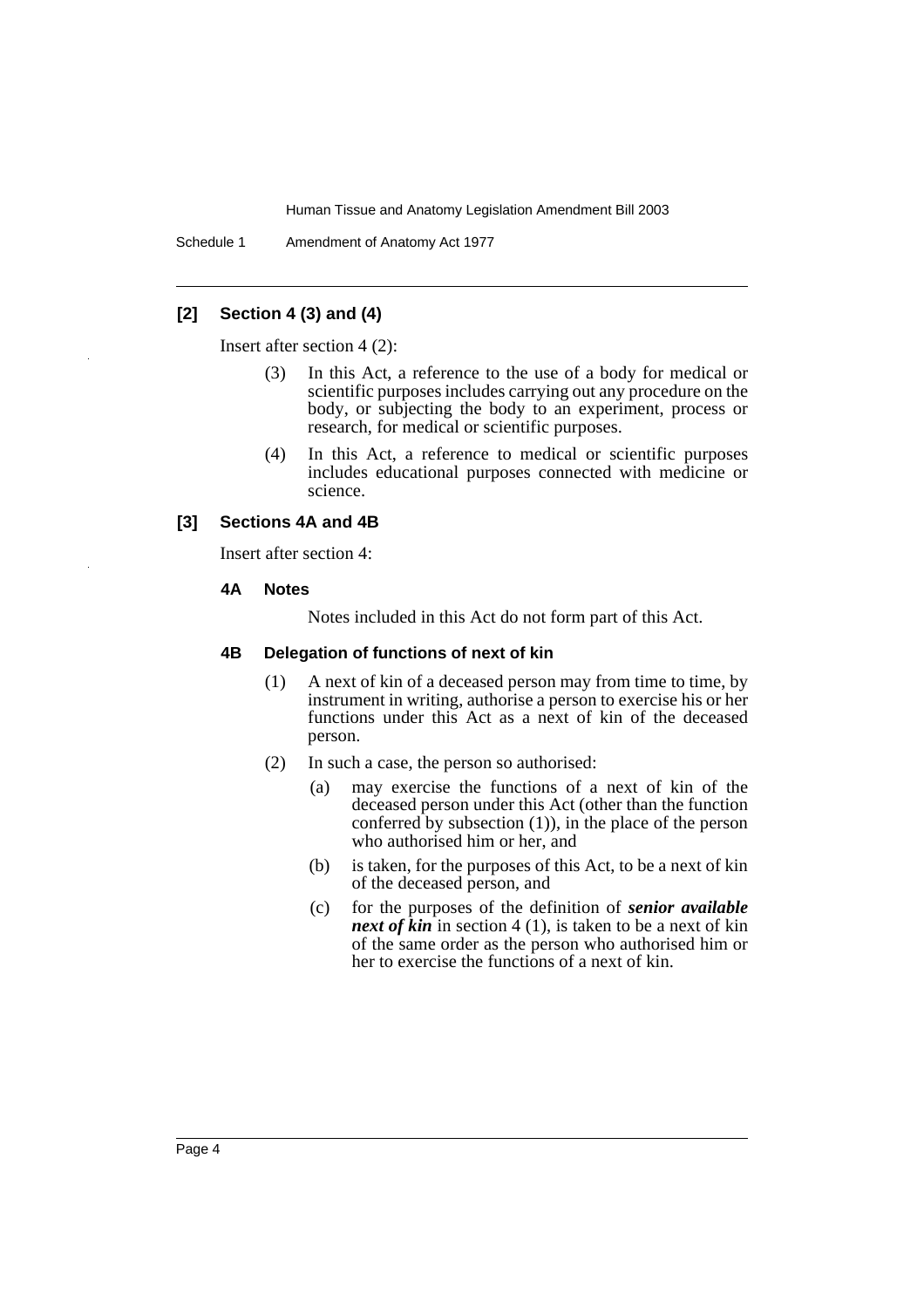Amendment of Anatomy Act 1977 Schedule 1

# **[4] Section 5**

Omit the section. Insert instead:

#### **5 Anatomical examination does not include post mortem examination**

In this Act, a reference to an anatomical examination, or to the possession of a body for the purposes of an anatomical examination, does not include a post mortem examination, or the possession of a body for the purposes of a post mortem examination, if that post mortem examination is:

- (a) required or directed to be made by a competent legal authority, or
- (b) made or to be made pursuant to an authority under Part 5 of the *Human Tissue Act 1983*.

**Note.** Accordingly, a licence under this Act is not required to conduct such a post mortem examination.

# **[5] Part 2, heading**

Omit the heading. Insert instead:

# **Part 2 Regulation of anatomical examinations**

#### **[6] Section 6 Director-General may issue licence to person to conduct anatomical examinations**

Omit "conduct the study and practice of anatomy" from section 6 (1).

Insert instead "conduct anatomical examinations".

# **[7] Section 6 (2)**

Omit "the study and practice of anatomy".

Insert instead "the conduct of anatomical examinations".

#### **[8] Section 7 Inspectors**

Omit "any school of anatomy" from section 7 (2).

Insert instead "any licensed premises".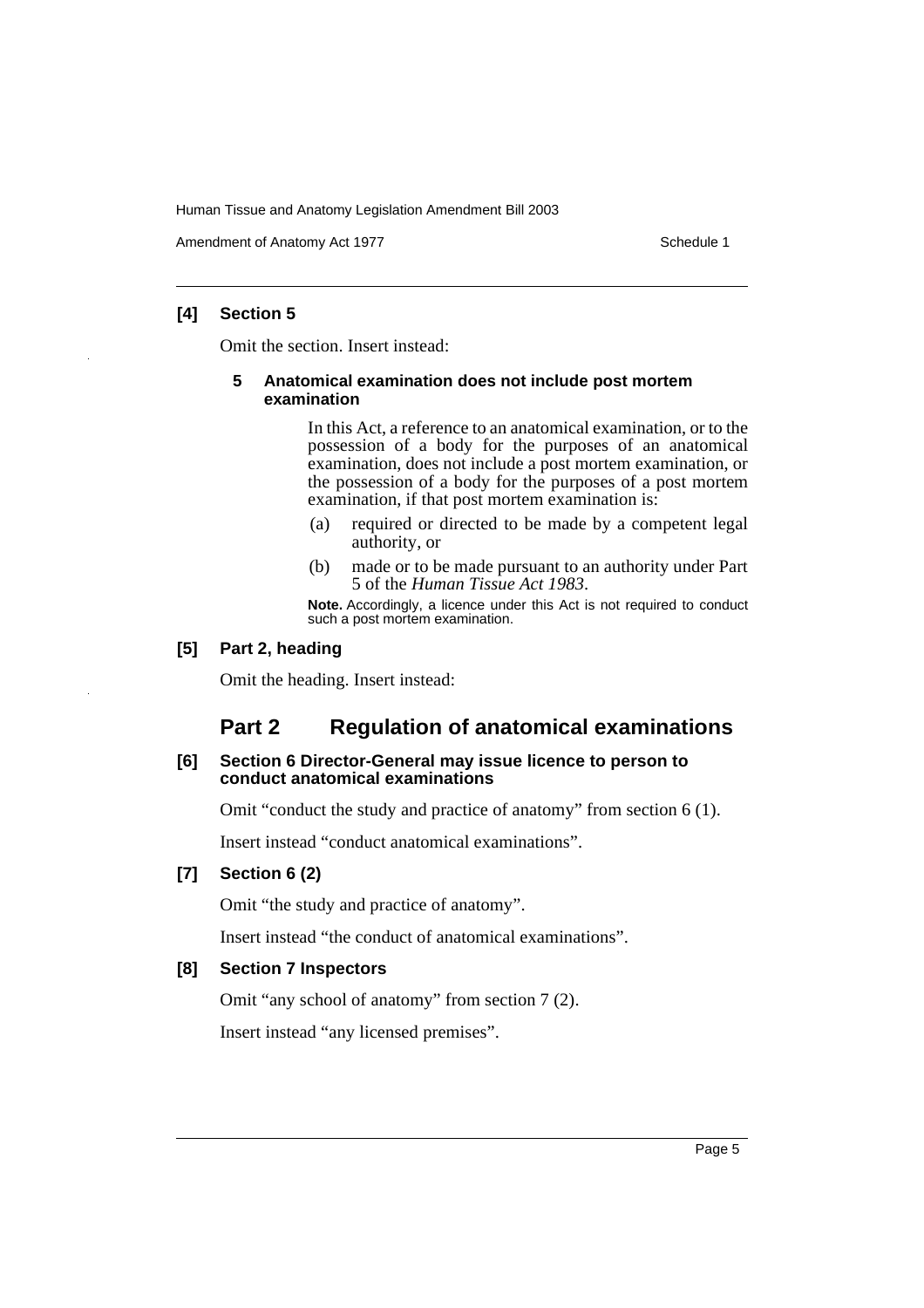Schedule 1 Amendment of Anatomy Act 1977

#### **[9] Sections 8 and 8A**

Omit the sections. Insert instead:

#### **8 Authority for anatomical examination where body of deceased at a hospital or forensic institution**

- (1) If a designated officer for a hospital or forensic institution is satisfied, after making such inquiries as are reasonable in the circumstances in relation to a person whose body is at the hospital or forensic institution, that:
	- (a) the person had, during the person's lifetime, given his or her consent in writing to the anatomical examination of the person's body after the person's death, and
	- (b) the consent had not been revoked,

the designated officer may, by instrument in writing, authorise the anatomical examination of that person's body.

- (2) An authority under subsection (1) is not to be given in relation to a deceased child.
- (3) If the designated officer is not satisfied as to the matters referred to in subsection (1), or the deceased person is a deceased child, and the designated officer is satisfied, after making such inquiries as are reasonable in the circumstances in relation to the deceased person, that:
	- (a) the deceased person had not, during the person's lifetime, expressed an objection to the anatomical examination of the person's body after the person's death, and
	- (b) a senior available next of kin has given his or her consent in writing to the anatomical examination of the person's body, and
	- (c) there is no next of kin of the same or a higher order of the classes in paragraph (a) or (b) of the definition of *senior available next of kin* in section 4 (1) who objects to the anatomical examination of the person's body,

the designated officer may, by instrument in writing, authorise the anatomical examination of the person's body.

(4) An authority must be given in accordance with the terms and any conditions of the relevant consent (that is, the consent referred to in subsection  $(1)$   $(a)$  or  $(3)$   $(b)$ ).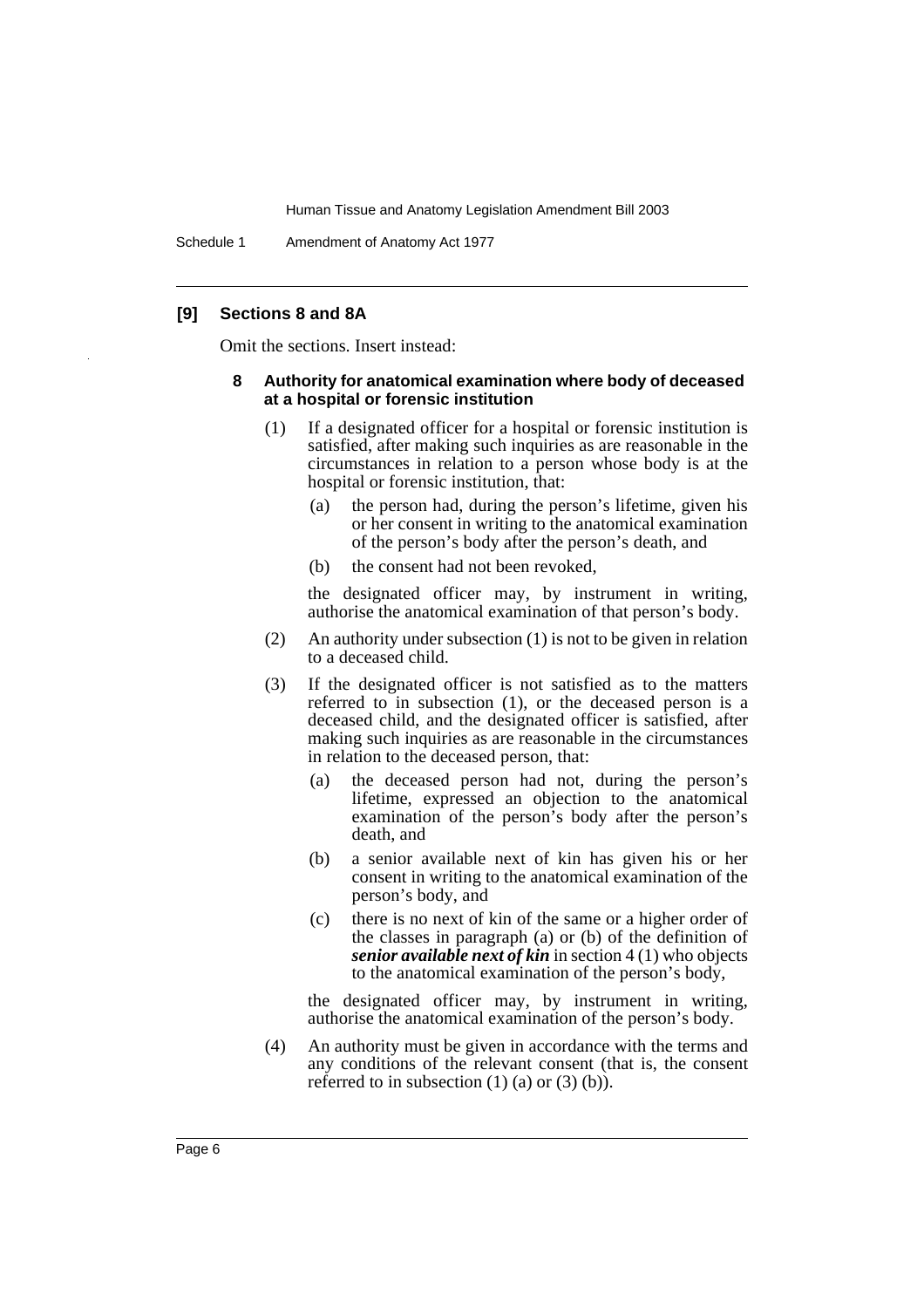Amendment of Anatomy Act 1977 **Schedule 1** Schedule 1

#### **8A Authority for anatomical examination where body of deceased not at a hospital or forensic institution**

- (1) If the body of a deceased person (other than a deceased child) is at a place other than a hospital or forensic institution, the anatomical examination of that person's body is authorised if:
	- (a) the deceased person had, during the person's lifetime, given his or her consent in writing to the anatomical examination of the person's body after the person's death, and
	- (b) the consent had not been revoked.
- (2) The authority conferred by subsection (1) is subject to the terms and any conditions of the consent referred to in that subsection.
- (3) If the body of a deceased person is at a place other than a hospital or forensic institution, a senior available next of kin of the person may, by instrument in writing, authorise the anatomical examination of the person's body.
- (4) A senior available next of kin must not grant an authority under subsection (3) if it appears to the senior available next of kin, after making such inquiries as are reasonable in the circumstances, that:
	- (a) the deceased person had, during the person's lifetime, expressed an objection to the anatomical examination of the person's body after the person's death, or
	- (b) another next of kin of the same or higher order of the classes in paragraph (a) or (b) of the definition of *senior available next of kin* in section 4 (1) objects to the anatomical examination of the person's body.

Maximum penalty: 10 penalty units.

## **[10] Section 8B Consent by coroner**

Insert "or a forensic institution" after "hospital" in section 8B (2).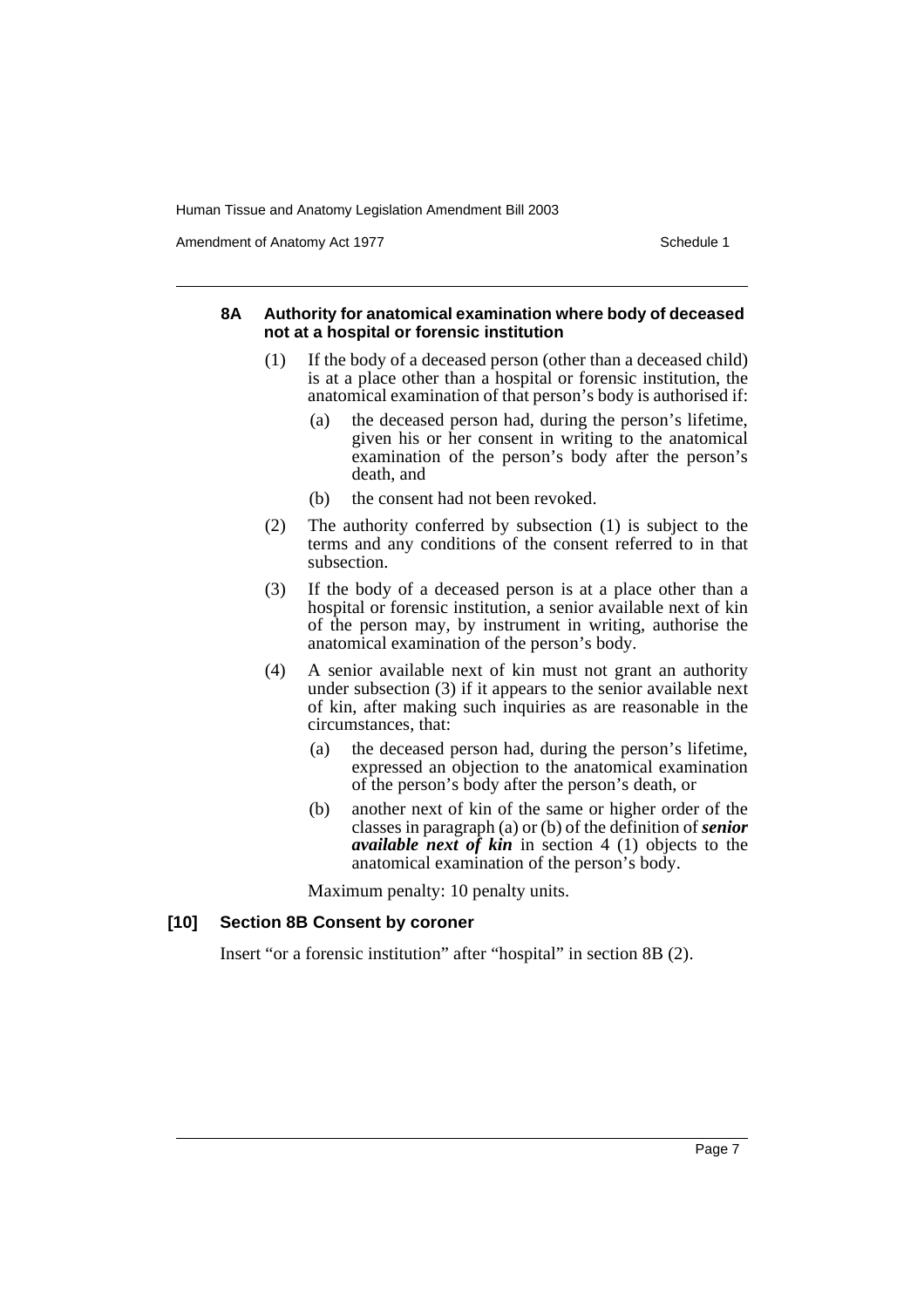Schedule 1 Amendment of Anatomy Act 1977

#### **[11] Section 8C Effect of authority**

Omit section 8C (1). Insert instead:

- (1) An authority under section 8 or 8A is sufficient authority:
	- (a) for a person who has lawful possession of a body to cause or permit the body to be used by a holder of a licence for anatomical examination in accordance with the authority, and
	- (b) for the holder of a licence, or a person authorised by the holder of a licence, to conduct an anatomical examination of the body, at licensed premises, in accordance with the authority, subject to the terms or conditions of the licence.

# **[12] Section 11 Transfer of bodies**

Omit "any person who is in charge of the study and practice of anatomy at any place outside New South Wales" from section  $11(1)(b)$ .

Insert instead "any person who is in charge of the conduct of anatomical examinations at any place outside New South Wales".

#### **[13] Section 11A**

Insert after section 11:

#### **11A Transfer of human tissue**

- (1) The holder of a licence may transfer human tissue from a body that is in the holder's possession for anatomical examination:
	- (a) to another holder of a licence, or
	- (b) to an authorised officer of a hospital, or
	- (c) to an authorised officer of an interstate hospital, or
	- (d) to any other person approved in writing by the Director-General, subject to such conditions as may be imposed by the Director-General,

for use for medical or scientific purposes, unless the holder has reason to believe that to do so would be contrary to the wishes of the deceased or the senior available next of kin of the deceased.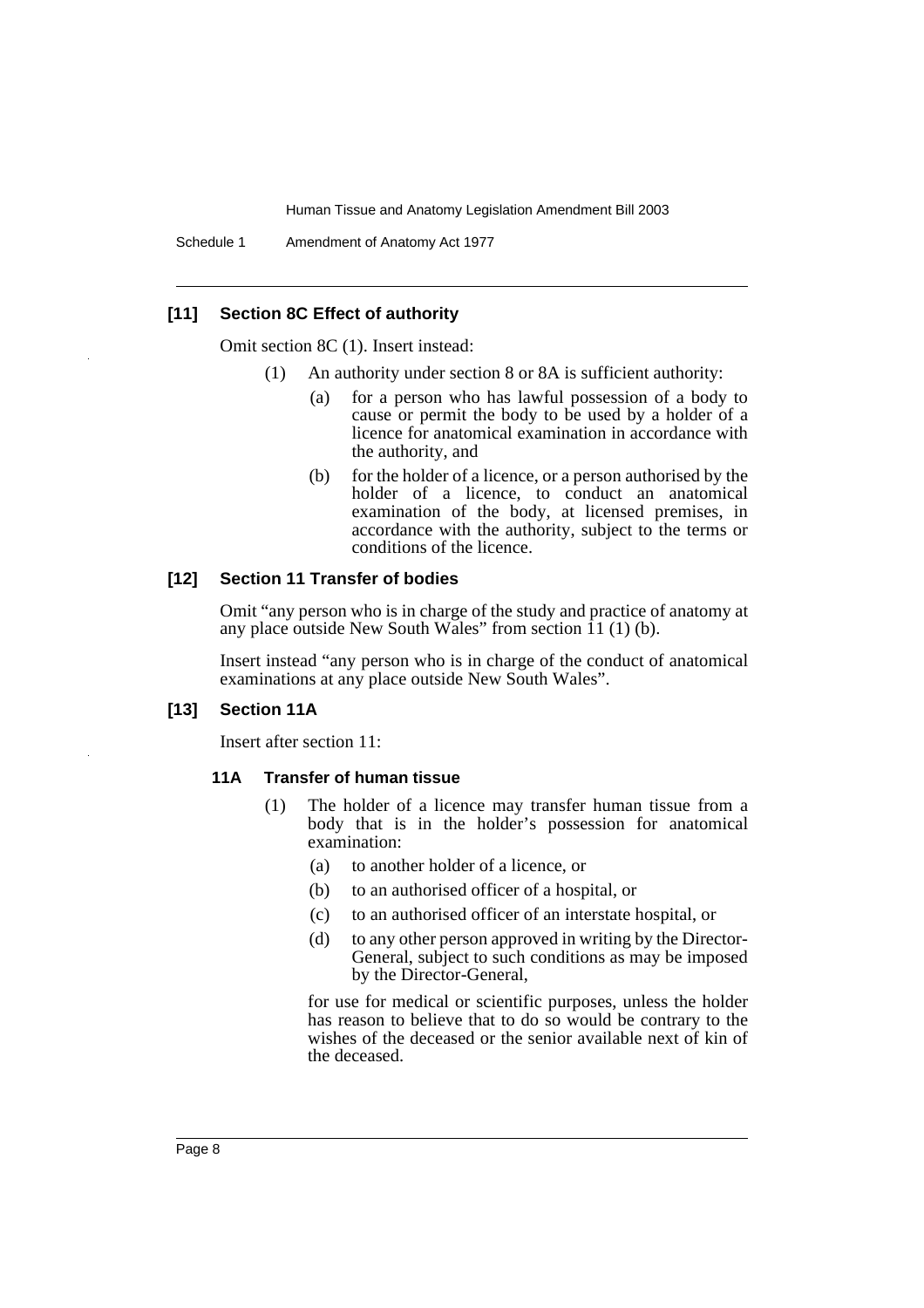Amendment of Anatomy Act 1977 **Schedule 1** Schedule 1

(2) The holder of a licence must ensure that arrangements are made for the return of the human tissue to the holder of the licence as soon as practicable and by no later than the end of the period (if any) within which the human tissue is required to be disposed of under section 12.

Maximum penalty: 10 penalty units. **Note.** Section 12 requires a body that is retained for anatomical examination, and any human tissue from that body, to be disposed of within a certain period after the death of the person. Section 12 does not apply if a specific authority has been given to retain the human tissue.

- (3) The holder of a licence must, immediately after transferring human tissue under subsection (1), enter in the register kept by the holder opposite the particulars relating to the body concerned:
	- (a) the fact that the human tissue was transferred, and
	- (b) the date on which it was transferred, and
	- (c) the name and address of the person to whom it was transferred and of the licensed premises, hospital or other place at which the human tissue is to be retained, and
	- (d) details of the arrangements made with respect to the return of the human tissue.

Maximum penalty: 10 penalty units.

- (4) Subject to subsection (5), the following persons are authorised to use, for medical or scientific purposes, human tissue transferred under this section:
	- (a) the person to whom the tissue was transferred,
	- (b) any person authorised by that person.
- (5) A person who has possession of human tissue that has been transferred by the holder of a licence under this section must ensure that the human tissue is returned to the possession of the holder of the licence:
	- (a) within the period specified in the arrangements referred to in subsection  $(2)$ , or
	- (b) if no period is specified, by the end of the period within which the human tissue must be disposed of under section 12.

Maximum penalty: 10 penalty units.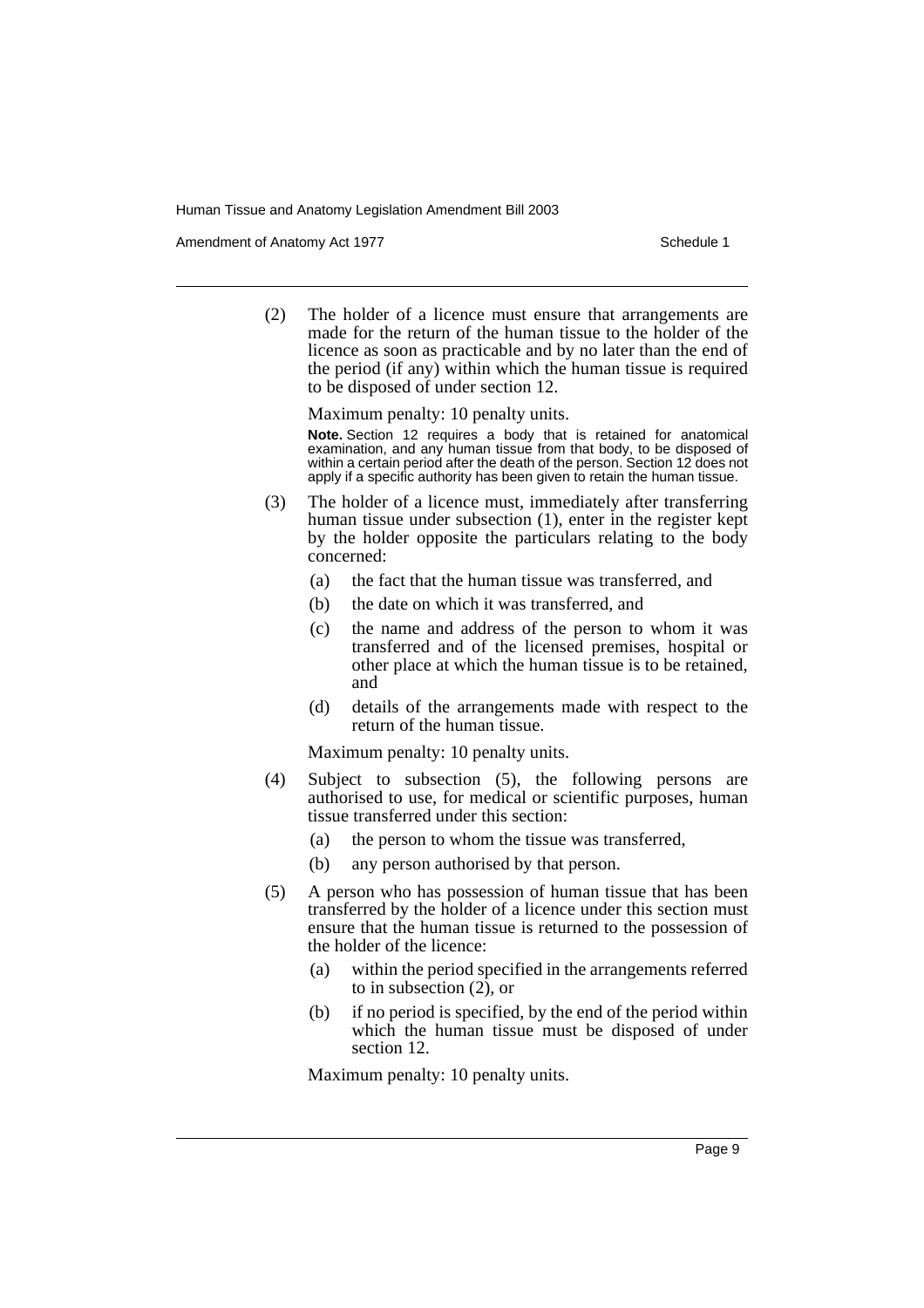- (6) Subsections (2) and (5) do not apply in respect of any human tissue:
	- (a) that will be or has been wholly or substantially destroyed as a consequence of its use for medical or scientific purposes, or
	- (b) that is not required to be disposed of by section 12.
- (7) In this section:

*authorised officer* means an employee or officer of a hospital or interstate hospital who is authorised by the governing body of the hospital to take possession of human tissue on behalf of the hospital.

*interstate hospital* means a public or private hospital of another State or a Territory.

#### **[14] Section 12 Disposal of bodies**

Omit section 12 (1) and (2). Insert instead:

- (1) The holder of a licence must dispose of any body which is in the holder's possession for anatomical examination (including any human tissue from that body):
	- (a) within 4 years after the death of the deceased person, or
	- (b) in accordance with the terms of an authorisation granted under subsection (2).

Maximum penalty: 10 penalty units.

- (2) An inspector may, by instrument in writing, authorise the following:
	- (a) the retention of a body for anatomical examination for a period specified by the inspector, being a period that does not end more than 8 years after the death of the deceased person,
	- (b) the retention of human tissue from a body (whether for a specified period or otherwise).
- (2A) An inspector must, in exercising his or her functions under subsection (2):
	- (a) consider the purposes for which retention of the body, or human tissue, is sought, and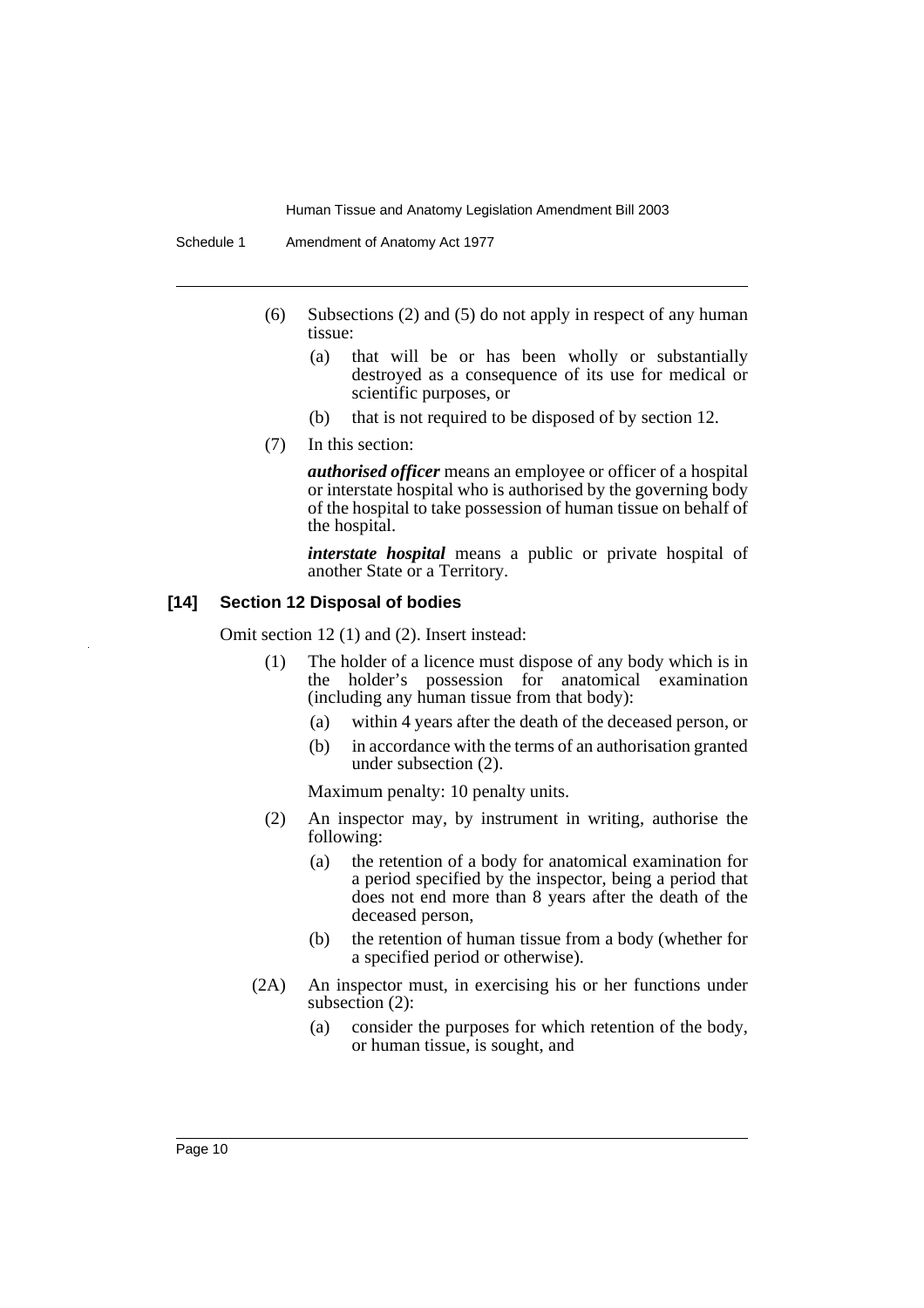Amendment of Anatomy Act 1977 **Schedule 1** Schedule 1

- (b) ensure that any authorisation granted by the inspector complies with the terms and any conditions of the authority under section 8 or 8A that initially authorised the retention of the body for anatomical examination.
- (2B) The holder of a licence must:
	- (a) comply with any terms or conditions that are imposed by an inspector in granting an authorisation under subsection (2), and
	- (b) enter in the register kept by the holder opposite the particulars relating to the body the fact that the authority has been given and the terms and conditions to which the authority is subject.

Maximum penalty: 10 penalty units.

# **[15] Section 12 (5) and (6)**

Insert after section 12 (4):

- (5) This section does not require the disposal of human tissue if the permanent retention of the tissue has been expressly authorised:
	- (a) by the consent in writing of the deceased person given during his or her lifetime (except in the case of a deceased child), or
	- (b) by the consent in writing of the senior available next of kin of the deceased person.
- (6) This section does not require the disposal of any small samples of human tissue that are retained in the form of tissue slides or tissue blocks that enable microscopic examination of the tissue.

# **[16] Section 14 Offences**

Omit "other than a school of anatomy" from section 14 (1).

Insert instead "other than licensed premises".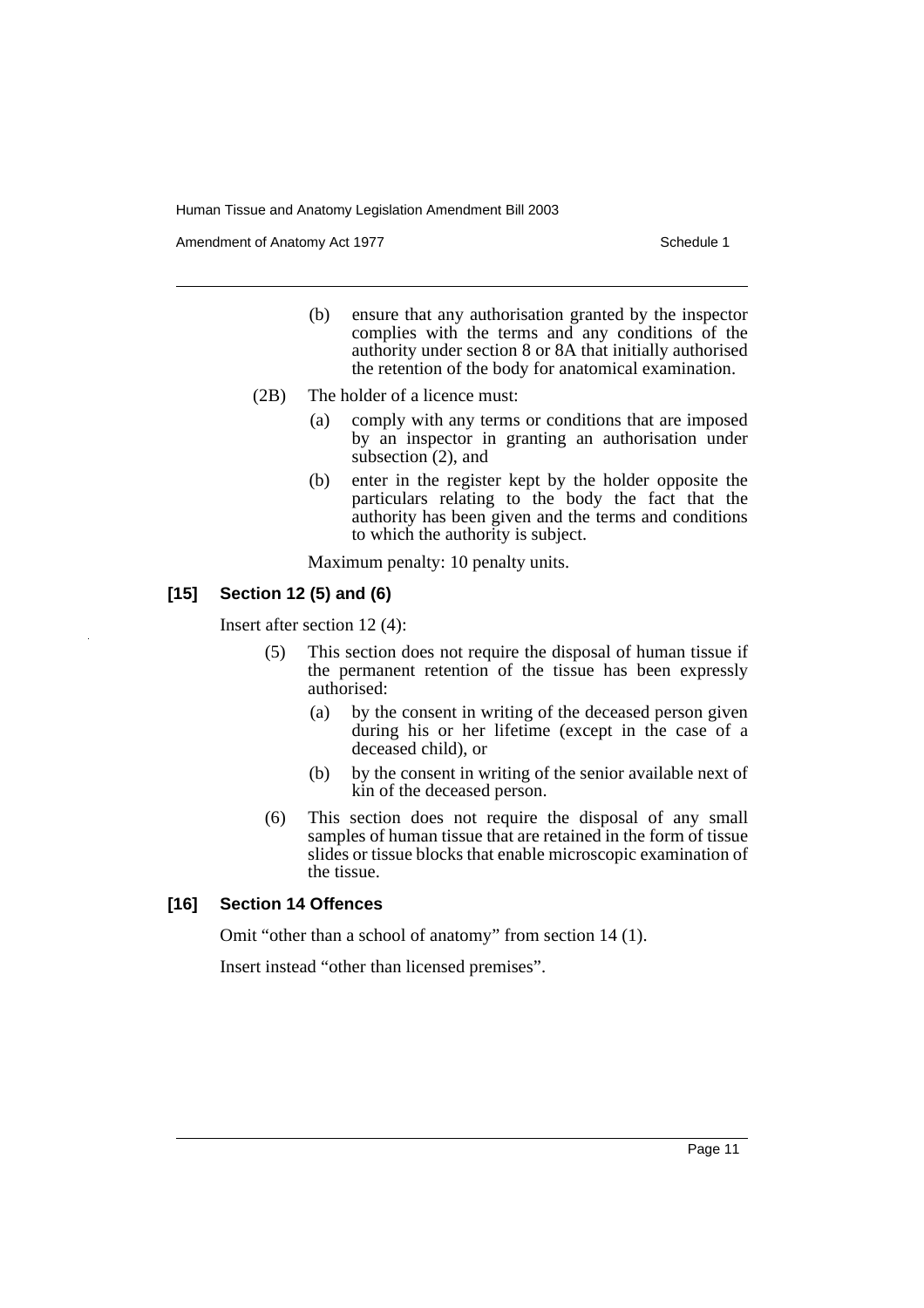Schedule 1 Amendment of Anatomy Act 1977

# **[17] Section 14 (2)–(3B)**

Omit section 14 (2) and (3) (including the maximum penalties).

Insert instead:

(2) A person must not conduct an anatomical examination of a body at any place other than licensed premises.

Maximum penalty: 10 penalty units.

(3) A person must not conduct an anatomical examination of a body unless the person is the holder of a licence or is authorised to do so by the holder of a licence.

Maximum penalty: 40 penalty units or imprisonment for 6 months, or both.

(3A) A person must not conduct an anatomical examination of a body except in accordance with an authority that is, under this Act, sufficient authority for the person to conduct the anatomical examination.

> Maximum penalty: 40 penalty units or imprisonment for 6 months, or both.

(3B) A person must not give an authority under this Act without having made the inquiries that the person is required by this Act to have made.

> Maximum penalty: 40 penalty units or imprisonment for 6 months, or both.

# **[18] Section 14 (6)**

Insert after section 14 (5):

- (6) Subsections  $(1)$ – $(3A)$  do not apply to or in respect of anything authorised by or under:
	- (a) the *Coroners Act 1980*, or
	- (b) the *Human Tissue Act 1983*, or
	- (c) any other law.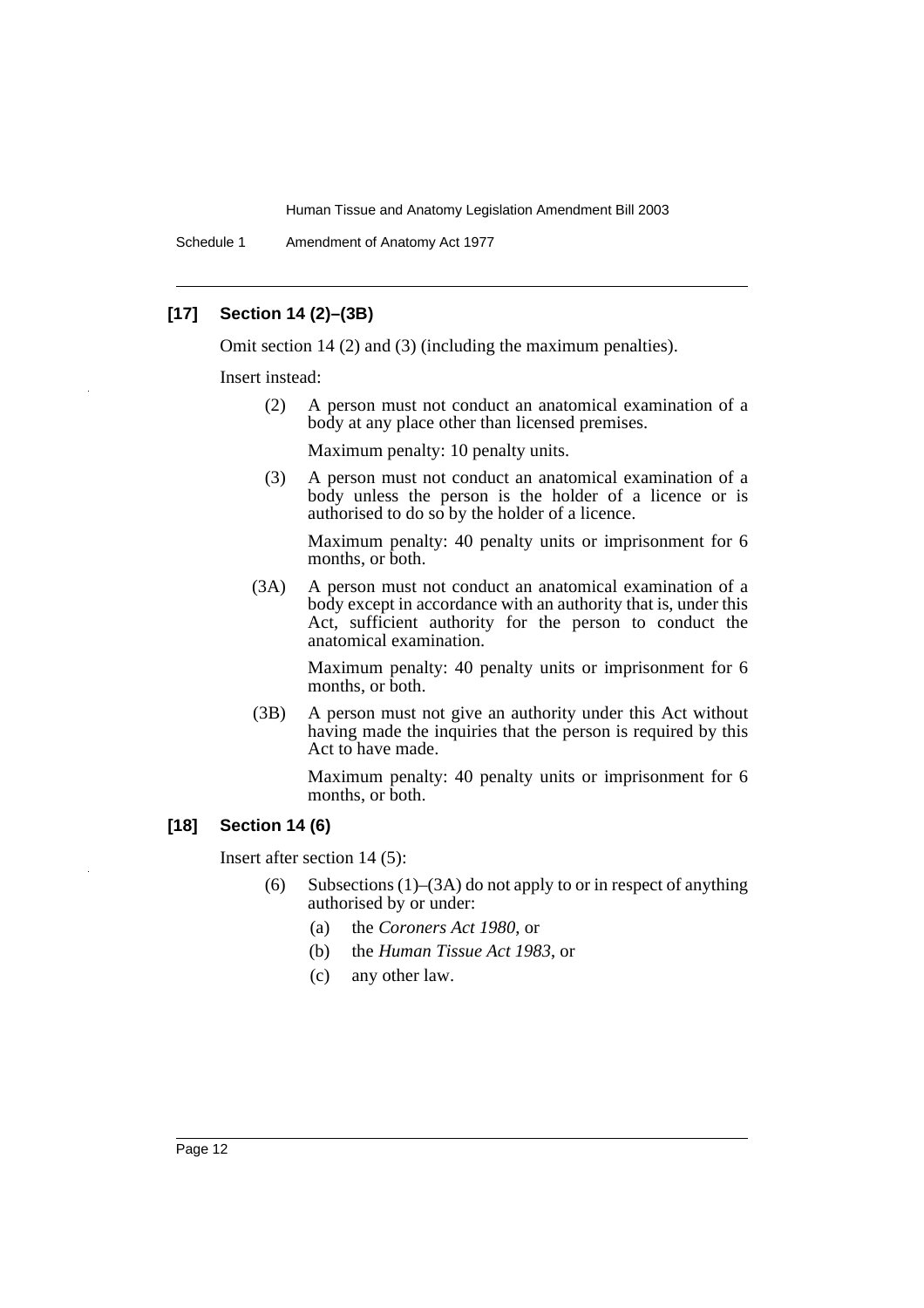Amendment of Anatomy Act 1977 **Schedule 1** Schedule 1

## **[19] Section 15**

Insert after section 14:

#### **15 Authority not to be given in respect of child in care of the State**

(1) A person must not authorise the anatomical examination of the body of a deceased child if the child was, immediately before his or her death, in the care of the State.

Maximum penalty: 40 penalty units or imprisonment for 6 months, or both.

- (2) Subsection (1) applies despite any other provision of this Act.
- (3) This section does not apply to or in respect of anything done under the *Coroners Act 1980* or any other law.
- (4) For the purposes of this section, a child is *in the care of the State* if:
	- (a) the Minister administering the *Children and Young Persons (Care and Protection) Act 1998* has sole parental responsibility in respect of the child (whether under that Act or otherwise), or
	- (b) the Director-General under the *Children and Young Persons (Care and Protection) Act 1998* has sole parental responsibility in respect of the child (whether under that Act or otherwise).

# **[20] Section 16A**

Insert after section 16:

#### **16A General**

In the conduct of an anatomical examination of a body under an authority conferred by this Act, regard is to be had to the dignity of the deceased person.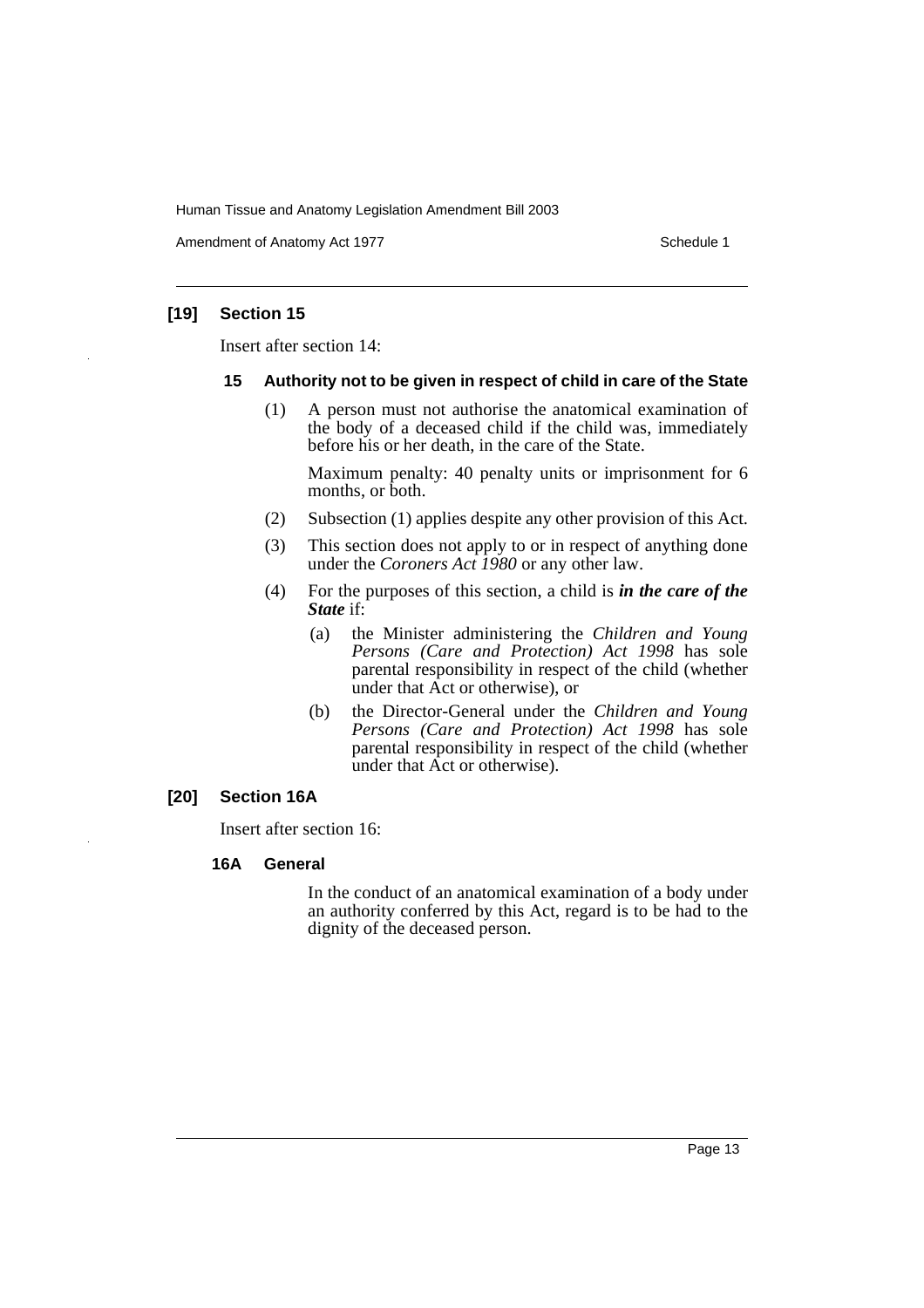Schedule 1 Amendment of Anatomy Act 1977

# **[21] Section 17 Regulations**

Insert at the end of section  $17(2)(c)$ :

, and

- (d) the standards to be complied with in connection with anything authorised by or under this Act, including by requiring those standards to be complied with as a condition of an authority conferred by or under this Act.
- (2A) The regulations may apply, adopt or incorporate, wholly or in part and with or without modification, any guidelines or other document (such as a code of practice), as in force at a particular time or as in force from time to time, prescribed or published by the National Health and Medical Research Council or by any other person or body.

### **[22] Section 19**

Omit the section. Insert instead:

## **19 Savings, transitional and other provisions**

Schedule 2 has effect.

# **[23] Schedule 2**

Insert after Schedule 1:

# **Schedule 2 Savings, transitional and other provisions**

(Section 19)

# **Part 1 Preliminary**

# **1 Regulations**

(1) The regulations may contain provisions of a savings or transitional nature consequent on the enactment of the following Acts:

*Human Tissue and Anatomy Legislation Amendment Act 2003*

(2) Any such provision may, if the regulations so provide, take effect from the date of assent to the Act concerned or a later date.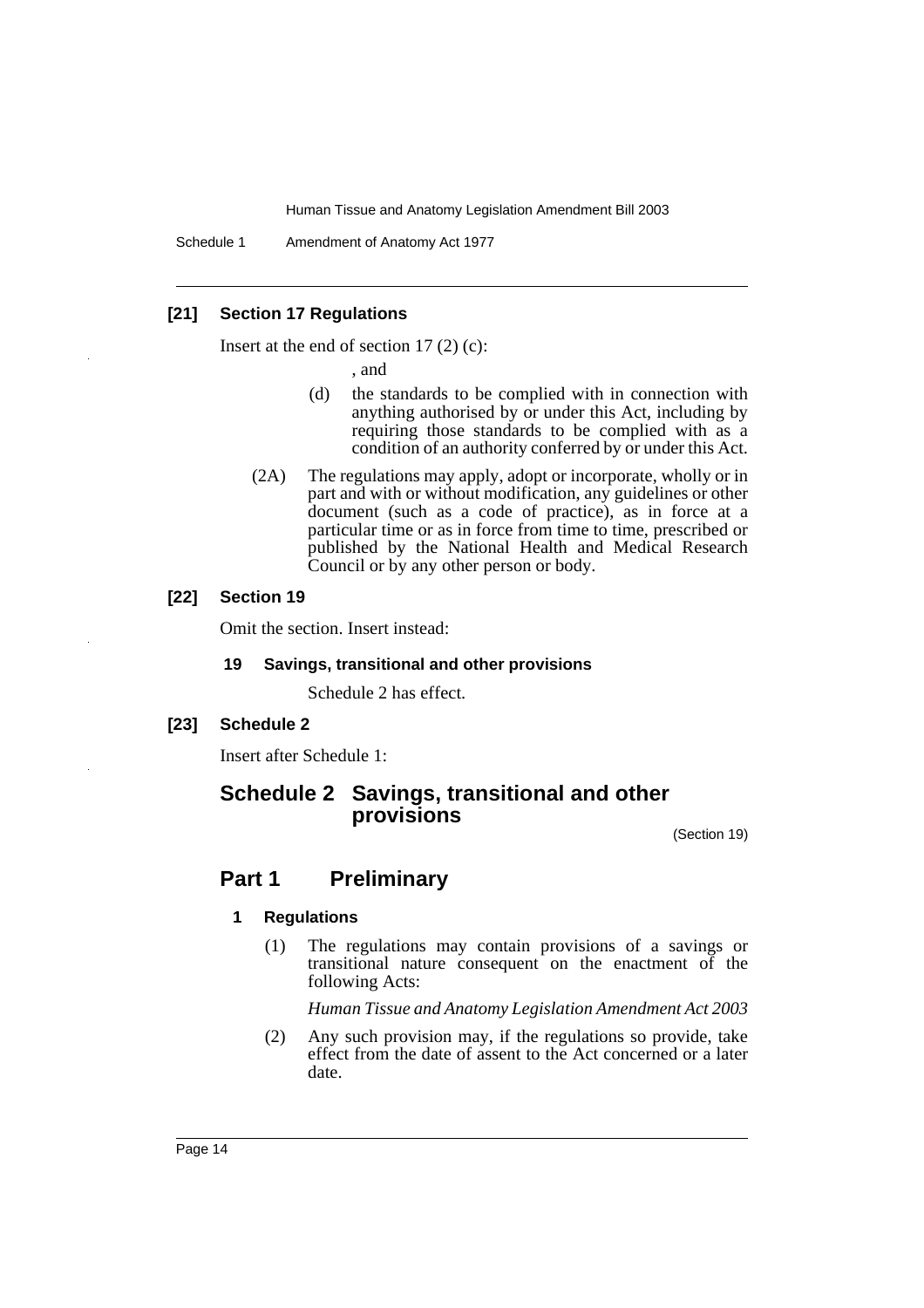Amendment of Anatomy Act 1977 **Schedule 1** Schedule 1

- (3) To the extent to which any such provision takes effect from a date that is earlier than the date of its publication in the Gazette, the provision does not operate so as:
	- (a) to affect, in a manner prejudicial to any person (other than the State or an authority of the State), the rights of that person existing before the date of its publication, or
	- (b) to impose liabilities on any person (other than the State or an authority of the State) in respect of anything done or omitted to be done before the date of its publication.

# **Part 2 Provisions consequent on enactment of Human Tissue and Anatomy Legislation Amendment Act 2003**

## **2 Saving of licences**

A licence issued under section 6 and in force immediately before the commencement of the amendments made to that section by the *Human Tissue and Anatomy Legislation Amendment Act 2003* is taken, on the commencement of those amendments, to authorise the conduct of anatomical examinations at the place specified in the licence as the place at which the study and practice of anatomy may be conducted.

# **3 Application of amendments to section 12**

- (1) The amendments made to section 12 by the *Human Tissue and Anatomy Legislation Amendment Act 2003* are taken to extend to a body that is in the possession of a holder of a licence for anatomical examination immediately before the commencement of those amendments, including any human tissue from that body.
- (2) If such a body has been retained for more than 4 years after the death of the person (under an authority granted under former section 12 (2)), new section 12 (1) applies as if a reference in that subsection to the death of the deceased person were a reference to the commencement of new section  $\overline{12}$  (1).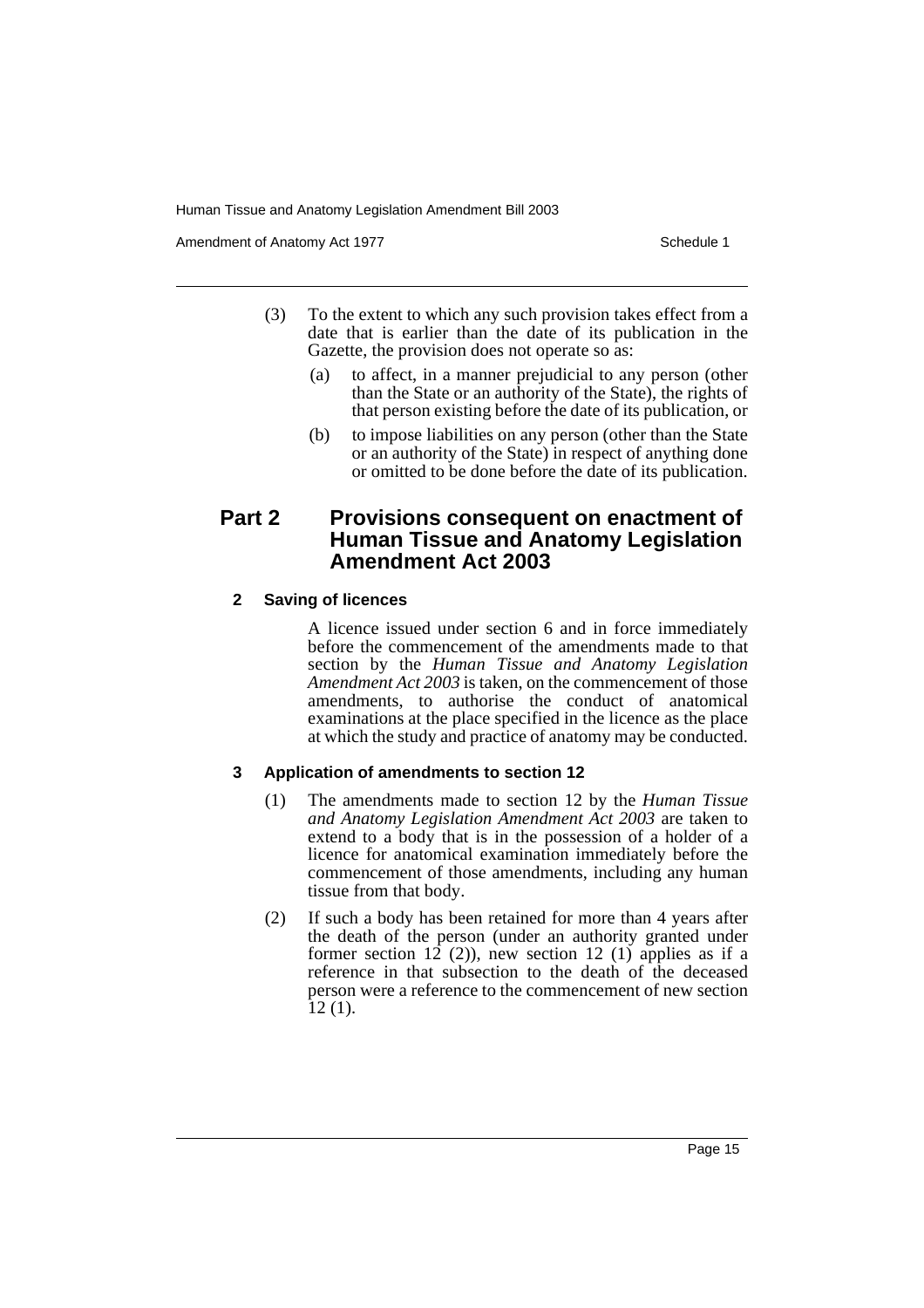Schedule 1 Amendment of Anatomy Act 1977

(3) In this clause:

*former section 12 (2)* means section 12 (2) as in force immediately before its substitution by the *Human Tissue and Anatomy Legislation Amendment Act 2003*.

*new section 12 (1)* means section 12 (1) as substituted by the *Human Tissue and Anatomy Legislation Amendment Act 2003*.

# **[24] Long title**

Omit "to amend and re-enact the law relating to anatomy".

Insert instead "to regulate the conduct of anatomical examinations".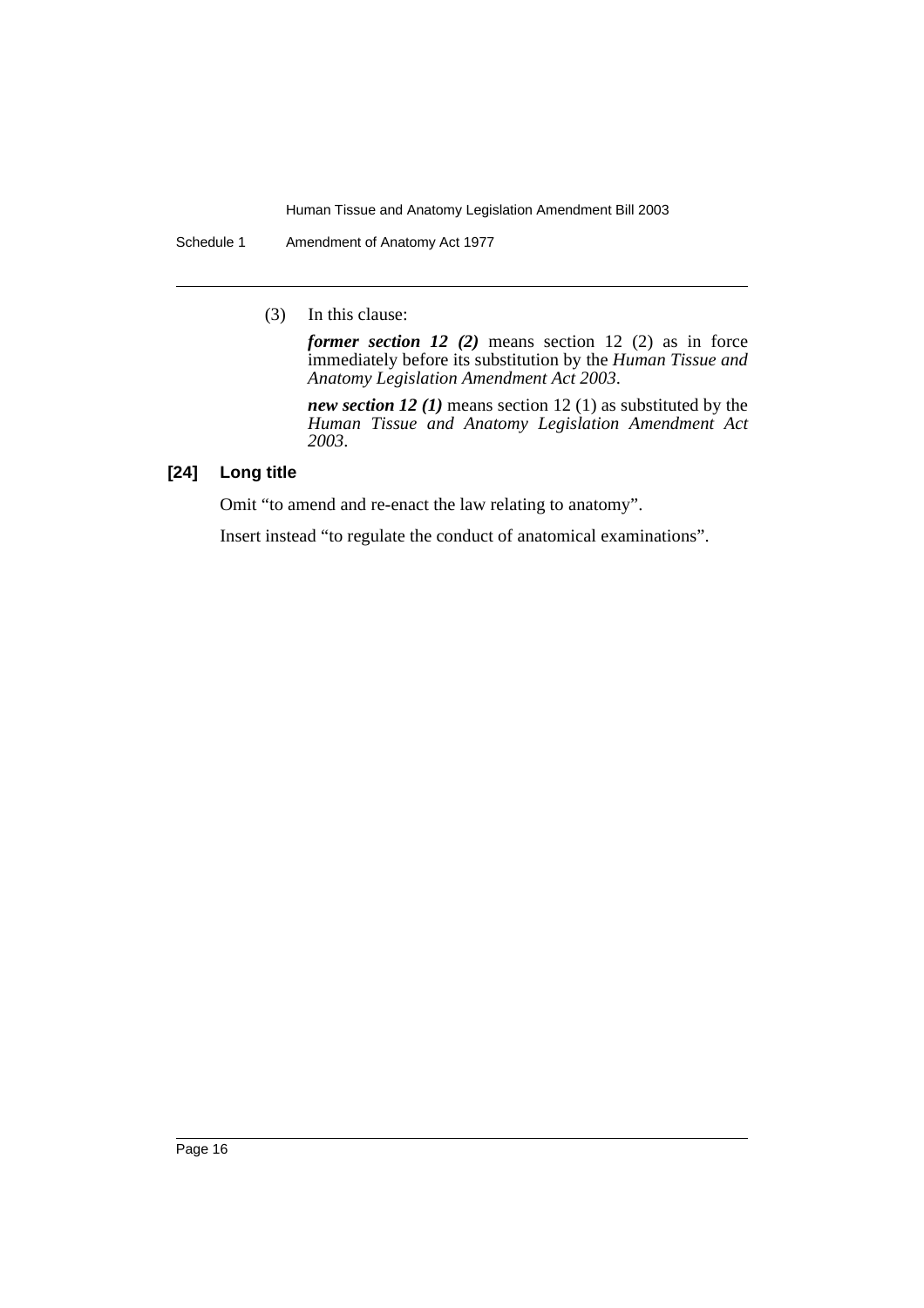Amendment of Human Tissue Act 1983 Schedule 2

# <span id="page-17-0"></span>**Schedule 2 Amendment of Human Tissue Act 1983**

(Section 4)

# **[1] Section 4 Definitions**

Omit the definition of *designated officer* from section 4 (1). Insert instead:

#### *designated officer* means:

- (a) in relation to a hospital, a person appointed for the time being under section 5 (1) (a) to be a designated officer for the hospital, or
- (b) in relation to a forensic institution, a person appointed for the time being under section  $5(3)$  to be a designated officer for the forensic institution.

# **[2] Section 4 (1)**

Insert in alphabetical order:

*Director-General* means the Director-General of the Department of Health.

*exercise* a function includes perform a duty.

*forensic institution* means:

- (a) an institution that is under the control of a public health organisation (within the meaning of the *Health Services Act 1997*), or
- (b) an accredited pathology laboratory under the *Health Insurance Act 1973* of the Commonwealth,

at which post-mortem examinations of human bodies are carried out, but does not include a hospital.

*function* includes a power, authority or duty.

*inspector* means a person appointed as an inspector under Part 7A.

*medical, dental or surgical treatment* means any medical, dental or surgical treatment carried out by, or under the supervision of, a medical practitioner or dentist with respect to a living person in the interests of the health of the person.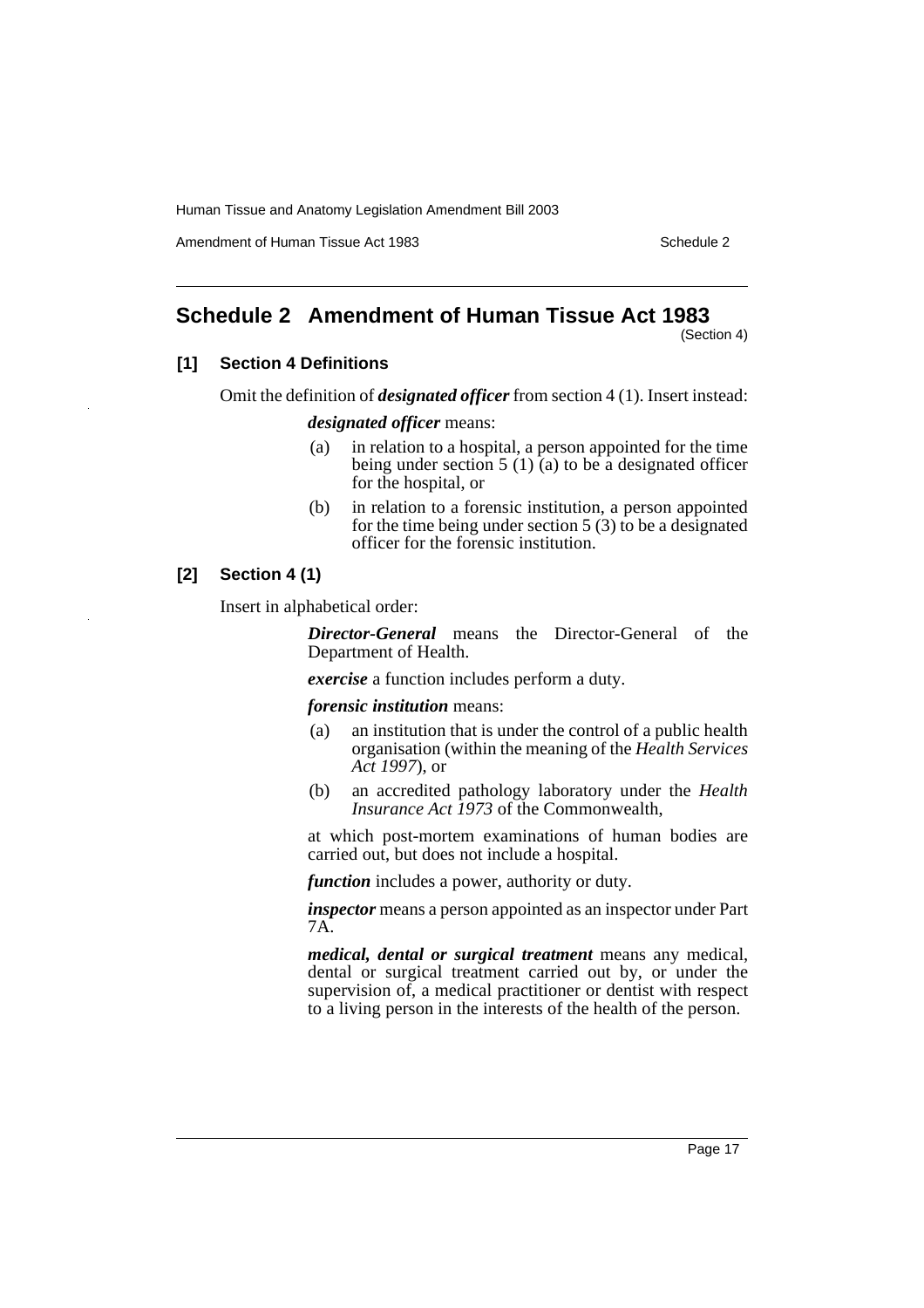Schedule 2 Amendment of Human Tissue Act 1983

# **[3] Section 4 (1), definition of "governing body"**

Omit the definition. Insert instead:

#### *governing body* means:

- (a) in relation to a hospital:
	- (i) in the case of a public hospital that is controlled by a public health organisation within the meaning of the *Health Services Act 1997*—the public health organisation, or
	- (ii) in the case of a public hospital within the meaning of the *Health Services Act 1997* that is controlled by the Crown (including the Minister or the Health Administration Corporation)—the Crown, or
	- (iii) in the case of a private hospital within the meaning of the *Private Hospitals and Day Procedure Centres Act 1988*—the licensee of the hospital, or
- (b) in relation to a forensic institution:
	- (i) in the case of a forensic institution that is controlled by a public health organisation within the meaning of the *Health Services Act 1997* the public health organisation, or
	- (ii) in the case of an accredited pathology laboratory under the *Health Insurance Act 1973* of the Commonwealth—the person in charge of the laboratory (however designated).

#### **[4] Section 4 (1), definition of "next of kin"**

Insert before paragraph (a):

(aa) in relation to a child who is living—a person referred to in paragraph (aa) of the definition of *senior available next of kin*, and

#### **[5] Section 4 (1), definition of "senior available next of kin"**

Insert before paragraph (a):

- (aa) in relation to a child who is living:
	- (i) a parent of the child, or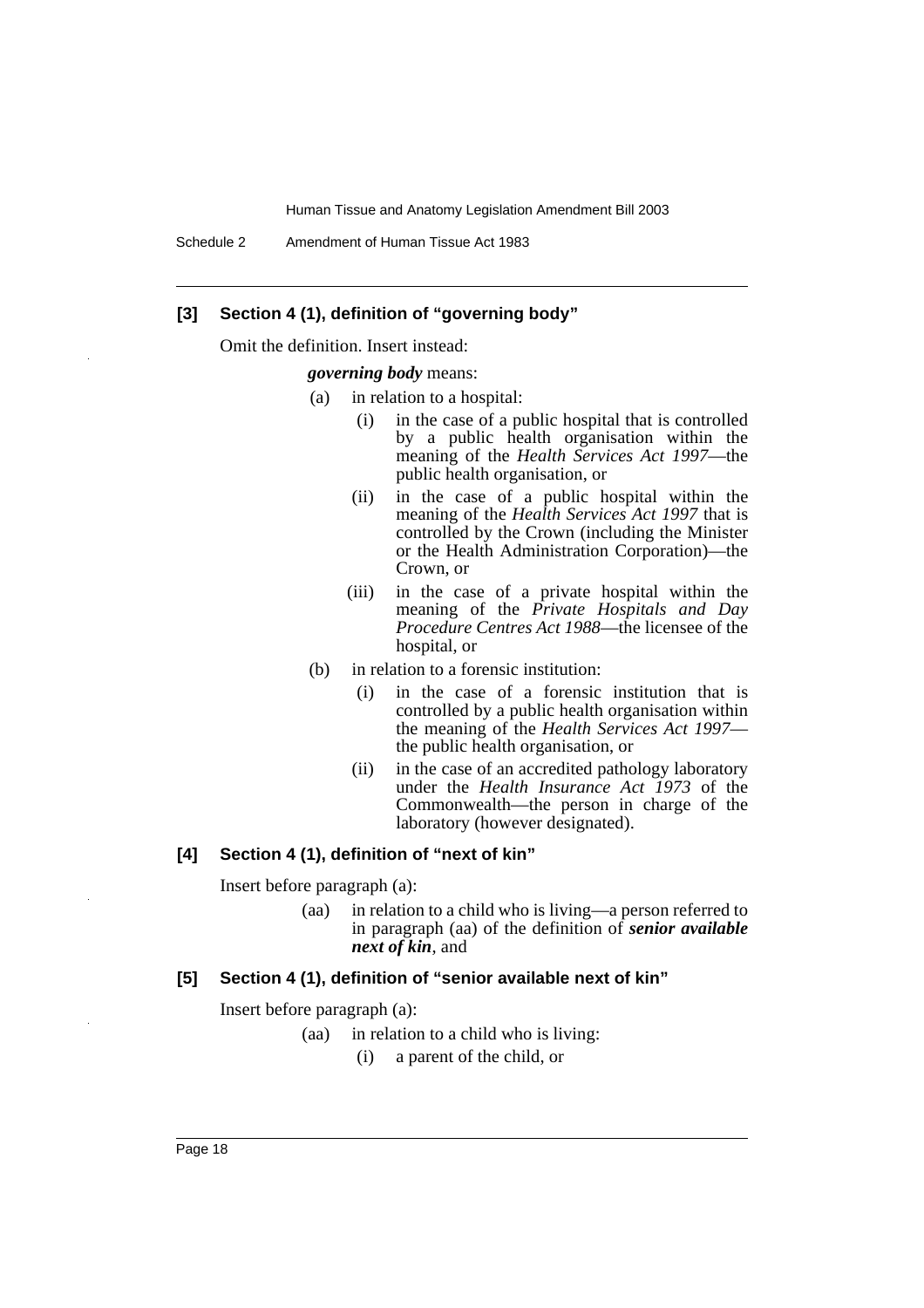Amendment of Human Tissue Act 1983 Schedule 2

(ii) if no person referred to in subparagraph (i) is available—a person who is a guardian of the child, and

## **[6] Section 4 (5) and (6)**

Insert after section 4 (4):

- (5) In this Act, a reference to tissue removed from the body of a living person in the course of medical, dental or surgical treatment includes:
	- (a) tissue expelled from the body of the person in the course of the treatment, and
	- (b) all tissue removed or expelled from the body of the person in the course of the treatment, even if the person dies during the course of the treatment.
- (6) In this Act, a reference to medical or scientific purposes includes educational purposes connected with medicine or science.

# **[7] Section 4A**

Insert after section 4:

## **4A Notes**

Notes included in this Act do not form part of this Act.

## **[8] Section 5 Designated officers and designated specialists**

Insert after section 5 (2):

(3) The governing body of a forensic institution may, by instrument in writing, appoint such persons as the governing body considers necessary to be designated officers for the forensic institution.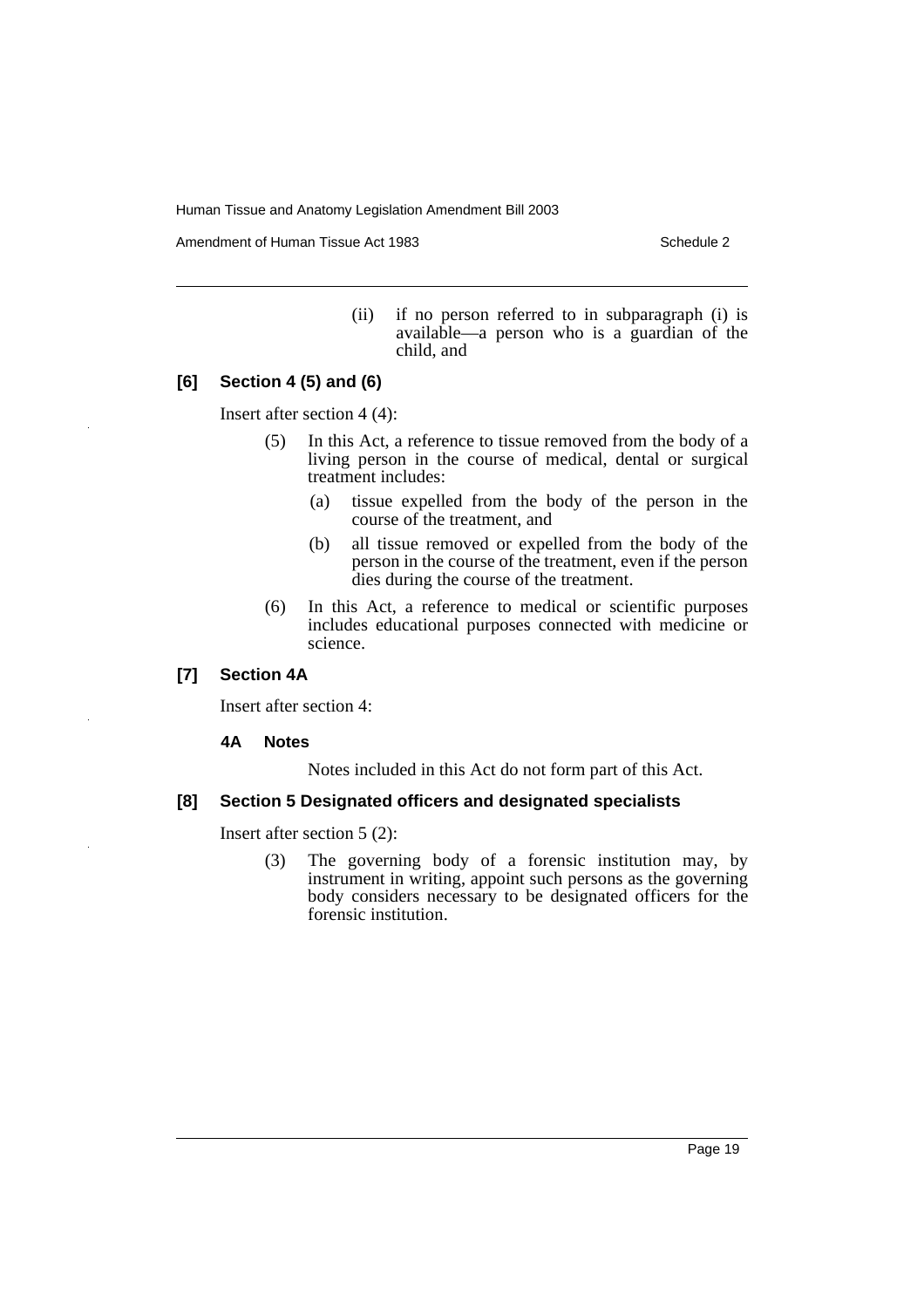Schedule 2 Amendment of Human Tissue Act 1983

# **[9] Section 5A**

Insert after section 5:

#### **5A Delegation of functions of next of kin**

- (1) A next of kin of a deceased person may from time to time, by instrument in writing, authorise a person to exercise his or her functions under this Act as a next of kin of the deceased person.
- (2) In such a case, the person so authorised:
	- (a) may exercise the functions of a next of kin of the deceased person under this Act (other than the function conferred by subsection  $(1)$ , in the place of the person who authorised him or her, and
	- (b) is taken, for the purposes of this Act, to be a next of kin of the deceased person, and
	- (c) for the purposes of the definition of *senior available next of kin* in section 4 (1), is taken to be a next of kin of the same order as the person who authorised him or her to exercise the functions of a next of kin.

#### **[10] Section 21F Definitions**

Omit the definition of *inspector* from section 21F (2).

## **[11] Sections 21P–21T**

Omit the sections.

# **[12] Part 3C**

Insert after Part 3B:

# **Part 3C Use of tissue removed during medical, dental or surgical treatment**

# **21W Application**

(1) This Part applies with respect to the use of tissue removed from the body of a living person during medical, dental or surgical treatment carried out in the interests of the health of the person. This Part does not authorise the removal of tissue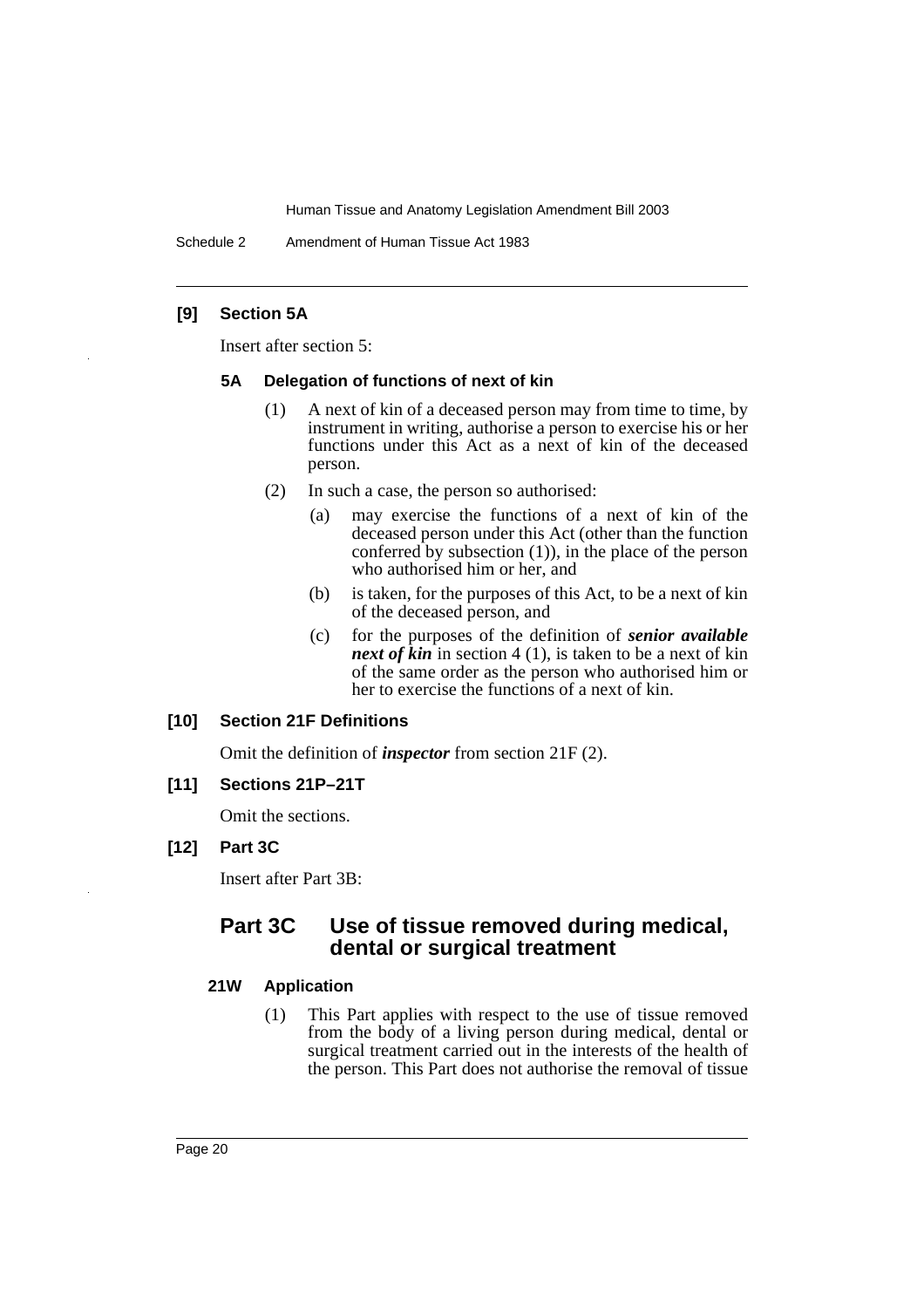Amendment of Human Tissue Act 1983 Schedule 2

from the body of a person after that person's death or the use of any tissue so removed.

**Note.** See Parts 4 and 5 in relation to the removal of tissue after a person's death and the use of that tissue.

- (2) This Part does not apply to or in respect of the following:
	- (a) tissue that is removed in accordance with Part 2,
	- (b) blood that is removed in accordance with Part 3 or 3A,
	- (c) semen obtained or received from a donor in accordance with Part 3A.

#### **21X Authority to use tissue removed from adult**

- (1) The use, for therapeutic, medical or scientific purposes, of tissue removed from the body of a person during medical, dental or surgical treatment, is authorised if:
	- (a) the person has given his or her consent in writing to the use of the tissue for that purpose, and
	- (b) the consent has not been revoked.
- (2) The authority conferred by subsection (1) is subject to the terms and any conditions of the consent referred to in that subsection.
- (3) This section does not apply if the person:
	- (a) is a child, or
	- (b) is a patient to whom Part 5 of the *Guardianship Act 1987* applies.

## **21Y Authority to use tissue removed from child**

- (1) A senior available next of kin of a child may, by instrument in writing, authorise the use, for therapeutic, medical or scientific purposes, of any tissue removed from the body of the child during medical, dental or surgical treatment.
- (2) A senior available next of kin must not grant an authority under subsection (1) if it appears to the senior available next of kin, after making such inquiries as are reasonable in the circumstances, that:
	- (a) the child objects to the use of the tissue for the purposes to be authorised, or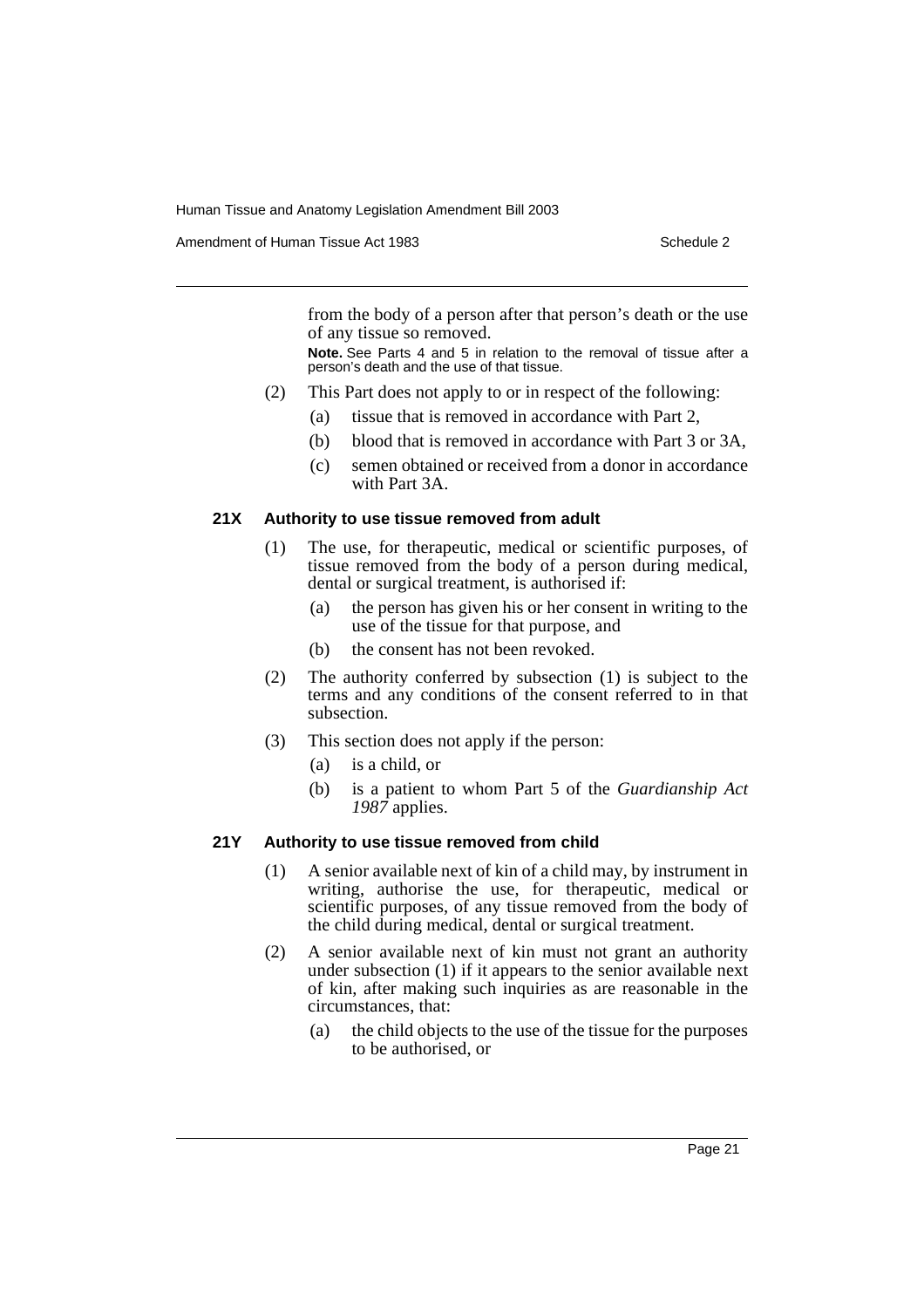Schedule 2 Amendment of Human Tissue Act 1983

(b) there is another next of kin of the same or higher order of the classes in paragraph (aa) of the definition of *senior available next of kin* in section 4 (1) who objects to the use of the tissue for the purposes to be authorised.

Maximum penalty: 10 penalty units.

(3) This section does not apply if the child is deceased. **Note.** Section 21ZA may apply if the child is deceased.

#### **21Z Authority to use tissue removed from person under guardianship**

- (1) A person responsible for a person who is a patient to whom Part 5 of the *Guardianship Act 1987* applies may, by instrument in writing, authorise the use, for therapeutic, medical or scientific purposes, of any tissue removed from the body of the patient during medical, dental or surgical treatment.
- (2) This section does not apply if:
	- (a) the patient is a child and the Minister administering the *Children and Young Persons (Care and Protection) Act 1998* has sole parental responsibility in respect of the child (whether under that Act or otherwise), or
	- (b) the patient is a child and the Director-General under the *Children and Young Persons (Care and Protection) Act 1998* has sole parental responsibility in respect of the child (whether under that Act or otherwise), or
	- (c) the patient (whether or not a child) is deceased.
- (3) In this section:

*person responsible* for a person has the meaning given by Part 5 of the *Guardianship Act 1987*.

# **21ZA Authority to use tissue removed from deceased person**

(1) A senior available next of kin of a person who is deceased may, by instrument in writing, authorise the use, for therapeutic, medical or scientific purposes, of any tissue that was removed from the body of the deceased person, before that person's death, during medical, dental or surgical treatment.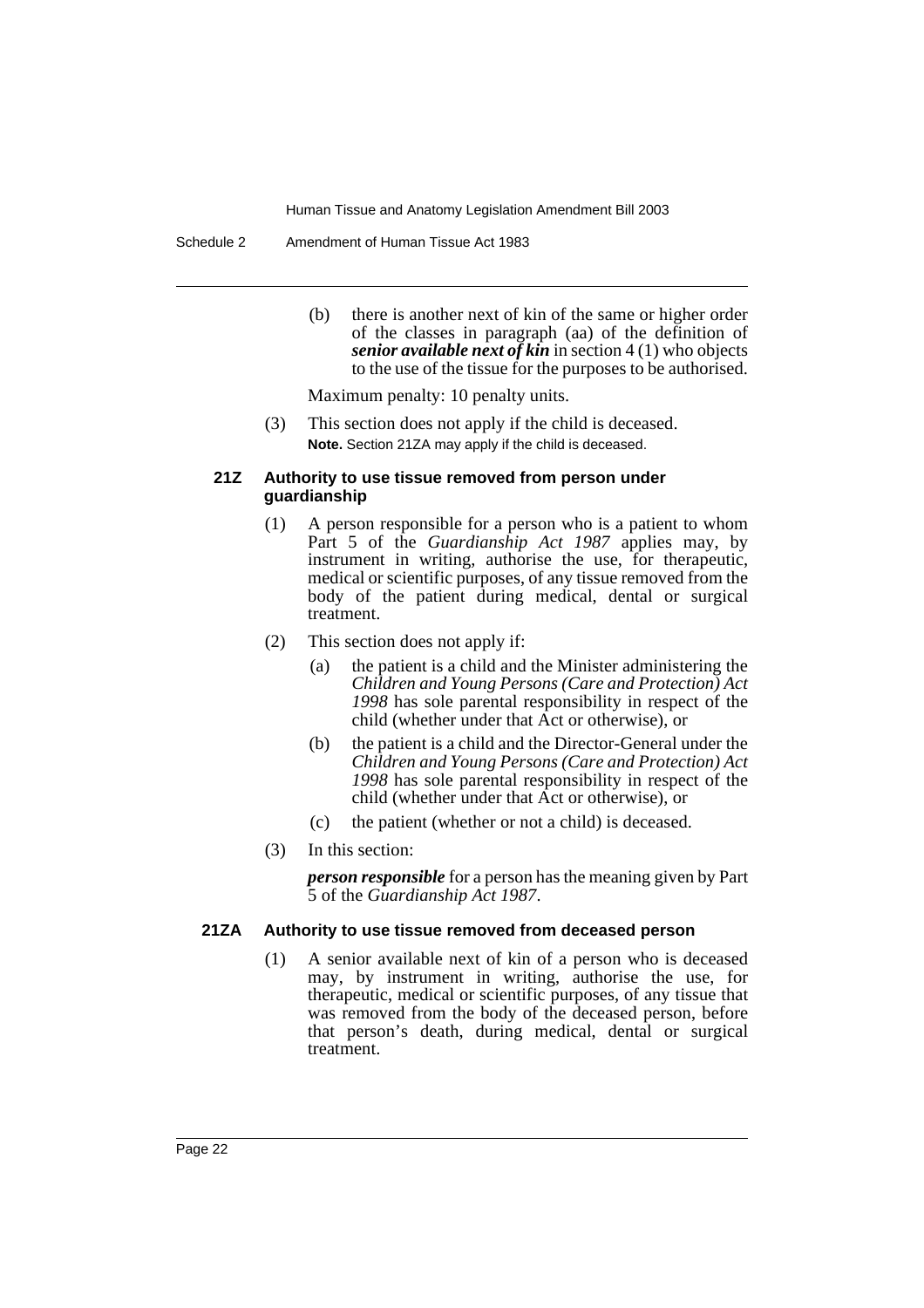Amendment of Human Tissue Act 1983 Schedule 2

- (2) A senior available next of kin must not grant an authority under subsection (1) if it appears to the senior available next of kin, after making such inquiries as are reasonable in the circumstances, that:
	- (a) the deceased person had, during the person's lifetime, expressed an objection to the use of tissue removed from the person's body for the purposes to be authorised and had not withdrawn that objection, or
	- (b) there is another next of kin of the same or higher order of the classes in paragraph (a) or (b) of the definition of *senior available next of kin* in section 4 (1) who objects to the use of the tissue for the purposes to be authorised.

Maximum penalty: 10 penalty units.

#### **21ZB Effect of authority under this Part**

- (1) An authority under this Part is sufficient authority for the use, for therapeutic, medical or scientific purposes, of tissue removed from the body of a person during medical, dental or surgical treatment, if the tissue is used in accordance with the terms and any conditions of the authority.
- (2) An authority under this Part does not authorise the removal of tissue from the body of a person.

**Note.** Parts 2, 3 and 3A provide authority to remove tissue (including blood and semen) from the body of a living person for purposes such as transplantation and transfusion, and other therapeutic, scientific, and medical purposes. Parts 4 and 5 provide authority to remove tissue from the body of a person who is deceased. In certain cases, an authority under this Act to remove tissue is not required (see section 34 (1) (a)).

## **[13] Sections 23 and 24**

Omit the sections. Insert instead:

#### **23 Authority to remove tissue where body of deceased at a hospital**

(1) If a designated officer for a hospital is satisfied, after making such inquiries as are reasonable in the circumstances in relation to a person who has died in the hospital or whose dead body has been brought into the hospital, that: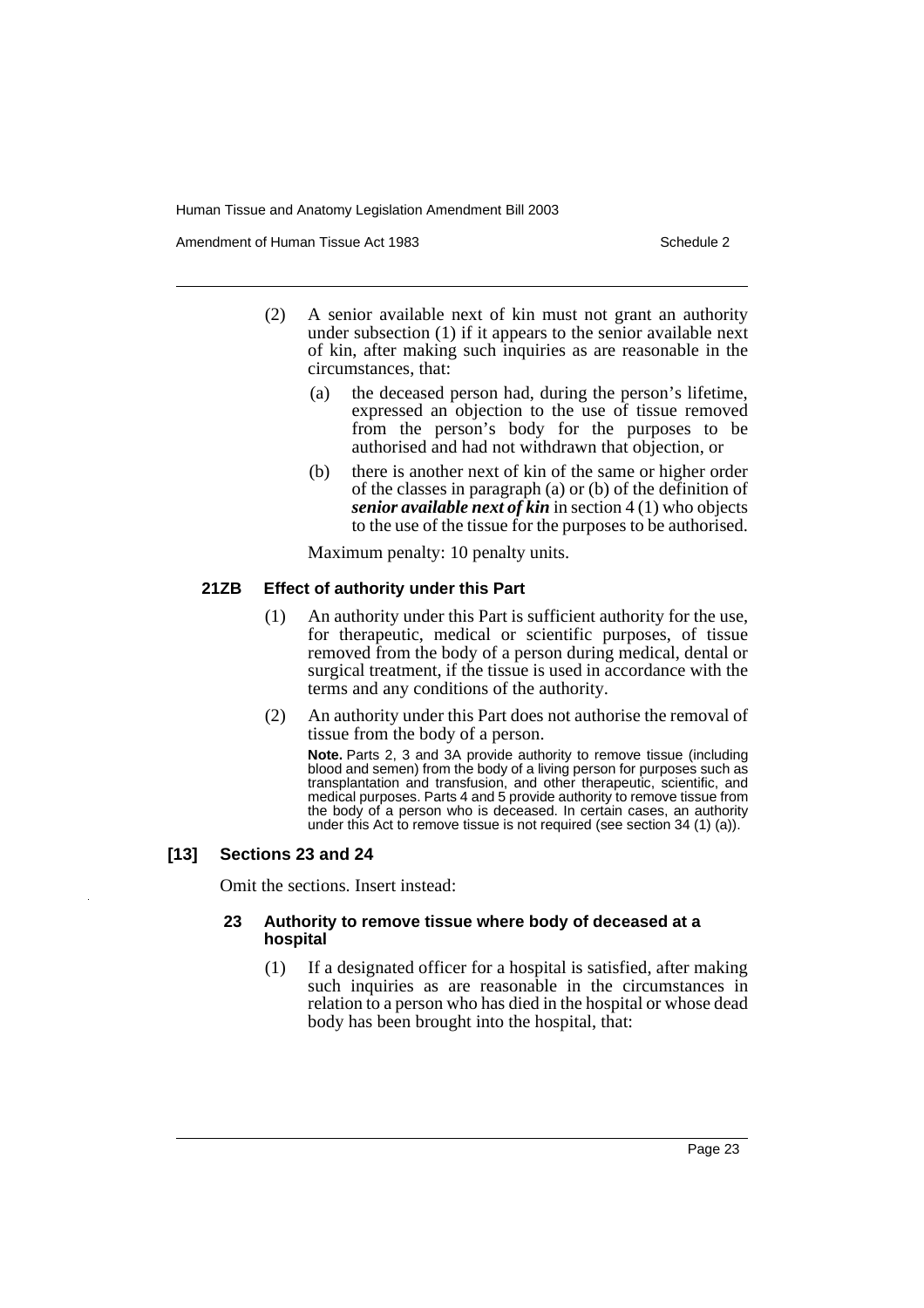- (a) the person had, during the person's lifetime, given his or her consent in writing to the removal after that person's death of tissue from that person's body for the purpose of:
	- (i) its transplantation to the body of a living person, or
	- (ii) its use for other therapeutic purposes or for medical purposes or scientific purposes, and
- (b) the consent had not been revoked,

the designated officer may, by instrument in writing, authorise the removal of tissue from that person's body in accordance with the terms and any conditions of the consent.

- (2) An authority under subsection (1) is not to be given in respect of a deceased child.
- (3) If the designated officer is not satisfied as to the matters referred to in subsection (1), or the deceased person is a deceased child, and the designated officer is satisfied, after making such inquiries as are reasonable in the circumstances in relation to the deceased person, that:
	- (a) the deceased person had not, during the person's lifetime, expressed an objection to the removal of tissue from the person's body, and
	- (b) a senior available next of kin has given his or her consent in writing, or in any other manner prescribed by the regulations, to the removal of tissue from the person's body, and
	- (c) there is no next of kin of the same or a higher order of the classes in paragraph (a) or (b) of the definition of *senior available next of kin* in section 4 (1) who objects to the removal of tissue from the person's body,

the designated officer may, by instrument in writing, authorise the removal of tissue from the deceased person's body in accordance with the terms and any conditions of the consent referred to in paragraph (b).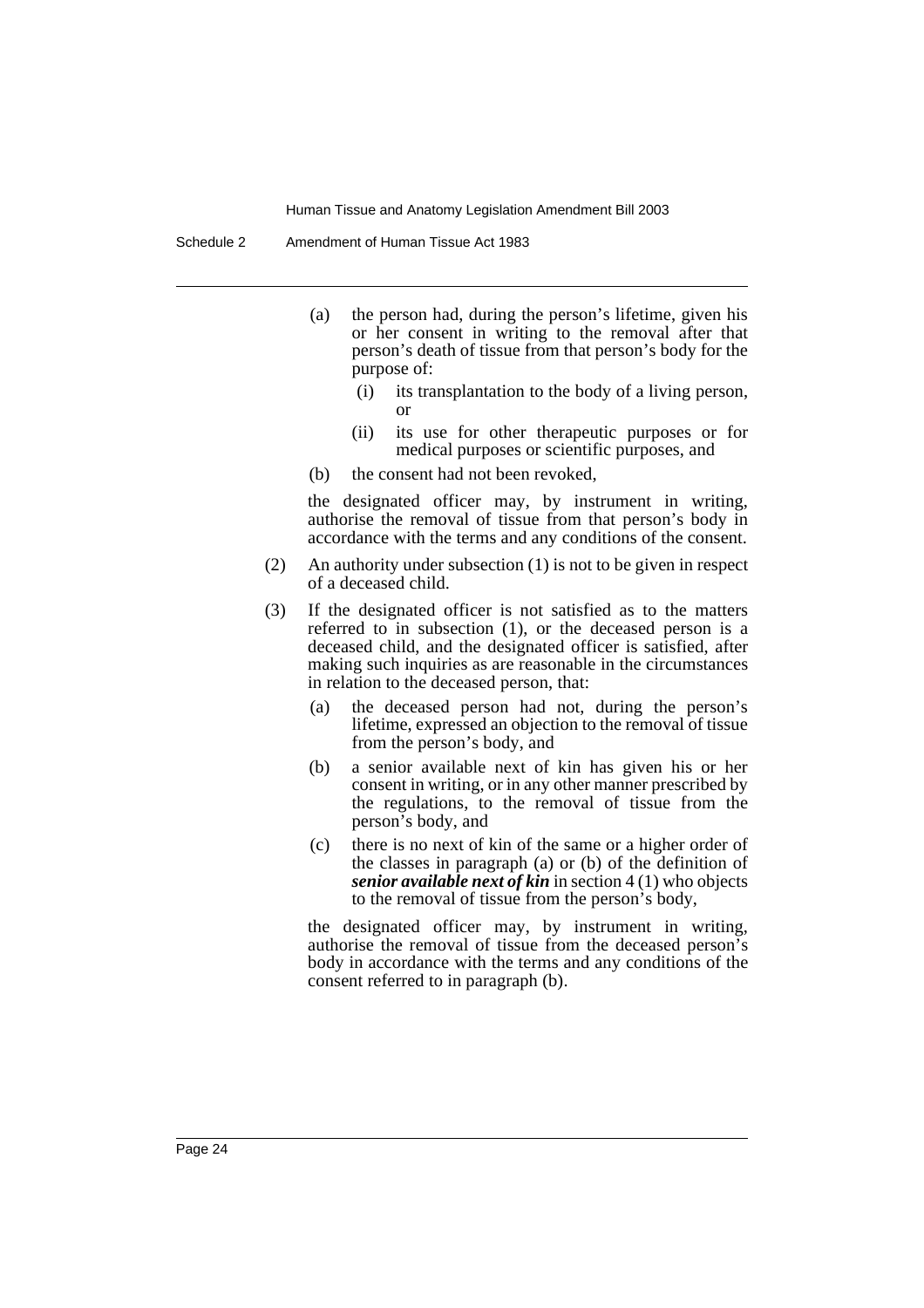Amendment of Human Tissue Act 1983 Schedule 2

#### **24 Authority to remove tissue where body of deceased not at a hospital**

- (1) If the body of a deceased person (other than a deceased child) is at a place other than a hospital, the removal of tissue from the body of the deceased person for the purpose of its transplantation to the body of a living person, or its use for other therapeutic purposes or for medical purposes or scientific purposes, is authorised if:
	- (a) the deceased person had, during the person's lifetime, given his or her consent in writing to the removal of tissue from the person's body for that purpose, and
	- (b) the consent had not been revoked.
- (2) The authority conferred by subsection (1) is subject to the terms and any conditions of the consent referred to in that subsection.
- (3) If the body of a deceased person is at a place other than a hospital, a senior available next of kin of the person may, by instrument in writing or in any other manner prescribed by the regulations, authorise the removal of tissue from the deceased person's body for the purpose of its transplantation to the body of a living person, or its use for other therapeutic purposes or for medical purposes or scientific purposes.
- (4) A senior available next of kin must not grant an authority under subsection (3) if it appears to the senior available next of kin, after making such inquiries as are reasonable in the circumstances, that:
	- (a) the deceased person had, during the person's lifetime, expressed an objection to the removal of tissue from the person's body and had not withdrawn that objection, or
	- (b) another next of kin of the same or higher order of the classes in paragraph (a) or (b) of the definition of *senior available next of kin* in section 4 (1) objects to the removal of tissue from the person's body.

Maximum penalty: 10 penalty units.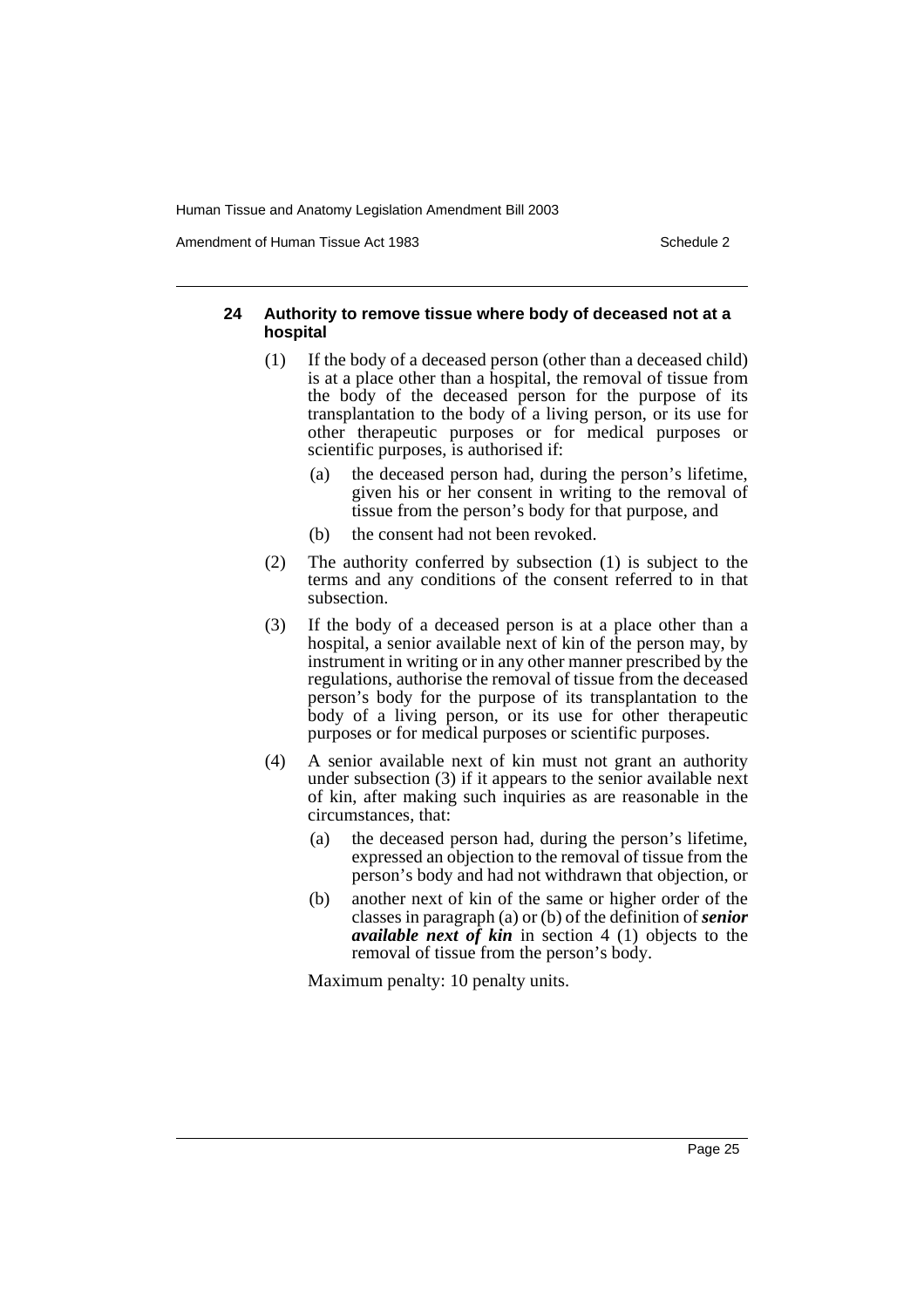Schedule 2 Amendment of Human Tissue Act 1983

#### **[14] Section 27 Effect of authority under this Part**

Insert after section 27 (2):

- (3) An authority under this Part does not authorise the use, for therapeutic, medical or scientific purposes, of any tissue removed from the body of a deceased person:
	- (a) in the course of the medical, dental or surgical treatment performed while the person was still living, or
	- (b) for the purposes of a post-mortem examination.

**Note.** An authority under Part 3C may be given to authorise the use, for therapeutic, medical or scientific purposes, of any tissue removed in the course of medical, dental or surgical treatment while the person was still living. An authority under Division 2 of Part 5 may be given to authorise the use, for therapeutic, medical or scientific purposes, of any tissue removed for the purposes of a post-mortem examination.

#### **[15] Part 5, Division 1, heading**

Insert before section 28:

#### **Division 1 Authority to conduct post-mortem examinations**

#### **[16] Sections 28 and 29**

Omit the sections. Insert instead:

#### **28 Authority for post-mortem examination where body of deceased at a hospital**

- (1) If a designated officer for a hospital is satisfied, after making such inquiries as are reasonable in the circumstances in relation to a person who has died in the hospital or whose dead body has been brought into the hospital, that:
	- (a) the person had, during the person's lifetime, given his or her consent in writing to the post-mortem examination of that person's body, and
	- (b) the consent had not been revoked,

the designated officer may, by instrument in writing, authorise the post-mortem examination of that person's body in accordance with the terms and any conditions of the consent.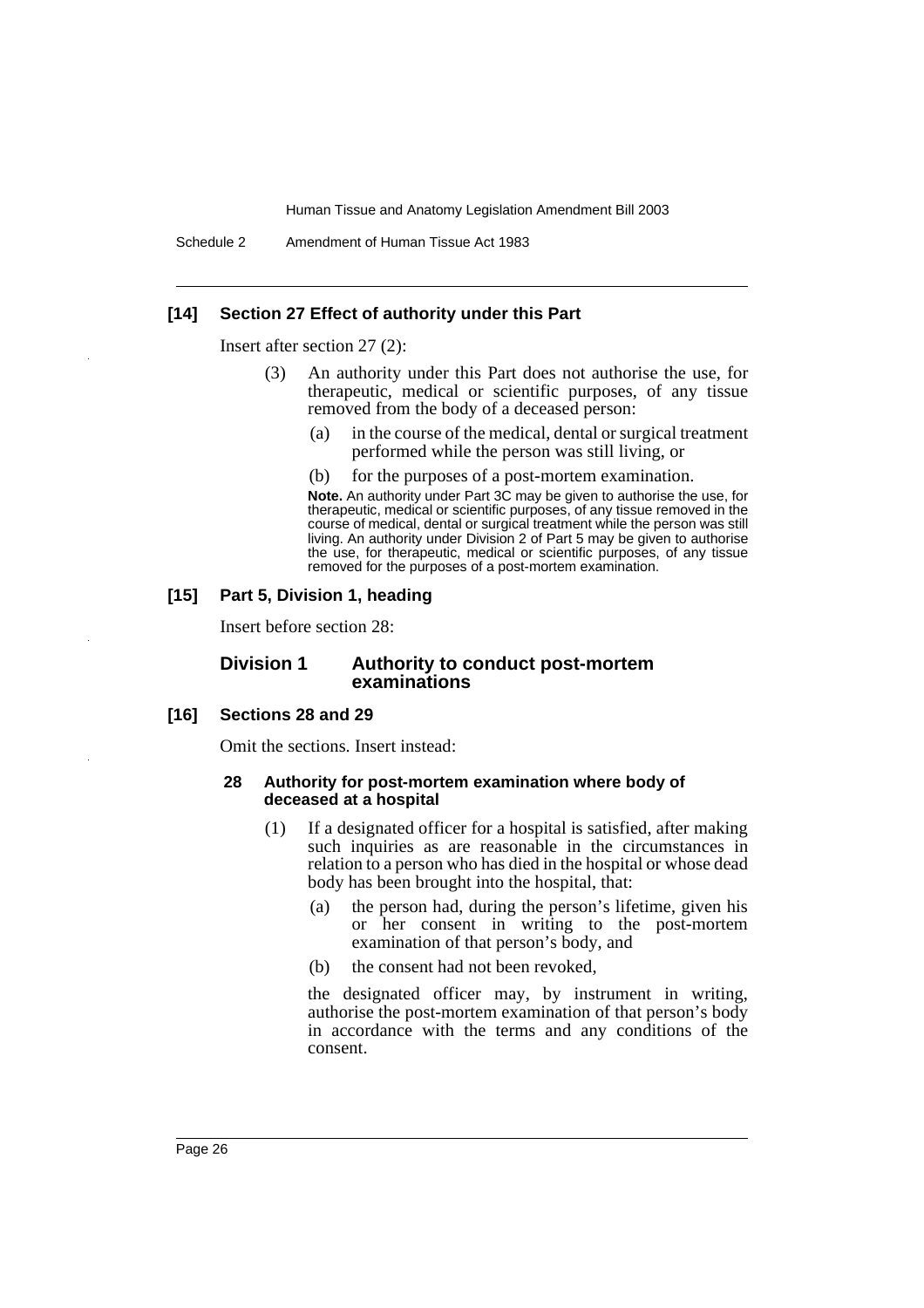Amendment of Human Tissue Act 1983 Schedule 2

- (2) An authority under subsection (1) is not to be given in respect of a deceased child.
- (3) If the designated officer is not satisfied as to the matters referred to in subsection (1), or the deceased person is a deceased child, and the designated officer is satisfied, after making such inquiries as are reasonable in the circumstances in relation to the deceased person, that:
	- (a) the deceased person had not, during the person's lifetime, expressed an objection to the post-mortem examination of the person's body, and
	- (b) a senior available next of kin has given his or her consent in writing to the post-mortem examination of the person's body, and
	- (c) there is no next of kin of the same or a higher order of the classes in paragraph (a) or (b) of the definition of *senior available next of kin* in section 4 (1) who objects to the post-mortem examination of the person's body,

the designated officer may, by instrument in writing, authorise the post-mortem examination of the person's body in accordance with the terms and any conditions of the consent referred to in paragraph (b).

#### **29 Authority for post-mortem examination where body of deceased not at a hospital**

- (1) If the body of a deceased person (other than a deceased child) is at a place other than a hospital, the post-mortem examination of that person's body is authorised if:
	- (a) the deceased person had, during the person's lifetime, given his or her consent in writing to the post-mortem examination of the person's body after the person's death, and
	- (b) the consent had not been revoked.
- (2) The authority conferred by subsection (1) is subject to the terms and any conditions of the consent referred to in that subsection.
- (3) If the body of a deceased person is at a place other than a hospital, a senior available next of kin of the person may, by instrument in writing, authorise the post-mortem examination of the person's body.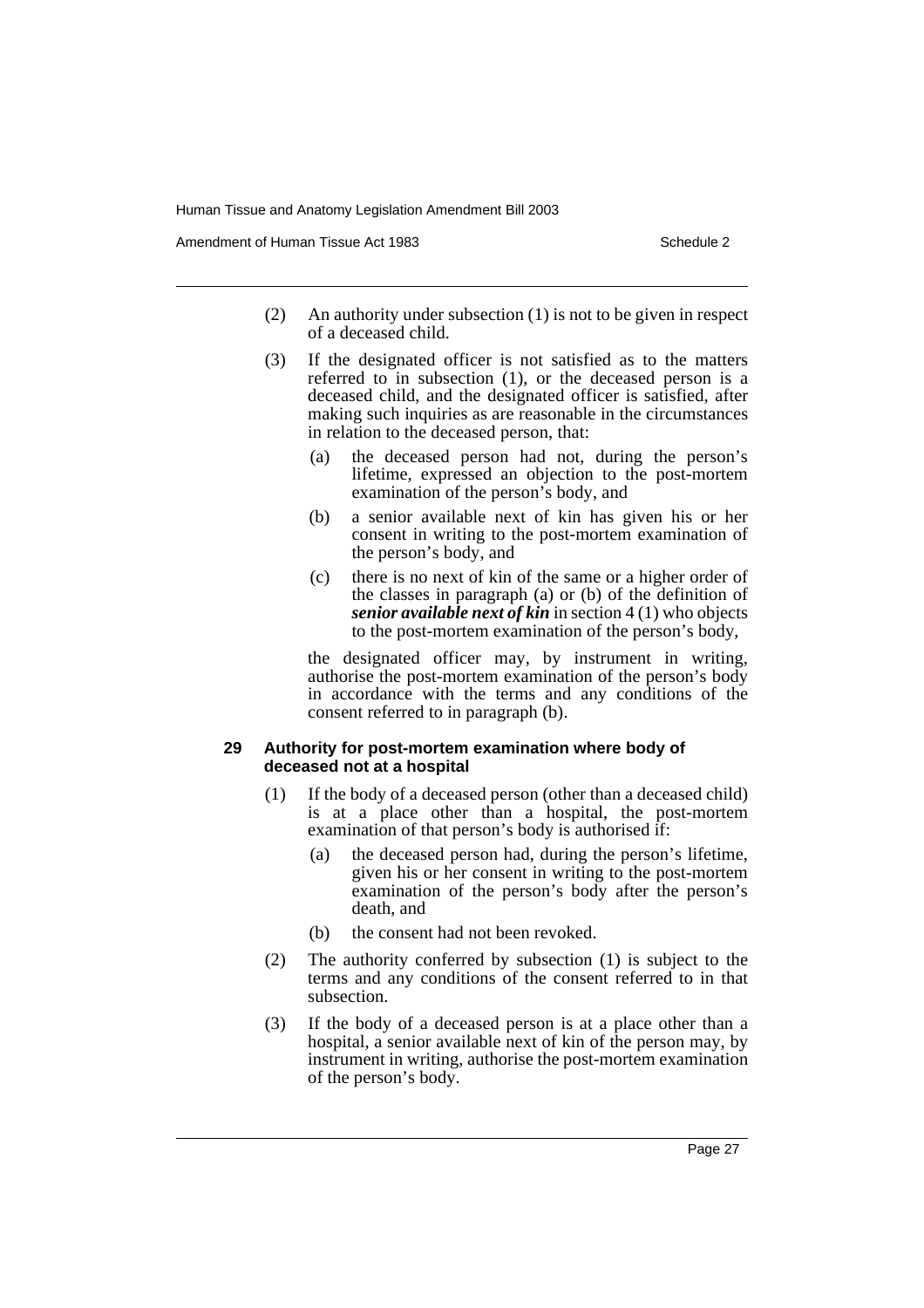- (4) A senior available next of kin must not grant an authority under subsection (3) if it appears to the senior available next of kin, after making such inquiries as are reasonable in the circumstances, that:
	- (a) the deceased person had, during the person's lifetime, expressed an objection to the post-mortem examination of the person's body and had not withdrawn that objection, or
	- (b) another next of kin of the same or higher order of the classes in paragraph (a) or (b) of the definition of *senior available next of kin* in section 4 (1) objects to the postmortem examination of the person's body.

Maximum penalty: 10 penalty units.

#### **[17] Section 31 Effect of authority under this Division**

Omit "this Part" from section 31 (1). Insert instead "this Division".

#### **[18] Section 31 (2) and (3)**

Omit the subsections. Insert instead:

(2) An authority under this Division does not authorise any person to use any tissue removed from a person's body for any therapeutic, medical or scientific purposes other than the purposes of the post-mortem examination.

**Note.** An authority under this Division is not required in respect of anything authorised by or under the Coroners Act 1980 (see section 36 (4) of this Act). An authority under Division 2 of Part 5 may be given to authorise the use, for therapeutic, medical or scientific purposes, of any tissue removed for the purposes of a post-mortem examination. An authority to use, for therapeutic, medical or scientific purposes, tissue removed for the purposes of a post-mortem examination is not required in respect of small samples of tissue that are retained in the form of tissue slides or tissue blocks (see section 34).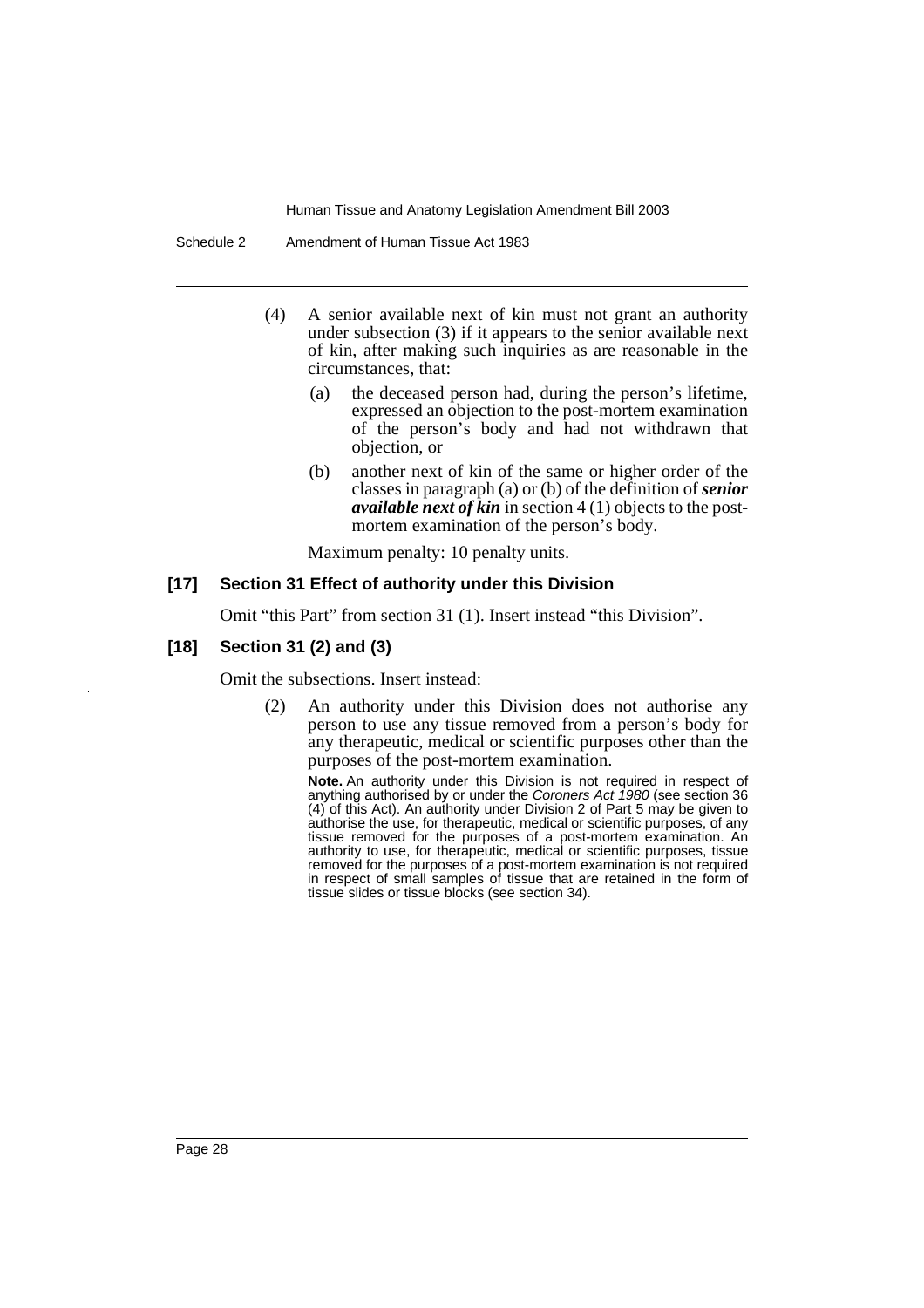Amendment of Human Tissue Act 1983 Schedule 2

# **[19] Part 5, Divisions 2 and 3**

Insert after section 31:

#### **Division 2 Use of tissue removed for post-mortem examination for other purposes**

#### **31A Authority to use tissue removed for post-mortem examination for other purposes**

- (1) If a designated officer for a hospital or forensic institution is satisfied, after making such inquiries as are reasonable in the circumstances in relation to a deceased person whose body is being retained at a hospital or forensic institution for the purposes of a post-mortem examination or has been the subject of a post-mortem examination at a hospital or forensic institution, that:
	- (a) the person had, during the person's lifetime, given his or her consent in writing to the use after the person's death of tissue from the person's body for therapeutic, medical or scientific purposes, and
	- (b) the consent had not been revoked,

the designated officer may, by instrument in writing, authorise the use for therapeutic, medical or scientific purposes of any tissue removed from the body of the deceased person for the purposes of the post-mortem examination in accordance with the terms and any conditions of the consent.

- (2) An authority under subsection (1) is not to be given in respect of a deceased child.
- (3) If the designated officer is not satisfied as to the matters referred to in subsection (1), or the deceased person is a deceased child, and the designated officer is satisfied, after making such inquiries as are reasonable in the circumstances in relation to the deceased person, that:
	- (a) the deceased person had not, during the person's lifetime, expressed an objection to the use after the person's death of tissue from the person's body for therapeutic, medical or scientific purposes, and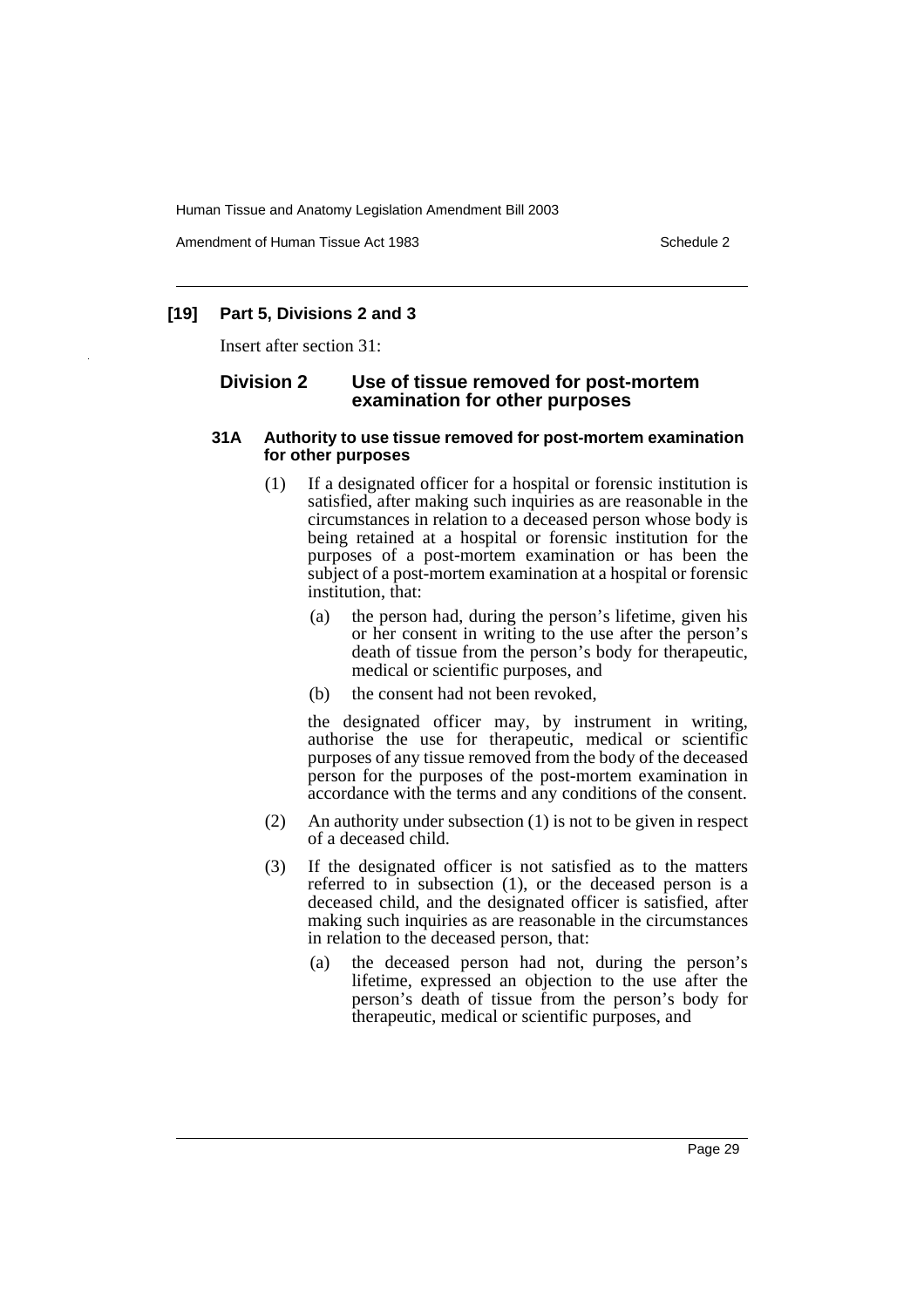- (b) a senior available next of kin has given his or her consent in writing to the use of tissue from the body of the deceased person for therapeutic, medical or scientific purposes, and
- (c) there is no next of kin of the same or a higher order of the classes in paragraph (a) or (b) of the definition of *senior available next of kin* in section 4 (1) who objects to the use of tissue for those purposes,

the designated officer may, by instrument in writing, authorise the use for therapeutic, medical or scientific purposes of any tissue removed from the body of the deceased person for the purposes of the post-mortem examination in accordance with the terms of the consent referred to in paragraph (b).

#### **31B Consent by coroner**

(1) If a coroner has jurisdiction to hold an inquest under the *Coroners Act 1980* in respect of the death of a person, a designated officer for a hospital or forensic institution must not authorise the use of any tissue removed from the person's body under section 31A unless a coroner has given consent to the use of the tissue.

Maximum penalty: 40 penalty units or imprisonment for 6 months, or both.

- (2) A consent by a coroner under this section may be expressed to be subject to such conditions as are specified in the consent.
- (3) The designated officer is to ensure that an authority given under section 31A gives effect to any such conditions.
- (4) A consent by a coroner under this section may be given orally and, if so given, is to be confirmed in writing as soon as practicable.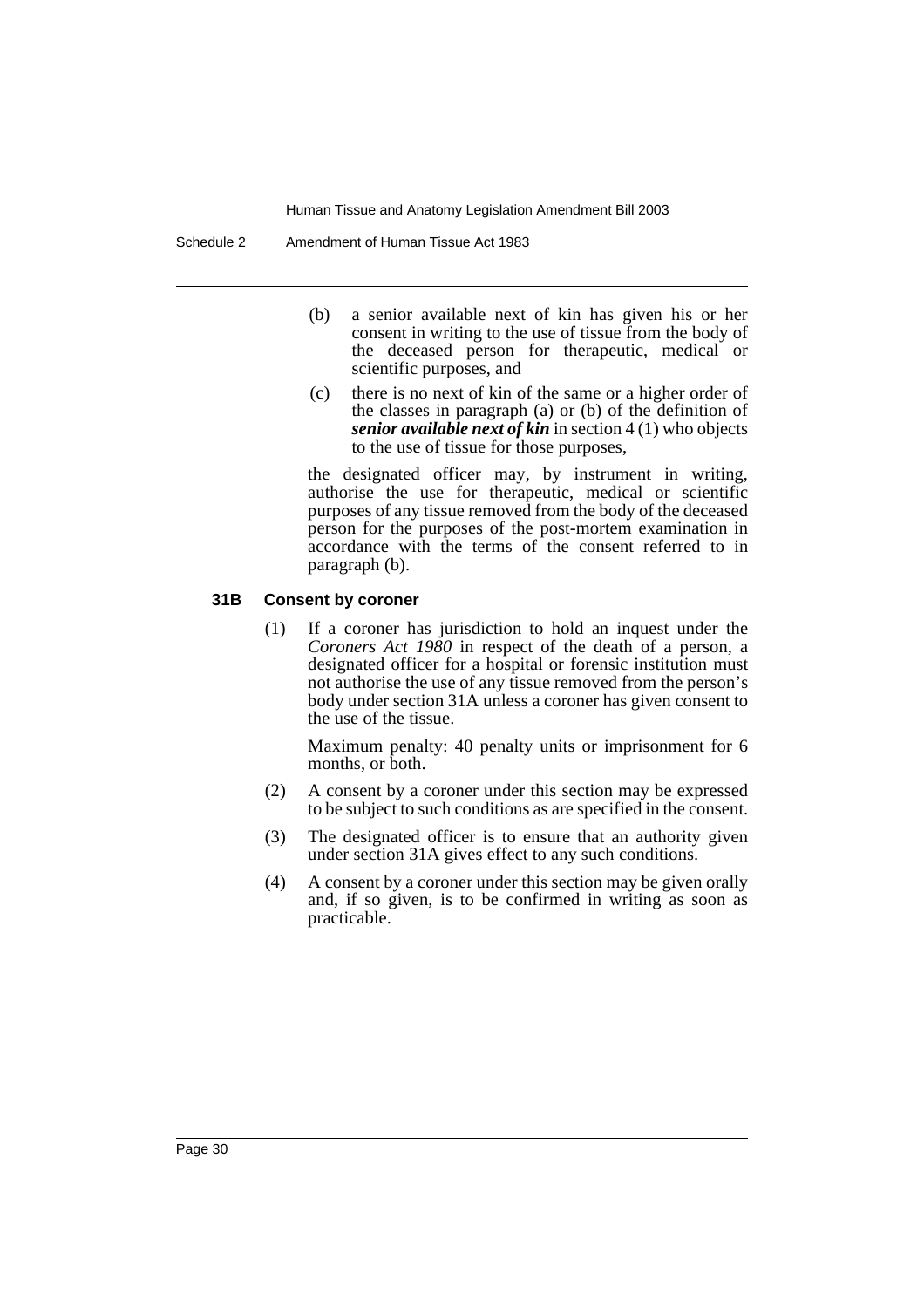Amendment of Human Tissue Act 1983 Schedule 2

#### **31C Effect of authority under this Division**

An authority given by a designated officer under this Division is sufficient authority for a person to use, for therapeutic, medical or scientific purposes, tissue removed from the body of a deceased person for the purposes of a post-mortem examination if:

- (a) the tissue is used in accordance with the terms and any conditions of the authority, and
- (b) the person who uses the tissue is not the designated officer who gave the authority.

**Note.** An authority under this Division is not required in respect of anything authorised by or under the Coroners Act 1980 (see section 36 (4) of this Act).

# **Division 3 General**

#### **31D General**

In the conduct of a post-mortem examination under an authority conferred by this Act, regard is to be had to the dignity of the deceased person.

# **[20] Section 32 Trading in tissue prohibited**

Omit "A person shall not enter into a contract or arrangement" from section  $32(1)$ .

Insert instead "A person must not enter into, or offer to enter into, a contract or arrangement".

## **[21] Section 32 (2)**

Omit ", in accordance with the directions of a medical practitioner,".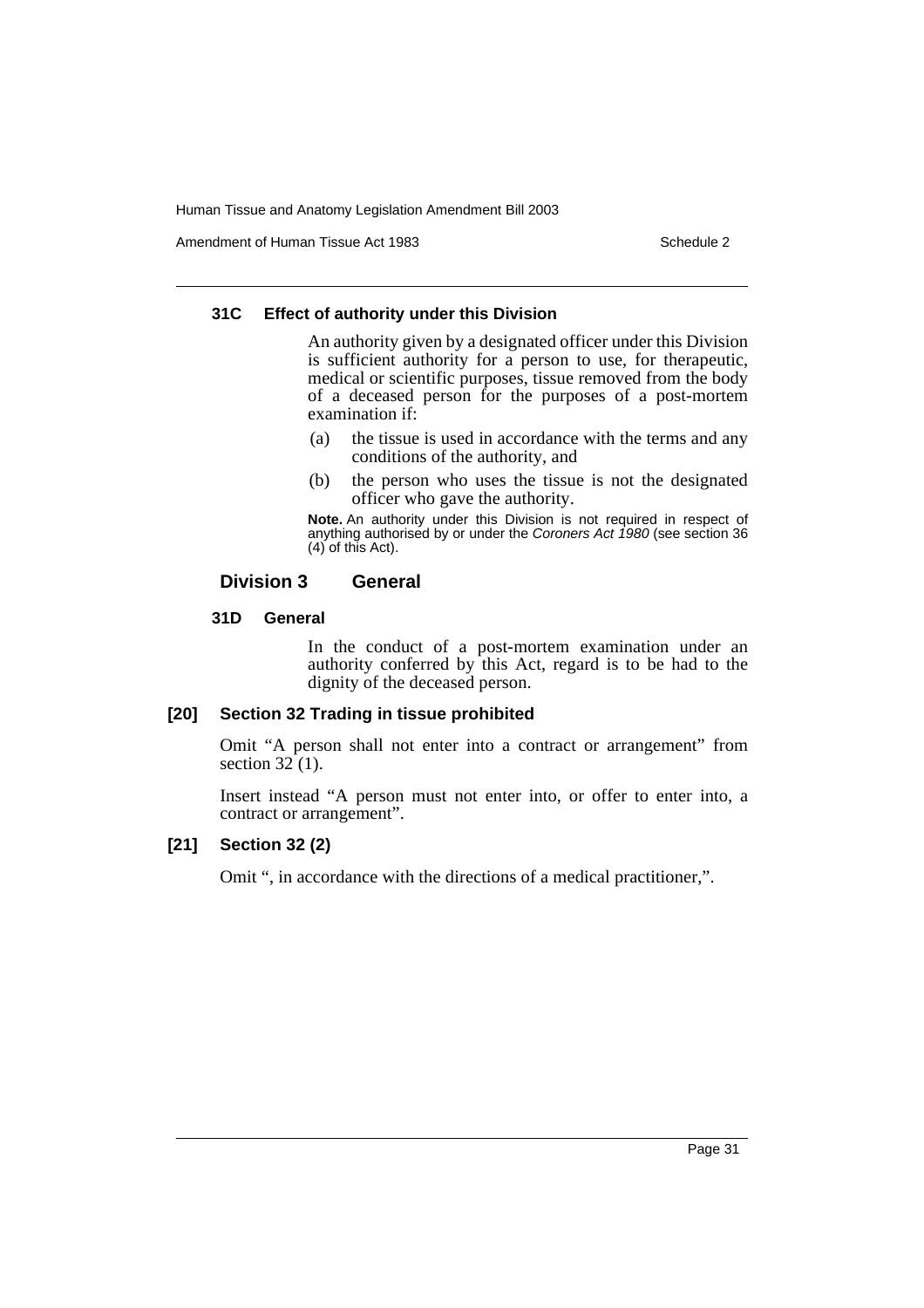Schedule 2 Amendment of Human Tissue Act 1983

# **[22] Part 7A**

Insert after Part 7:

# **Part 7A Enforcement**

#### **33A Appointment of inspectors**

- (1) The Director-General may appoint any officer of the Department of Health, or any person who the Director-General considers is suitably qualified for the purpose, to be an inspector for the purposes of this Act.
- (2) On appointing an inspector under subsection (1), the Director-General must issue to the inspector a certificate of authority that authorises the inspector to exercise the powers conferred on an inspector by this Act.
- (3) A certificate of authority must:
	- (a) state that it is issued under the *Human Tissue Act 1983*, and
	- (b) give the name of the person to whom it is issued, and
	- (c) state the date, if any, on which it expires, and
	- (d) describe the nature of the powers conferred and the source of the powers.

#### **33B Powers of inspectors**

- (1) An inspector may at any reasonable time enter and inspect any premises for the purpose of ascertaining whether or not a provision of this Act, or any regulation made under this Act, is being or has been complied with or contravened.
- (2) While on premises entered under this section or under the authority of a search warrant under section 33G, an inspector may do one or more of the following:
	- (a) inspect:
		- (i) all tissue and blood products kept on those premises, or anything the inspector reasonably believes to be tissue or blood products, and
		- (ii) all containers that the inspector reasonably believes to contain or to have contained tissue or blood products, and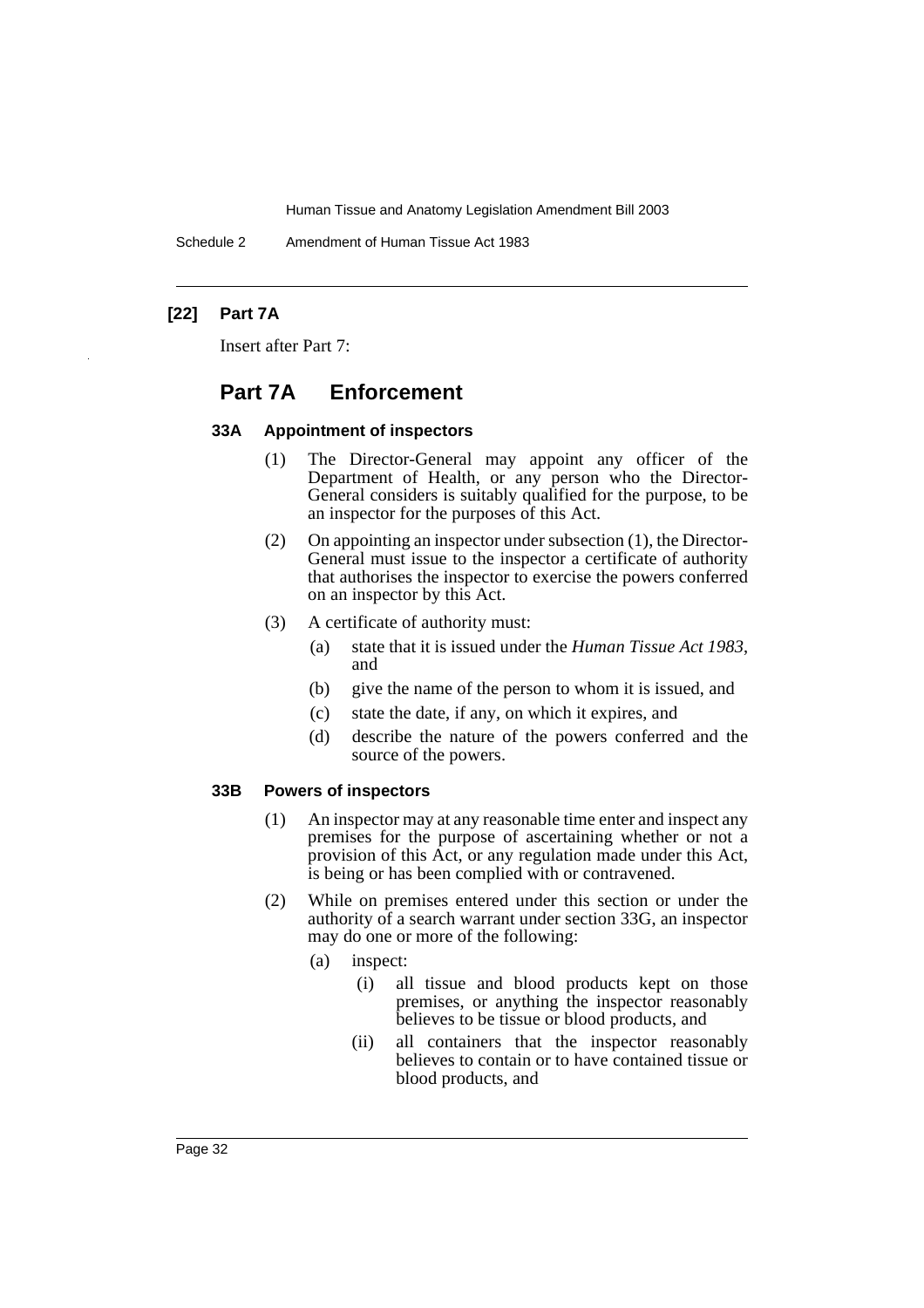Amendment of Human Tissue Act 1983 Schedule 2

- (iii) all equipment kept on the premises that the inspector reasonably believes to be or to have been used for processing, packing or storing tissue or blood products,
- (b) take and remove for analysis or testing a sample of any tissue or blood product kept on the premises, or anything the inspector reasonably believes to be tissue or blood products,
- (c) inspect any records kept on those premises and require any person whom the inspector reasonably believes to have custody or control of those records to produce them for inspection,
- (d) require any person on those premises to answer questions or otherwise furnish information in relation to a contravention of a provision of this Act or the regulations,
- (e) make and take away copies of the whole or any part of any records or other information,
- (f) take away and retain, for such period as may be reasonably necessary, any records or other information, or any part of them, in order to make copies of them,
- (g) take away and retain any records or other information, if the inspector concerned reasonably believes that the records or information are evidence of an offence against this Act or a regulation made under this Act, until proceedings for the offence have been disposed of,
- (h) seize and detain:
	- (i) any tissue or blood product, or anything the inspector reasonably believes to be tissue or a blood product, in relation to which the inspector reasonably believes an offence against this Act or against a regulation under this Act is being or has been committed, and
	- (ii) any container in which any such tissue or blood product, or other thing, is kept, and
	- (iii) any equipment which the inspector reasonably believes is being or has been used in connection with any such offence,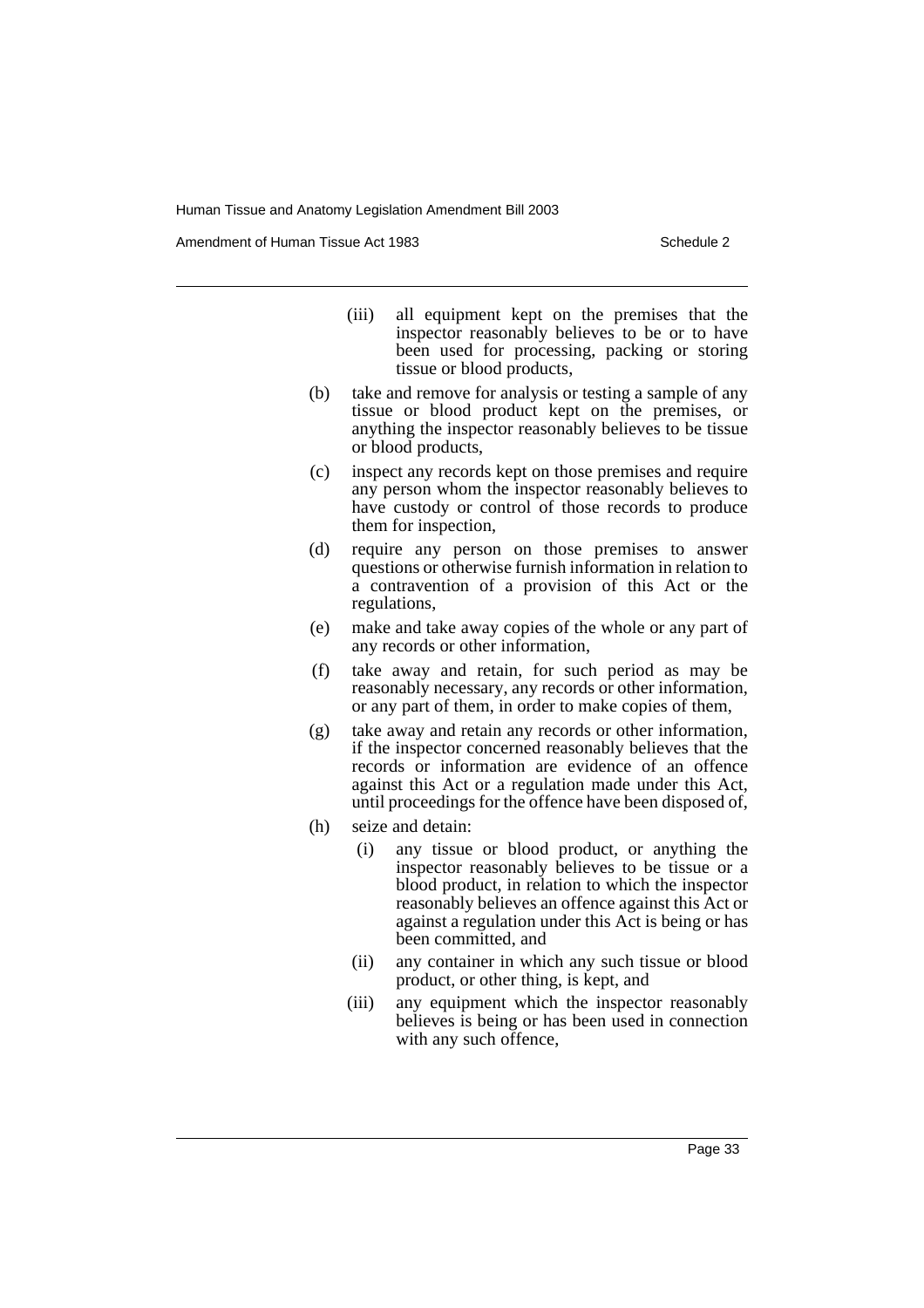Schedule 2 Amendment of Human Tissue Act 1983

- (i) place anything seized as referred to in paragraph (h) in a container, or in a room, compartment or cabinet located on the premises where they were seized, and mark, fasten and seal that container or, as the case may be, the door or opening providing access to that room, compartment or cabinet,
- (j) take such photographs, films, audio, video and other recordings as the inspector considers necessary.
- (3) Any thing seized under this section may, at the option of the inspector who made the seizure or another inspector acting in place of that inspector, be detained on the premises where it was found or be removed to other premises and detained there.
- (4) Before taking away a record or statement or any thing seized under this section, an inspector must tender an appropriate receipt to the person from whom it is taken.
- (5) This section does not authorise an inspector to enter any part of premises that is being used for residential purposes except:
	- (a) with the consent of the occupier, or
	- (b) under the authority of a search warrant.
- (6) An inspector must, when exercising on any premises any function of an inspector under this section, produce the inspector's certificate of authority if required to do so by the occupier of the premises.

#### **33C Provisions relating to exercise of powers**

- (1) A power conferred by this Act to enter premises, or to make an inspection or take other action on premises, may not be exercised unless the inspector proposing to exercise the power:
	- (a) is in possession of a certificate of authority, and
	- (b) gives reasonable notice to the occupier of the premises of the intention to exercise the power, unless the giving of notice would defeat the purpose for which it is intended to exercise the power, and
	- (c) exercises the power at a reasonable time, unless it is being exercised in an emergency, and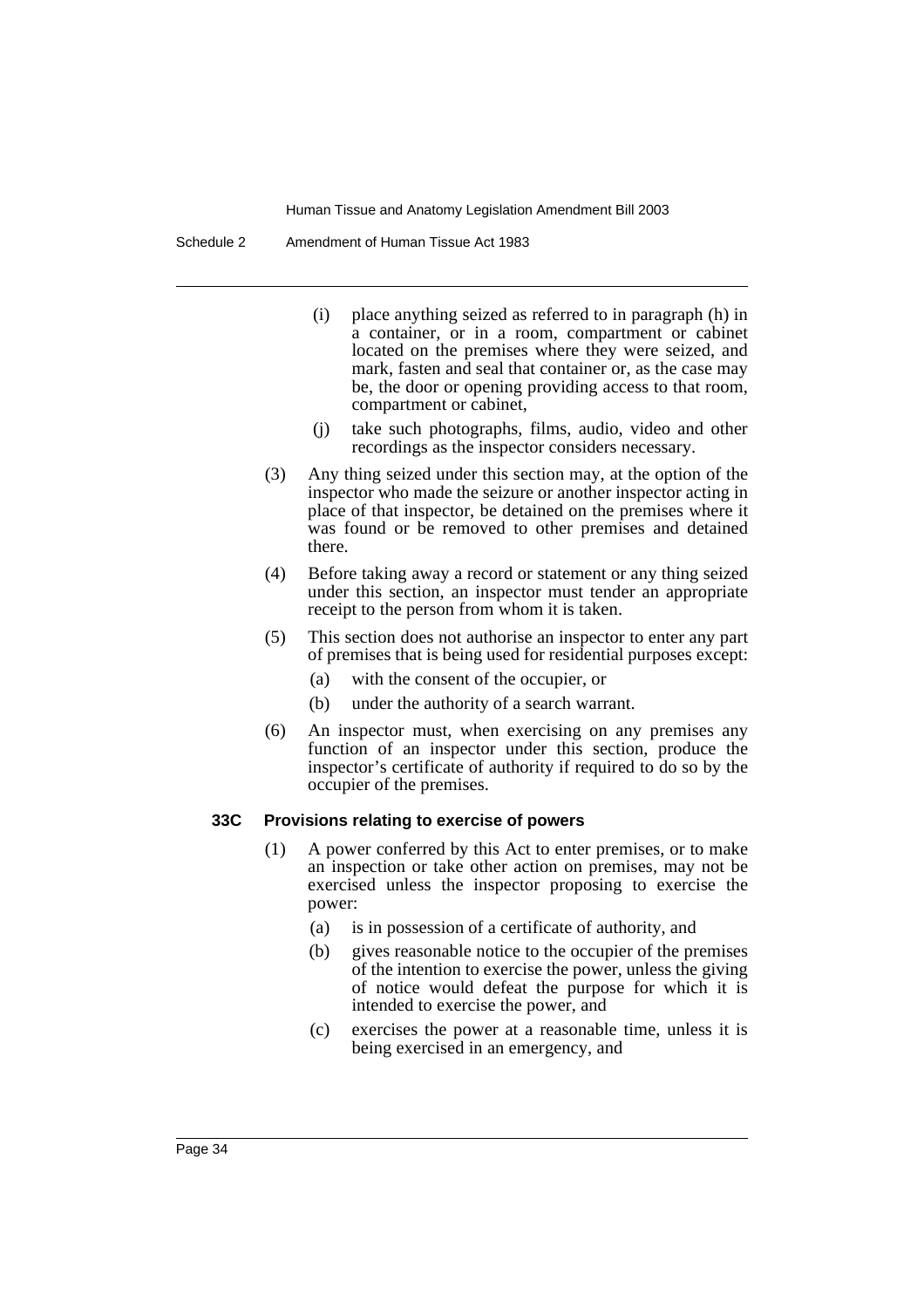Amendment of Human Tissue Act 1983 Schedule 2

- (d) uses no more force than is reasonably necessary to effect the entry or make the inspection.
- (2) If damage is caused by an inspector exercising a power to enter premises, a reasonable amount of compensation is recoverable as a debt owed by the Crown to the owner of the premises unless the occupier obstructed the exercise of the power.
- (3) This section does not apply to a power conferred by a search warrant issued under the *Search Warrants Act 1985*.

#### **33D Requirement to provide information and records**

- (1) An inspector may, by notice in writing given to a person, require the person to furnish to the inspector such information or records (or both) as the inspector requires by the notice, being information that relates to the question of whether or not a provision of this Act, or any regulation made under this Act, is being or has been complied with or contravened.
- (2) A notice under this section:
	- (a) must specify the manner in which information or records are required to be furnished and a reasonable time by which the information or records are required to be furnished, and
	- (b) may only require a person to furnish existing records that are in the person's possession or that are within the person's power to obtain lawfully.
- (3) The inspector to whom any record is furnished under this Part may take copies of it.
- (4) If any record required to be furnished under this Part is in electronic, mechanical or other form, the notice requires the record to be furnished in written form, unless the notice otherwise provides.
- (5) This section applies whether or not a power of entry under this Act is being or has been exercised.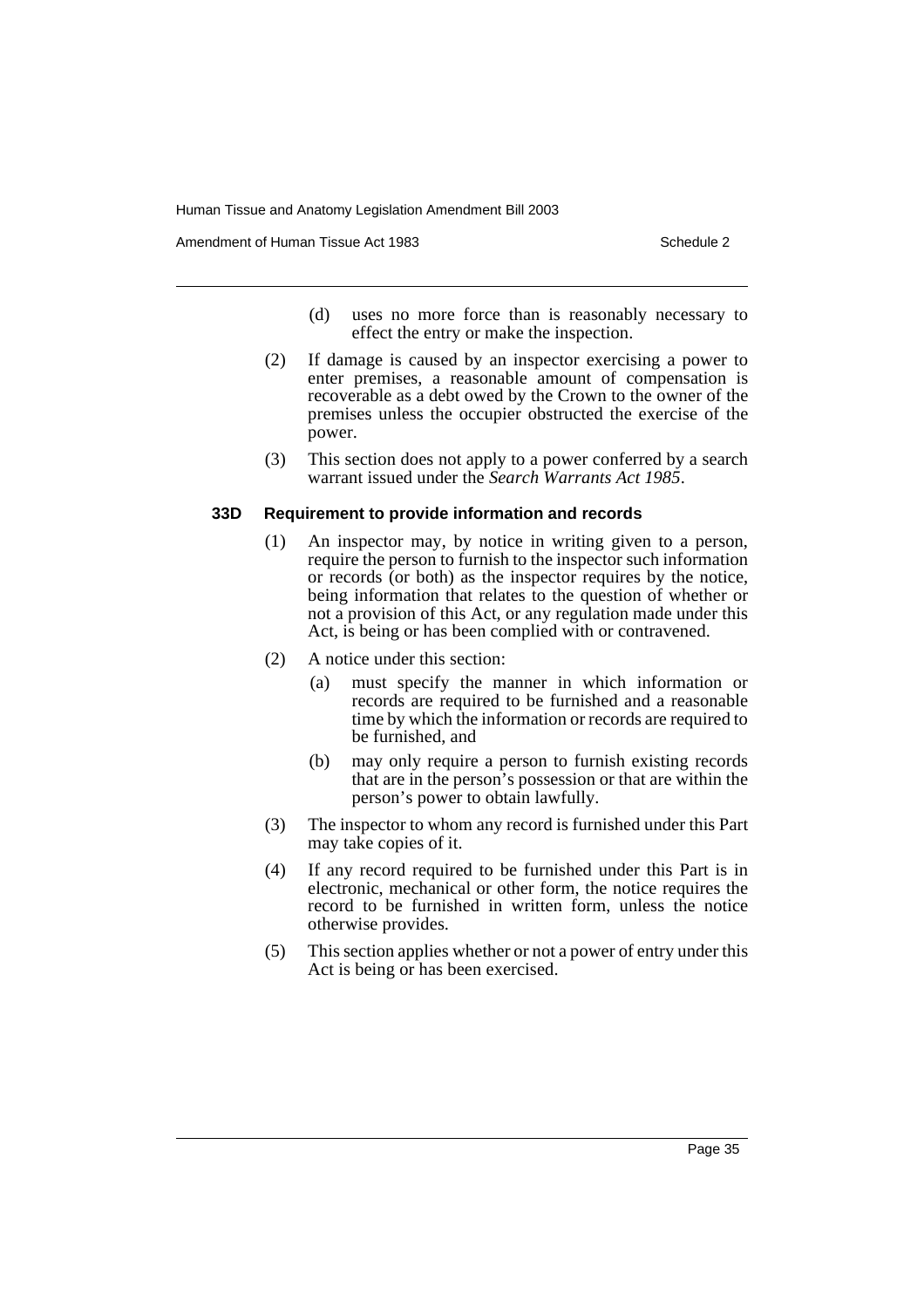#### **33E Power of inspectors to require answers**

- (1) An inspector may require a person whom the inspector suspects on reasonable grounds to have knowledge of matters in respect of which information is reasonably required for the purposes of this Act to answer questions in relation to those matters.
- (2) An inspector may, by notice in writing, require a corporation to nominate, in writing within the time specified in the notice, a director or officer of the corporation to be the corporation's representative for the purpose of answering questions under this section.
- (3) Answers given by a person nominated under subsection (2) bind the corporation.

#### **33F Power to demand name and address**

An inspector may require a person whom the inspector suspects on reasonable grounds to have contravened or to be contravening this Act or the regulations to state his or her full name and residential address.

#### **33G Search warrants**

- (1) An inspector may apply to an authorised justice for a search warrant for premises if the inspector believes on reasonable grounds:
	- (a) that a provision of this Act or the regulations is being or has been contravened on the premises, or
	- (b) that there is on the premises evidence of a contravention of a provision of this Act or the regulations.
- (2) An authorised justice to whom such an application is made may, if satisfied that there are reasonable grounds for doing so, issue a search warrant authorising an inspector named in the warrant:
	- (a) to enter and inspect any premises, and
	- (b) to exercise the powers, or any specified powers, of an inspector under this Part.
- (3) Part 3 of the *Search Warrants Act 1985* applies to a search warrant issued under this section.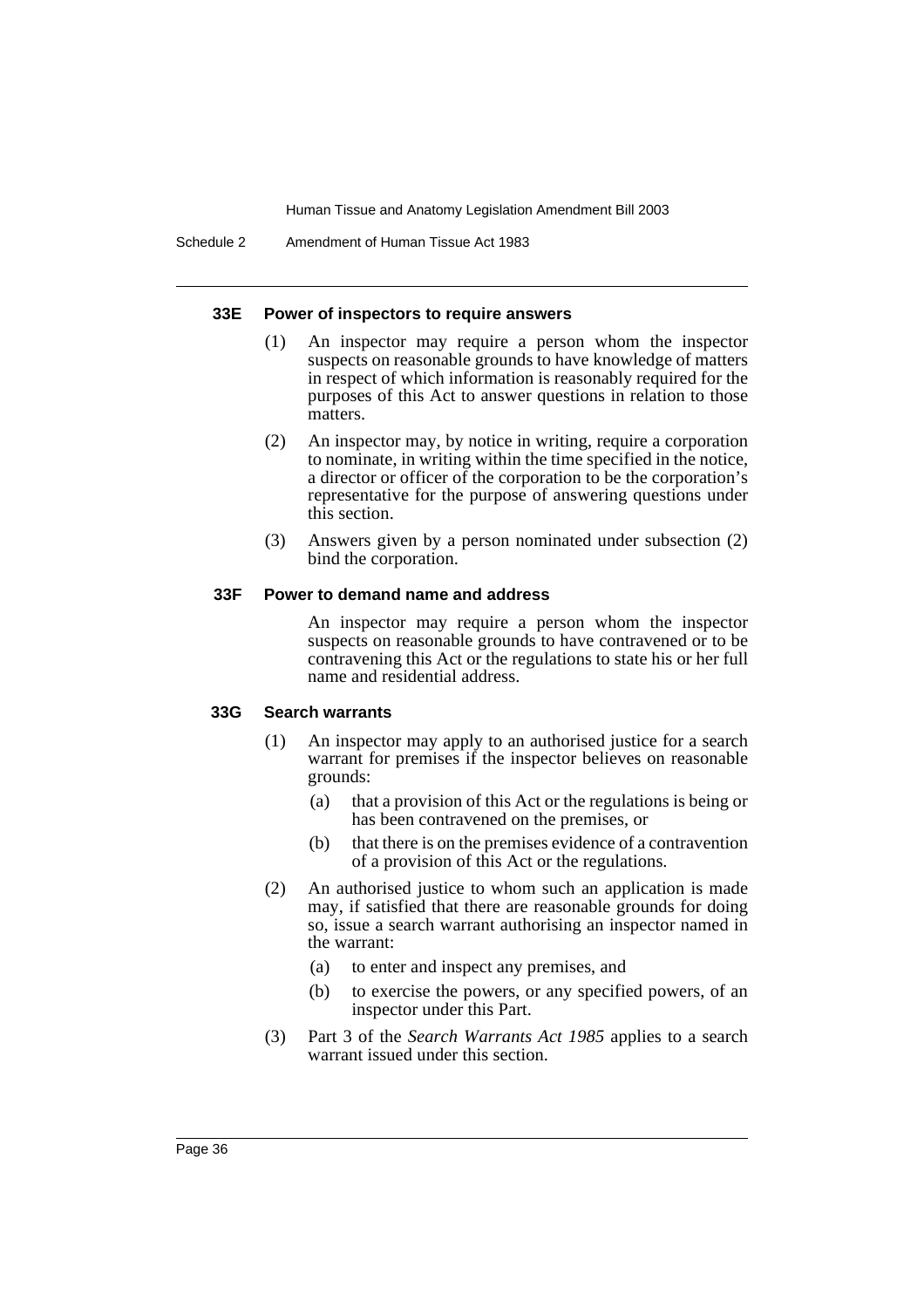Amendment of Human Tissue Act 1983 Schedule 2

(4) In this section:

*authorised justice* has the meaning it has in the *Search Warrants Act 1985*.

#### **33H Offences**

- (1) A person who, without lawful excuse, neglects or fails to comply with a requirement made of the person by an inspector under this Act is guilty of an offence.
- (2) A person who furnishes any information or does any other thing in purported compliance with a requirement made by an inspector under this Act, knowing that it is false or misleading in a material respect, is guilty of an offence.
- (3) A person who hinders or obstructs an inspector in the exercise of any of the powers conferred by this Act is guilty of an offence.
- (4) A person is not guilty of an offence of failing to comply with a requirement made by an inspector unless it is established by the prosecutor that the inspector concerned warned the person that a failure or refusal to comply with the requirement was an offence.
- (5) A person is not guilty of an offence of hindering or obstructing an inspector in the exercise of the inspector's powers at any premises unless it is established by the prosecutor that:
	- (a) the inspector concerned produced at the relevant time the certificate of authority issued to the inspector under this Part, and
	- (b) the person was informed by the inspector concerned, or otherwise knew, that the inspector was empowered to exercise the power to which the offence relates.

Maximum penalty: 10 penalty units or imprisonment for 3 months, or both.

#### **33I Disallowance of seizure**

(1) Any person claiming to be entitled to any seized item may, within 10 days after the date on which the seizure took place, make an application to the District Court for an order disallowing the seizure.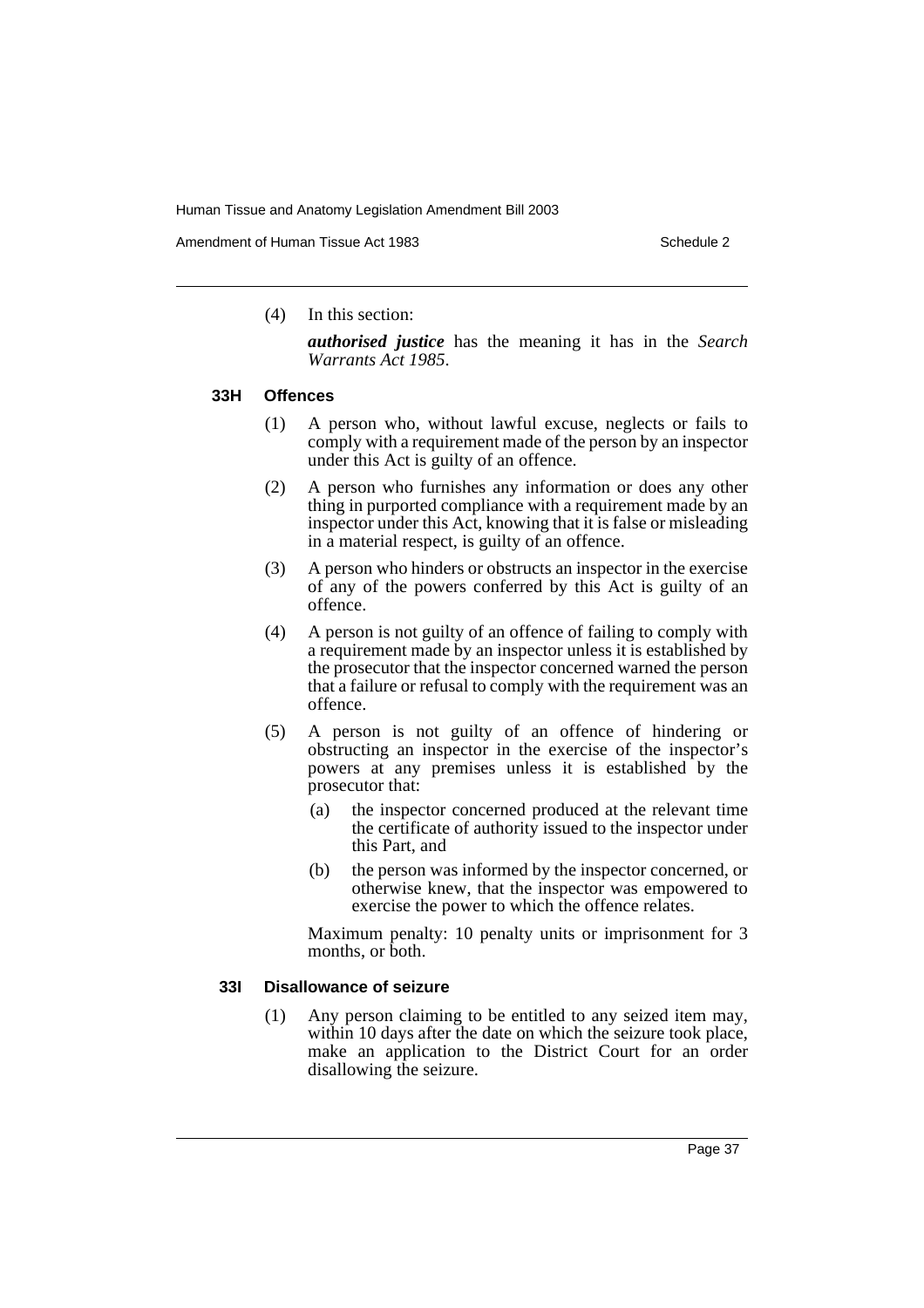- (2) An application made under subsection (1) must not be heard unless the applicant has previously served a copy of the application on the Director-General.
- (3) The Director-General is entitled to appear as respondent at the hearing of an application made under subsection (1).
- (4) The District Court must, on the hearing of an application made under subsection (1), make an order disallowing the seizure:
	- (a) if it is proved by or on behalf of the applicant that the applicant would, but for the seizure, be entitled to the seized item and if it is not proved by or on behalf of the respondent beyond all reasonable doubt that an offence was being or had been at the time of the seizure, committed in relation to the seized item, or
	- (b) if, in the opinion of the Court, there are exceptional circumstances justifying the making of an order disallowing the seizure.
- (5) In any other case, the District Court must refuse the application.
- (6) If on the hearing of an application made under subsection (1) it appears to the District Court that the seized item that is the subject of the application is required to be produced in evidence in any pending proceedings in connection with an offence against this Act or the regulations, the Court may, either on the application of the respondent or on its own motion, adjourn the hearing until the conclusion of those proceedings.
- (7) If the District Court makes an order under subsection (4) disallowing the seizure of any seized item, the Court must also make one or both of the following orders:
	- (a) an order directing the respondent to cause the seized item to be delivered to the applicant or to such other person as appears to the Court to be entitled to it,
	- (b) if the seized item cannot for any reason be so delivered or has in consequence of the seizure depreciated in value, an order directing the Director-General to pay to the applicant such amount by way of compensation as the Court considers to be just and reasonable.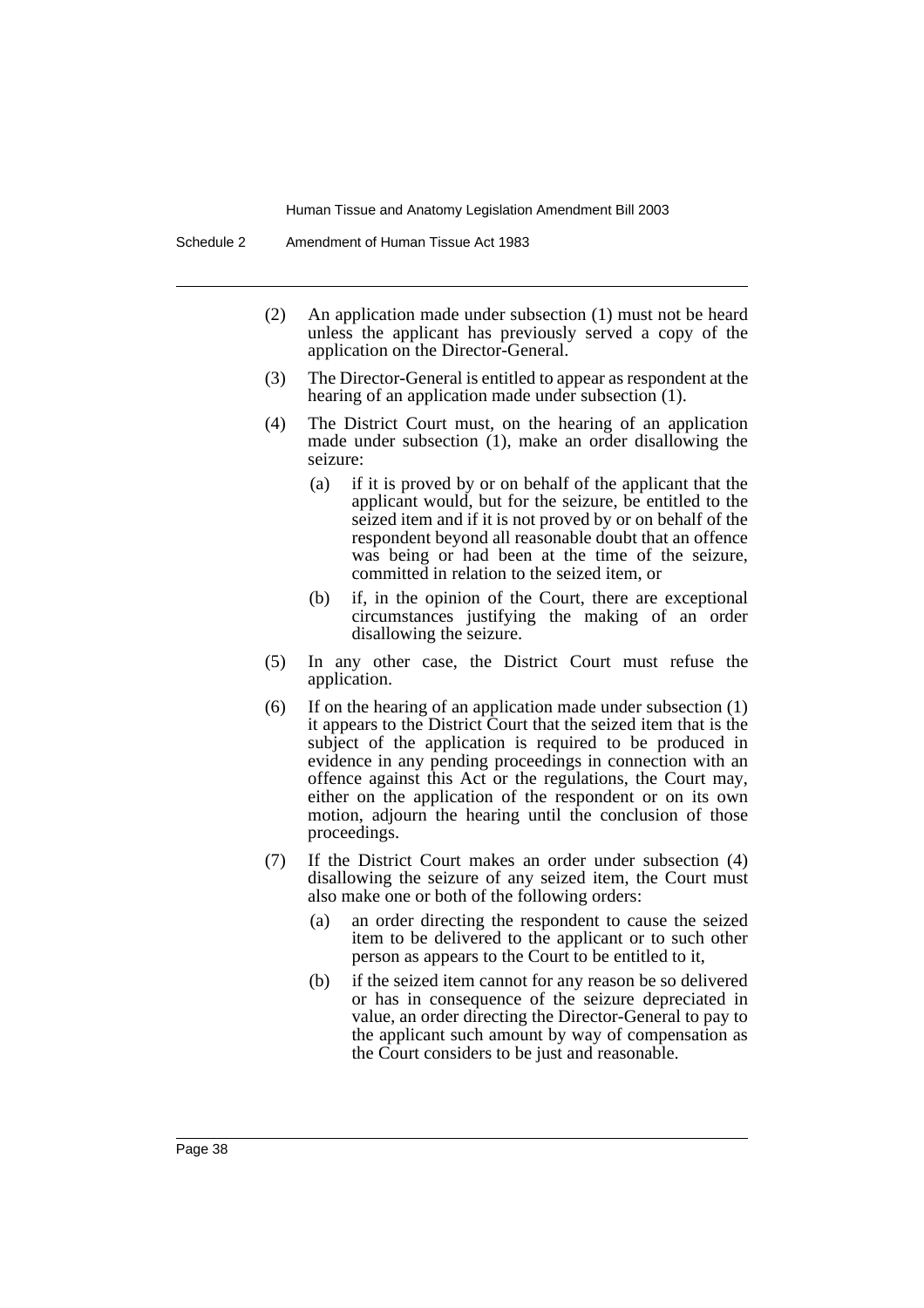Amendment of Human Tissue Act 1983 Schedule 2

- (8) The award of costs with respect to the hearing of an application made under subsection (1) is at the discretion of the District Court.
- (9) If the District Court makes an order for the payment of any amount as compensation under subsection  $(\overline{7})$  (b) or awards any amount as costs under subsection (8), that order is enforceable as a judgment of the Court.
- (10) In this section:

*seized item* means anything seized by an inspector under section 33B (2) (h).

#### **33J Disposal of seized items**

- (1) If:
	- (a) no application for disallowance of the seizure of a seized item has been made within the period allowed by section 33I (1), or
	- (b) any such application has been made within that period and the application has been refused or withdrawn before a decision in respect of the application has been made,

the seized item is forfeited to the Crown and may be destroyed or disposed of in such manner as the Director-General directs.

- (2) Subsection (1) does not apply in respect of any seized item that has been disposed of or destroyed as referred to in subsection (3) or  $(7)$ .
- (3) If the Director-General is satisfied that there has been no failure to comply with or contravention of this Act or the regulations in relation to any seized item, the Director-General must immediately cause the seized item to be delivered to such person as appears to the Director-General to be entitled to it.
- (4) Subsection (3) does not apply in respect of any seized item that has been forfeited or destroyed as referred to in subsection  $(1)$  or  $(7)$ .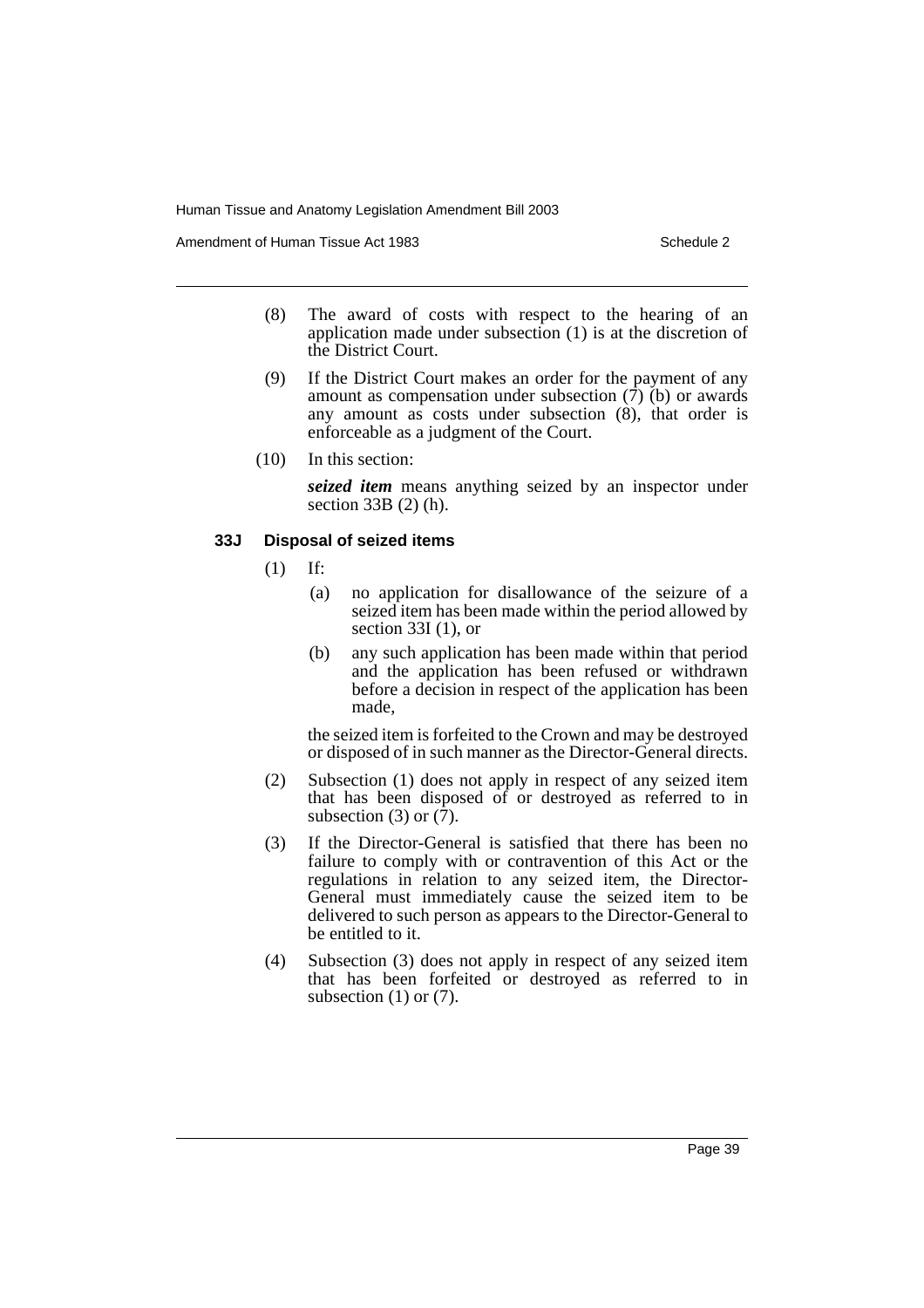Schedule 2 Amendment of Human Tissue Act 1983

(5) If:

- (a) any seized item is forfeited to the Crown under this section because no application for disallowance of the seizure was made within the period allowed by section 33I (1), and
- (b) the Director-General is satisfied that there has been no failure to comply with or contravention of this Act or the regulations in relation to the seized item, and
- (c) the seized item has not been disposed of or destroyed in a manner that would prevent it from being dealt with in accordance with this subsection,

the Director-General must immediately cause the seized item to be delivered to such person as appears to the Director-General to be the person who would, but for the forfeiture, have been entitled to it.

- (6) If any seized item is delivered to a person in accordance with subsection (5), such proprietary and other interests as existed immediately before the forfeiture are revived.
- (7) If an inspector who has seized any tissue or blood product under section 33B (2) (h) is satisfied on reasonable grounds that the tissue or blood product contains a prescribed contaminant, and the tissue or blood product is not required or is no longer required to be retained for the purposes of any legal proceedings, the inspector is to cause the tissue or blood product to be destroyed.
- (8) In this section:

*seized item* means anything seized by an inspector under section 33B (2) (h).

## **[23] Section 34 Act does not prevent specified removals of tissue etc**

Omit "medical or surgical treatment" from section 34 (1) (a).

Insert instead "medical, dental or surgical treatment".

#### **[24] Section 34 (1) (b)**

Omit section 34 (1) (b). Insert instead:

(b) the use of tissue so removed for the purposes of the medical, dental or surgical treatment,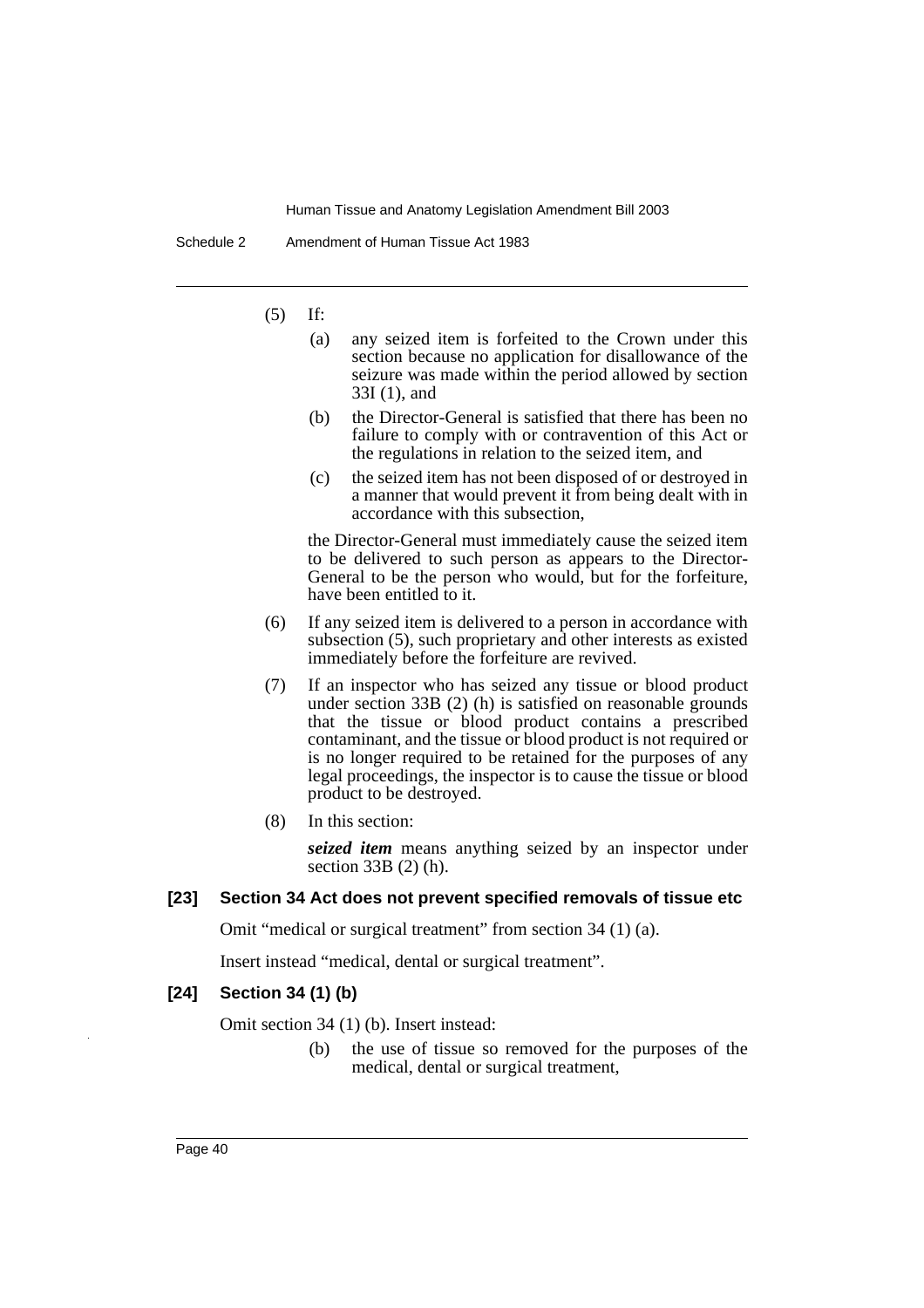Amendment of Human Tissue Act 1983 Schedule 2

### **[25] Section 34 (1) (b1) and (b2)**

Insert after section 34 (1) (b):

- (b1) the use, for therapeutic, medical or scientific purposes, of small samples of any tissue that is lawfully removed from the body of a person (whether living or deceased) and retained in the form of a tissue slide or tissue block which enables microscopic examination of the tissue,
- (b2) the retention of tissue lawfully removed from the body of a person (whether living or deceased) in prescribed circumstances for such period as the regulations authorise for the purpose of obtaining an authority under this Act to use the tissue for therapeutic, medical or scientific purposes,

# **[26] Section 34A**

Insert after section 34:

#### **34A Authority not to be given in respect of child in care of the State**

- (1) A person must not:
	- (a) authorise the removal of tissue from the body of a deceased child for any purpose if the child was, immediately before his or her death, in the care of the State, or
	- (b) authorise the post-mortem examination of the body of a deceased child if the child was, immediately before his or her death, in the care of the State, or
	- (c) authorise the use of tissue removed during the postmortem examination of the body of a deceased child for any purpose (other than the purposes of the postmortem examination) if the child was, immediately before his or her death, in the care of the State.

Maximum penalty: 40 penalty units or imprisonment for 6 months, or both.

- (2) Subsection (1) applies despite any other provision of this Act.
- (3) This section does not apply to or in respect of anything done under the *Coroners Act 1980* or any other law.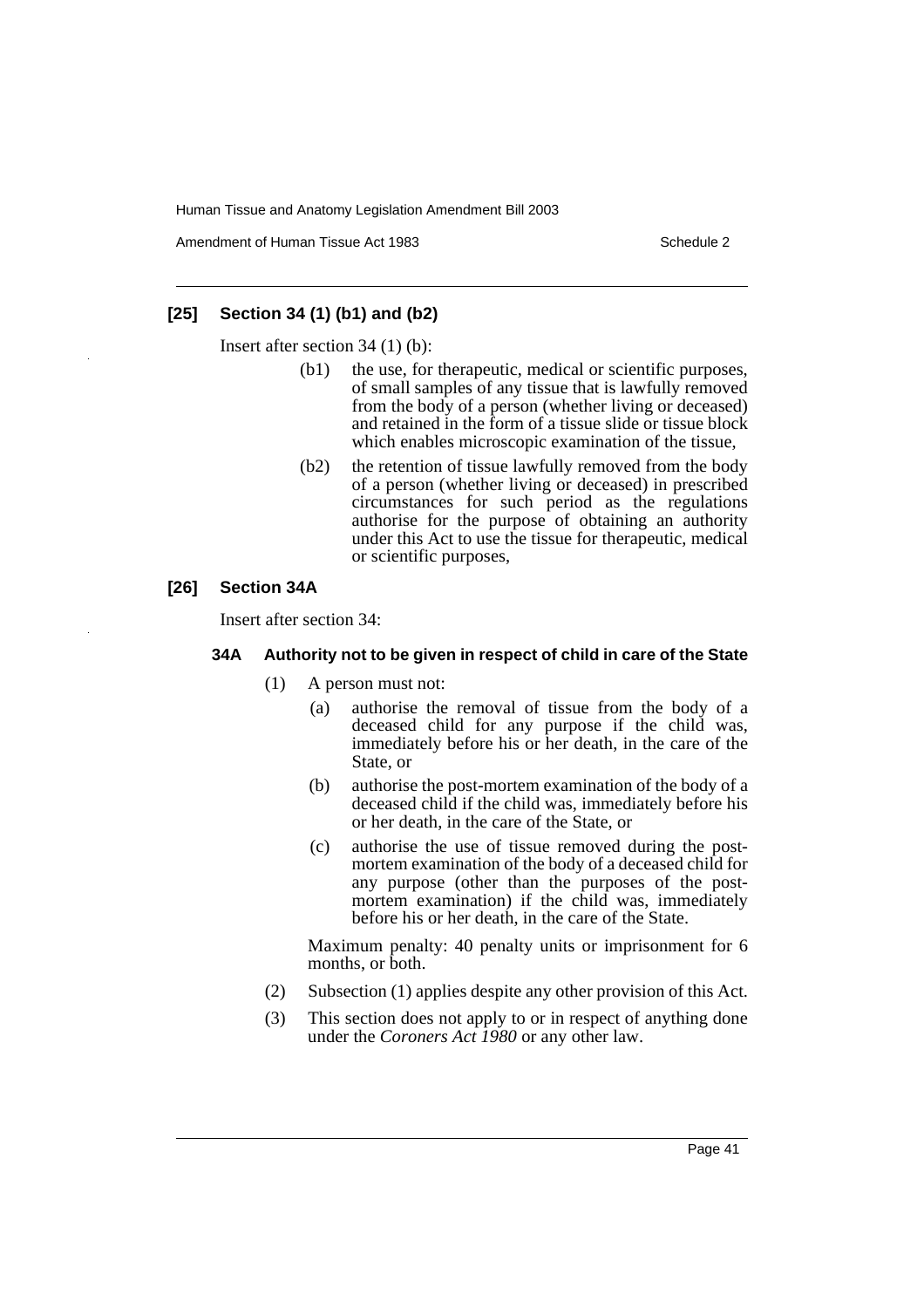- (4) For the purposes of this section, a child is *in the care of the State* if:
	- (a) the Minister administering the *Children and Young Persons (Care and Protection) Act 1998* has sole parental responsibility in respect of the child (whether under that Act or otherwise), or
	- (b) the Director-General under the *Children and Young Persons (Care and Protection) Act 1998* has sole parental responsibility in respect of the child (whether under that Act or otherwise).

#### **[27] Section 36 Offences**

Insert after section 36 (1):

(1A) A person must not use any tissue that is removed from the body of a living person in the course of medical, dental or surgical treatment carried out in the interests of the health of the person for any purpose (other than for the purposes of treating the person) except in accordance with an authority that is, under this Act, sufficient authority for the firstmentioned person to use the tissue for that purpose.

> Maximum penalty: 40 penalty units or imprisonment for 6 months, or both.

# **[28] Section 36 (2A)**

Insert after section 36 (2):

(2A) A person must not use any tissue that is removed from the body of a deceased person for the purposes of a post-mortem examination for any purpose (other than the purposes of that examination) except in accordance with an authority that is, under this Act, sufficient authority for the firstmentioned person to use the tissue for that purpose.

> Maximum penalty: 40 penalty units or imprisonment for 6 months, or both.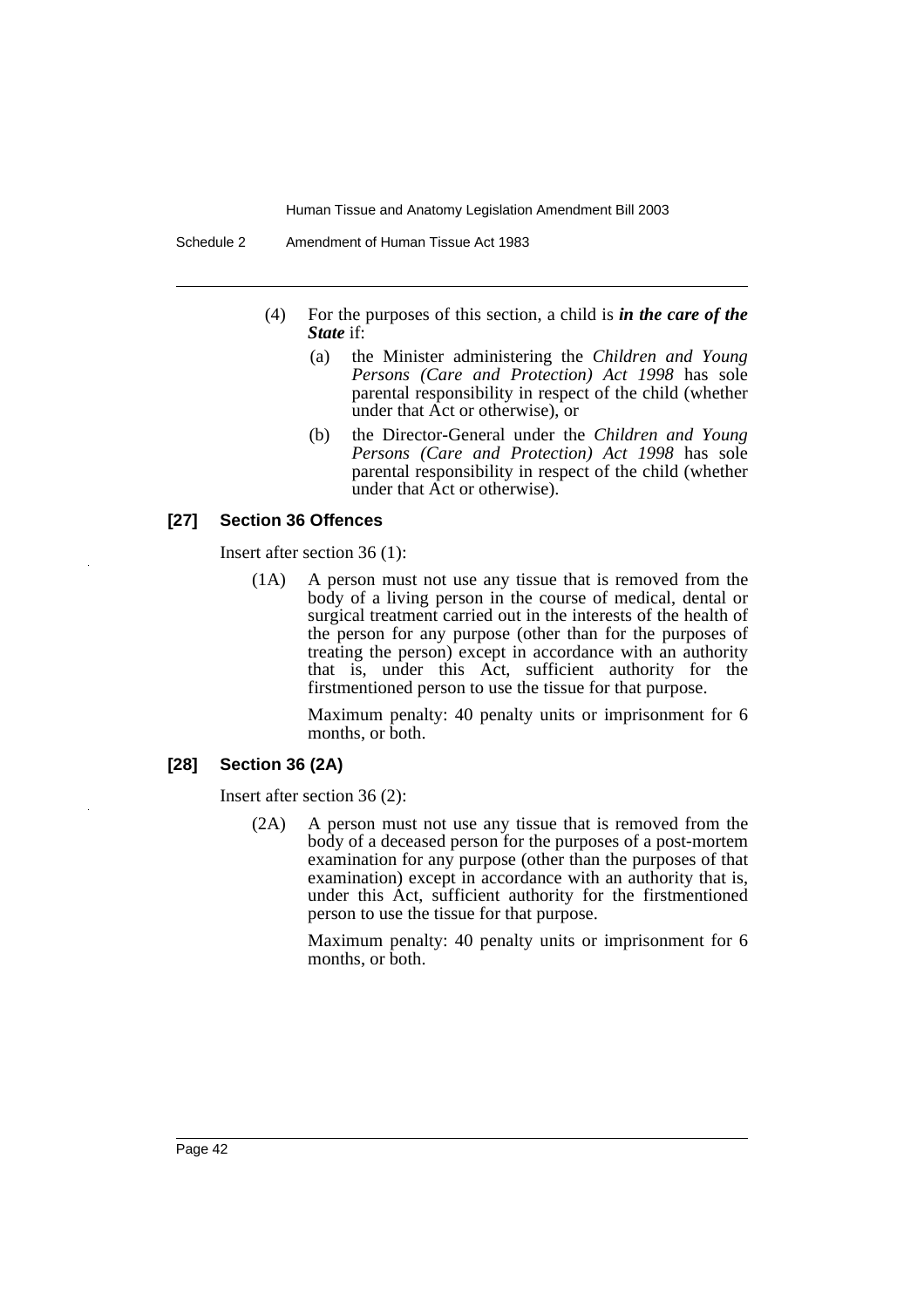Amendment of Human Tissue Act 1983 Schedule 2

# **[29] Section 36 (4)**

Omit section 36 (4). Insert instead:

- (4) Subsections (1), (2) and (2A) do not apply to or in respect of anything authorised by or under:
	- (a) the *Coroners Act 1980*, or
	- (b) the *Anatomy Act 1977*, or
	- (c) any other law.

# **[30] Section 39 Regulations**

Insert after section 39 (1):

- (1A) In particular, the regulations may make provision for or with respect to the following:
	- (a) the making and keeping of records in connection with the removal of tissue from the body of a person (whether living or deceased), including the removal of tissue in the course of medical, dental or surgical treatment, and the retention or use of the tissue for any purposes,
	- (b) the making and keeping of records in connection with the use of any deceased person's body for any therapeutic, medical or scientific purposes under an authority under this Act,
	- (c) the information to be provided to the Director-General of the Department of Health, or to any other specified person concerned in the administration of this Act, about any removal, retention or use of tissue from the body of a person, or any use of a deceased person's body for any therapeutic, medical or scientific purposes under an authority under this Act,
	- (d) the standards to be complied with in connection with anything authorised by this Act, including by requiring those standards to be complied with as a condition of an authority conferred by or under this Act.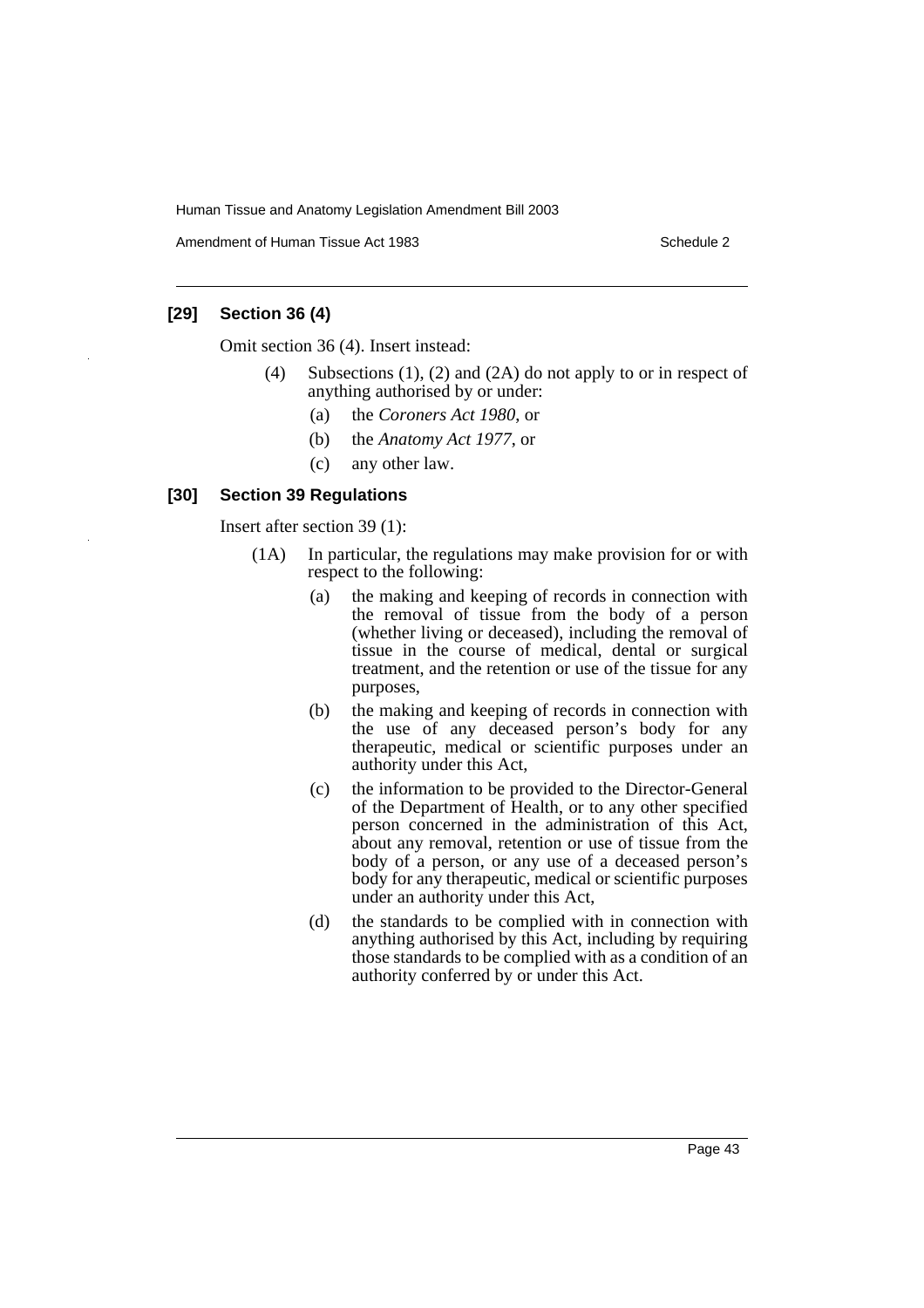Schedule 2 Amendment of Human Tissue Act 1983

## **[31] Section 39 (4)**

Insert after section 39 (3):

(4) The regulations may apply, adopt or incorporate, wholly or in part and with or without modification, any guidelines or other document (such as a code of practice), as in force at a particular time or as in force from time to time, prescribed or published by the National Health and Medical Research Council or by any other person or body.

#### **[32] Section 40 and Schedule 1**

Insert after section 39:

#### **40 Savings, transitional and other provisions**

Schedule 1 has effect.

# **Schedule 1 Savings, transitional and other provisions**

(Section 40)

# **Part 1 Preliminary**

#### **1 Regulations**

(1) The regulations may contain provisions of a savings or transitional nature consequent on the enactment of the following Acts:

*Human Tissue and Anatomy Legislation Amendment Act 2003*

- (2) Any such provision may, if the regulations so provide, take effect from the date of assent to the Act concerned or a later date.
- (3) To the extent to which any such provision takes effect from a date that is earlier than the date of its publication in the Gazette, the provision does not operate so as:
	- (a) to affect, in a manner prejudicial to any person (other than the State or an authority of the State), the rights of that person existing before the date of its publication, or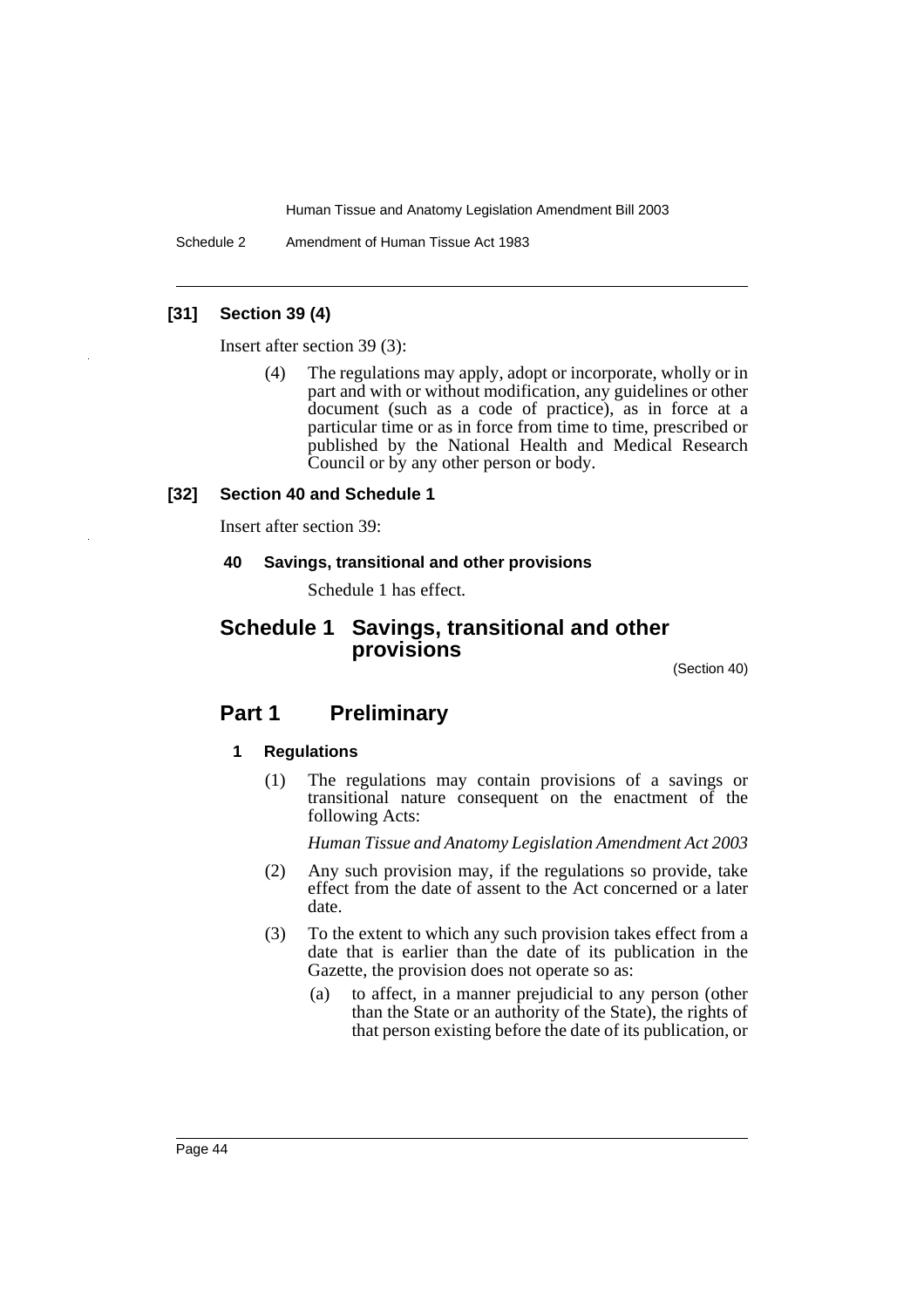Amendment of Human Tissue Act 1983 Schedule 2

(b) to impose liabilities on any person (other than the State or an authority of the State) in respect of anything done or omitted to be done before the date of its publication.

# **Part 2 Provisions consequent on enactment of Human Tissue and Anatomy Legislation Amendment Act 2003**

# **2 Appointment of inspectors**

An inspector appointed under section 21P before its repeal by the *Human Tissue and Anatomy Legislation Amendment Act 2003* and whose appointment was in force under that section immediately before that repeal is taken to have been appointed under section 33A.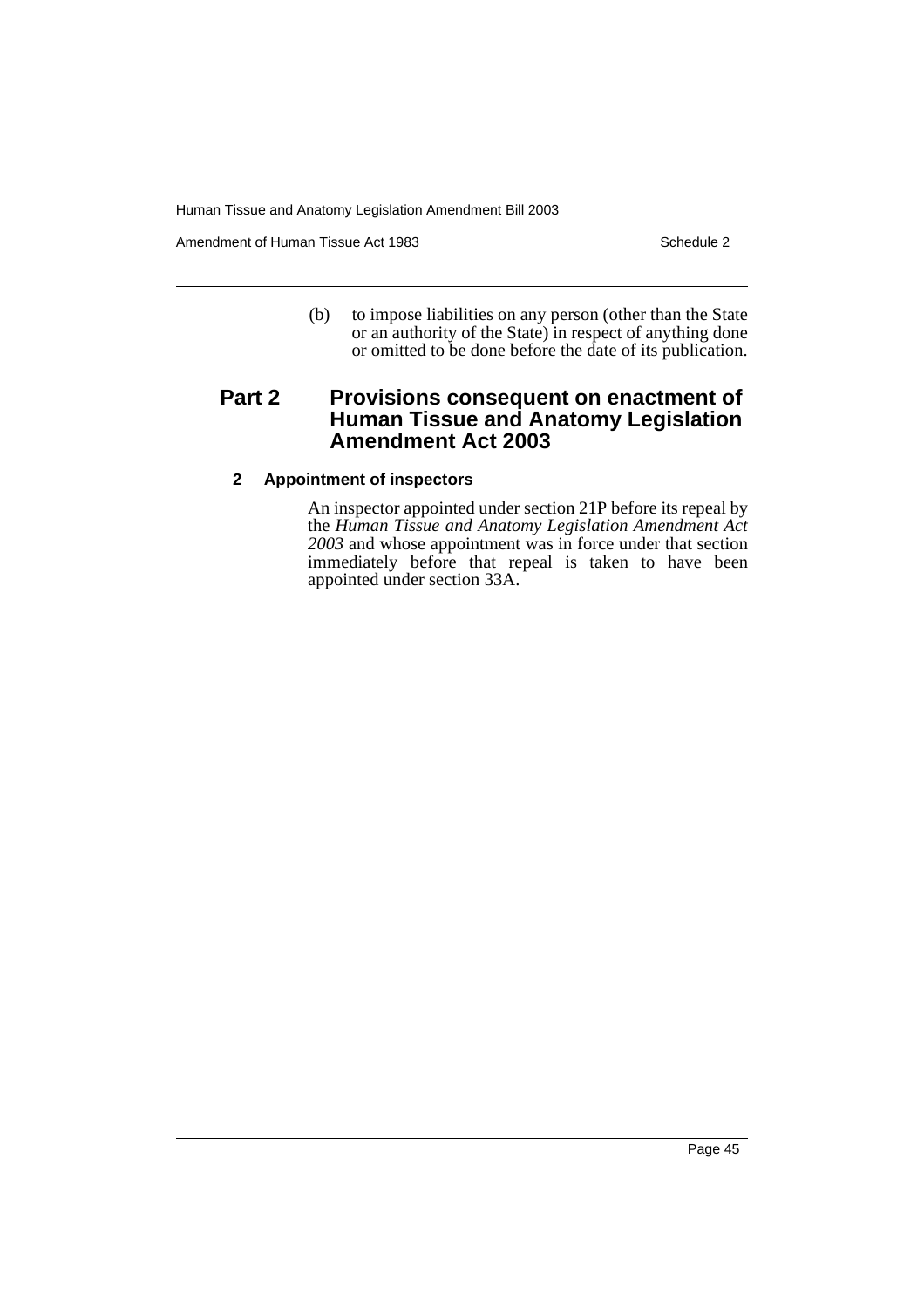# <span id="page-46-0"></span>**Schedule 3 Amendment of other Acts**

(Section 5)

# **3.1 Coroners Act 1980 No 27**

#### **[1] Section 48 Post mortem or other examination may be ordered by coroner**

Insert after section 48 (1):

- (1A) The purpose of the post mortem examination, or other examination or test, is to assist in the investigation of any of the following matters, subject to any limitations specified in the coroner's order:
	- (a) the identity of the deceased person,
	- (b) the date and place of death of the deceased person,
	- (c) the manner or cause of death of the deceased person.

#### **[2] Section 48A Objection to post mortem examination by senior next of kin**

Insert after section 48A (8):

- (9) A senior next of kin of a deceased person may, by instrument in writing, authorise another person to exercise his or her functions as senior next of kin under this section.
- (10) In such a case, the person so authorised:
	- (a) may make a request referred to in subsection (1) if a copy of his or her authority to exercise the functions of the senior next of kin is provided to the coroner or assistant coroner concerned with that request, and
	- (b) is taken, for the purposes of this section (other than subsection (9)), to be the senior next of kin of the deceased person.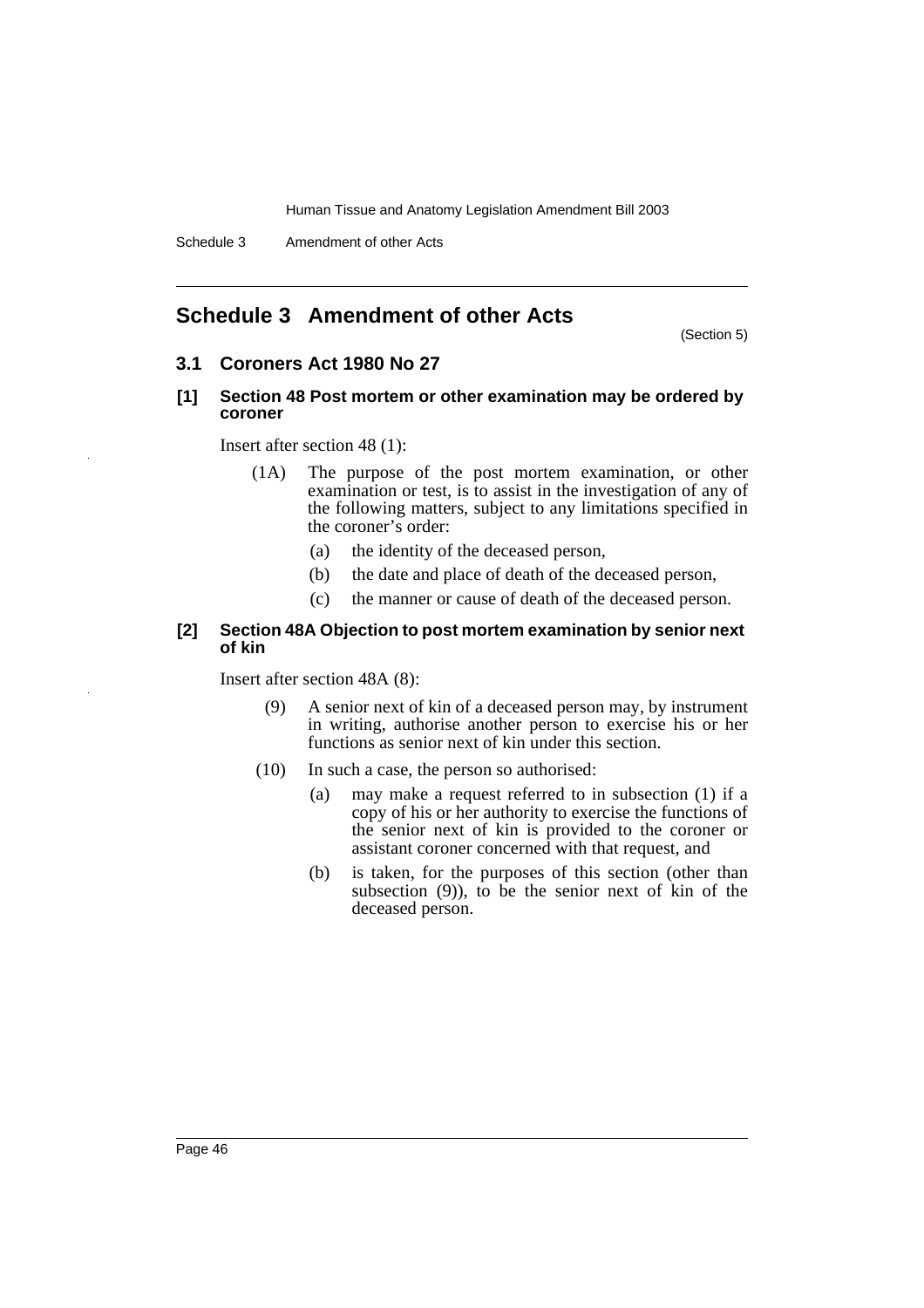Amendment of other Acts **Schedule 3** and the 3 set of the 3 set of the 3 set of the 3 set of the 3 set of the 3 set of the 3 set of the 3 set of the 3 set of the 3 set of the 3 set of the 3 set of the 3 set of the 3 set of

# **[3] Section 48AA**

Insert after section 48A:

#### **48AA Retention and use of human tissue**

- (1) An order for a post mortem examination, or other examination or test, under section 48 or 49 is taken to authorise the removal and use of tissue from the body of the deceased person for any of the following purposes:
	- (a) an investigation by a coroner of the person's death,
	- (b) an investigation of any offence,
	- (c) proceedings for any offence.
- (2) Such an order is also taken to authorise the following:
	- (a) the retention of small samples of any of the following tissue removed from the body of the deceased person under subsection (1):
		- (i) bodily fluid,
		- (ii) skin, hair and nails,
		- (iii) any other tissue retained in the form of a tissue slide or tissue block which enables microscopic examination of the tissue,
		- (iv) such tissue as may be directed in writing by a coroner in any particular case,
	- (b) the use of any sample retained under paragraph (a) for any of the following purposes:
		- (i) the exercise by a coroner of his or her functions under this Act,
		- (ii) an investigation of any offence,
		- (iii) any legal proceedings (whether or not in connection with an offence),
		- (iv) a purpose authorised by an authority given under the *Human Tissue Act 1983* that is sufficient authority to use the tissue for that purpose,
		- (v) in relation to a sample referred to in paragraph (a) (iii), any medical, therapeutic or scientific purpose,
		- (vi) such other purposes as may be prescribed by the regulations.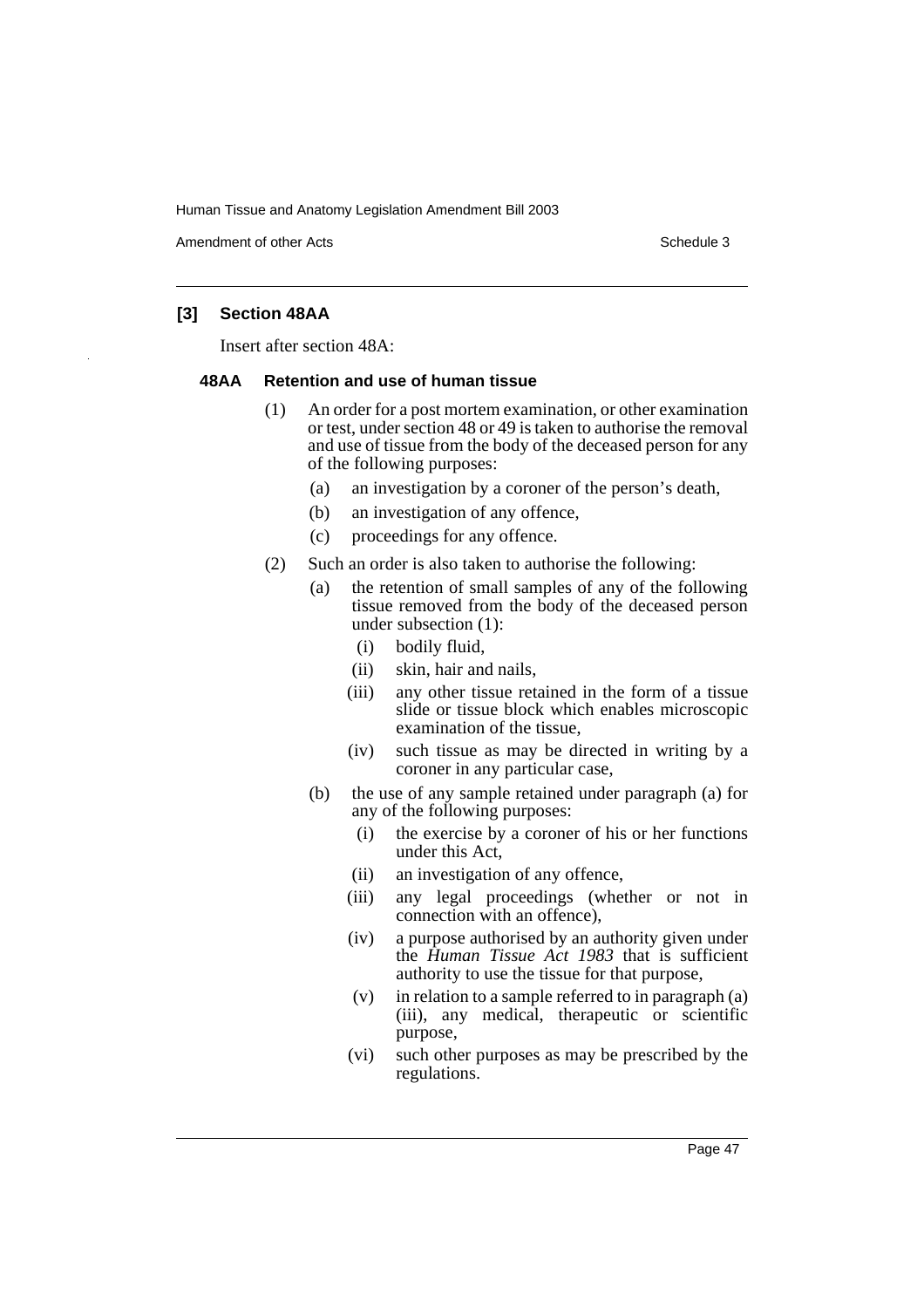Schedule 3 Amendment of other Acts

- (3) This section does not limit the rights of a coroner under section 24 and does not affect anything authorised by or under any other law.
- (4) In this section:

*tissue* includes an organ, or part, of a human body and a substance extracted from, or from a part of, a human body (including bodily fluid).

#### **[4] Section 53AA**

Insert after section 53:

#### **53AA General**

In the performance of any post mortem examination, or other examination or test, under this Part in respect of the remains of a person, regard is to be had to the dignity of the deceased person.

#### **3.2 Human Tissue Act 1983 No 164**

#### **[1] Section 33C Provisions relating to exercise of powers**

Omit "*Search Warrants Act 1985*" from section 33C (3).

Insert instead "*Law Enforcement (Powers and Responsibilities) Act 2002*".

#### **[2] Section 33G Search warrants**

Omit "authorised justice" wherever occurring from section 33G (1) and (2).

Insert instead "authorised officer".

#### **[3] Section 33G (3)**

Omit "Part 3 of the *Search Warrants Act 1985*".

Insert instead "Division 4 of Part 5 of the *Law Enforcement (Powers and Responsibilities) Act 2002*".